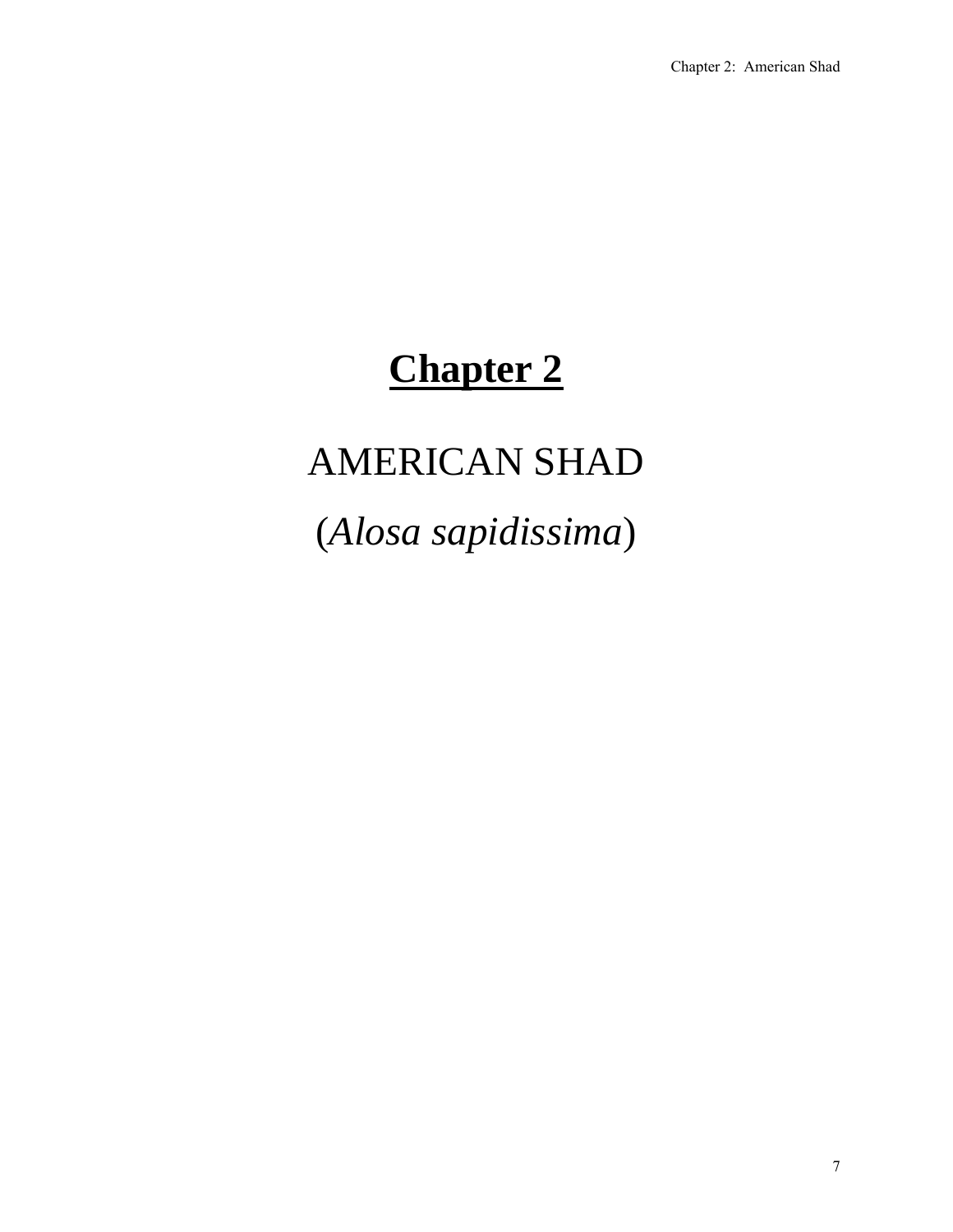## **Section I. American Shad Description of Habitat**

#### **American Shad General Habitat Description and Introduction**

American shad (*Alosa sapidissima*) are an anadromous, pelagic, highly migratory, schooling species (Colette and Klein-MacPhee 2002). The historical range of American shad extended from Sand Hill River, Labrador, Newfoundland, to Indian River, Florida, in the western Atlantic Ocean (Lee et al. 1980; Morrow 1980). The present range extends from the St. Lawrence River in Canada to St. Johns River, Florida. In addition, American shad were introduced to the Sacramento River in California, and the Columbia, Snake, and Willamette rivers in Oregon in the late 1800s. Since that time, the species' range in the Pacific Ocean has expanded to Cook Inlet, Alaska, and the Kamchatka Peninsula, Russia, south to Todos Santos Bay, Baja California (Lee et al. 1980; Howe 1981). Attempts to introduce the species in the Gulf of Mexico, Mississippi River drainage, Colorado streams, and the Great Lakes were unsuccessful (Walburg and Nichols 1967; Whitehead 1985). Interestingly, a landlocked population exists in a reservoir of the San Joaquin River on the Pacific coast, but no landlocked populations have been reported along the Atlantic coast (Zydlewski and McCormick 1997a). This document will focus on behaviors of Atlantic populations of anadromous American shad.

American shad spend most of their lives in marine waters, with adults migrating into coastal rivers and tributaries to spawn. On average, American shad spend four to five years at sea, and some individuals from the southernmost range may travel over 20,000 km during this time period (Dadswell et al. 1987). Researchers believe that the historical spawning range of American shad included all accessible rivers and tributaries along the Atlantic coast (MacKenzie et al. 1985). Additionally, rivers, bays, and estuaries associated with spawning reaches are used as nursery areas by American shad (ASMFC 1999).

Over the past 170 years, declines in American shad stocks have been attributed to overfishing, pollution, and habitat loss due to dams, upland development, and other factors (Limburg et al. 2003). Turn of the century catch levels of 30,000 metric tons (Walburg and Nichols 1967) have dropped considerably to a low of 600 metric tons in 1996 (ASMFC 1999). Overfishing contributed to the decline in American shad landings in many East Coast rivers; this decline is seen in harvest records from the 1950s to the 1970s (Talbot 1954; Walburg 1955, 1963; Williams and Bruger 1972; Sholar 1976). Unfortunately, due to habitat loss, American shad stocks have continued to decline in many coastal rivers, including the Hudson River, New York. However, some populations, such as in the Connecticut River, the Pawcatuck River, Rhode Island, and the Santee River, South Carolina, have stabilized or are increasing in numbers (ASMFC 1988; Cooke and Leach 2003).

In 1998, an assessment of American shad confirmed that most stocks were not overfished, however, overall stock abundance was historically low. Researchers concluded that, "the current strategy to restore American shad stocks by improving habitat and fish passage, stocking, and inter-basin transfers will yield much stronger dividends than a strategy of stock restoration based solely on reduction of fishing mortality" (Boreman and Friedland 2003).

Although there is an abundance of literature on adult American shad migration trends, migration physiology, and young-of-the-year ecology, research on American shad habitat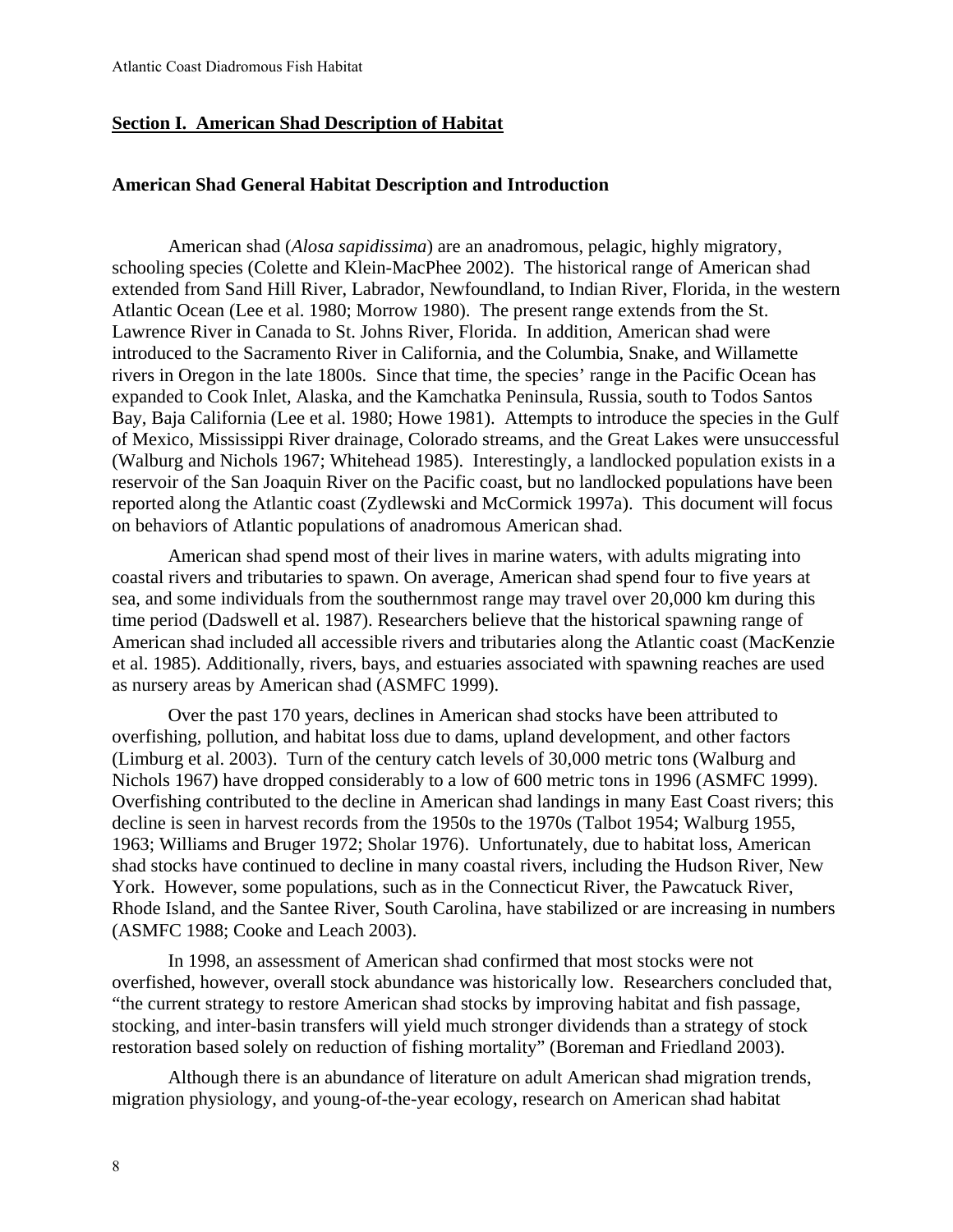requirements is greatly needed. Much of the information contained in this chapter was derived from fisheries surveys, and research studies on American shad and other fish from the sub-family Alosinae (also referred to as "alosines").

# **Part A. American Shad Spawning Habitat**

## *Geographical and temporal patterns of migration*

The existing Atlantic coast stocks of American shad have a geographic range that currently extends from the St. Johns River, Florida, to the St. Lawrence River, Canada (see above for historic range). Scientists estimate that this species once ascended at least 130 rivers along the Atlantic coast to spawn, but today fewer than 70 systems have runs (Limburg et al. 2003). Most American shad return to their natal rivers and tributaries to spawn (Fredin 1954; Talbot 1954; Hill 1959; Nichols 1966; Carscadden and Leggett 1975), although on average, 3% stray to non-natal river systems (Mansueti and Kolb 1953; Williams and Daborn 1984; Melvin et al. 1985). In fact, Hendricks et al. (2002) demonstrated that hatchery-reared American shad homed to a specific tributary within the Delaware River system several years after stocking, and also preferred the side of the tributary influenced by the plume of their natal river.

The degree of homing by American shad may depend on the nature of the drainage system. If so, mixing of stocks and consequent straying would more likely occur in large and diversified estuarine systems, such as the Chesapeake Bay, while more precise homing could be expected in systems that have a single large river, such as the Hudson River (Richkus and DiNardo 1984).

| <b>Timing</b> | <b>Month</b> | Location                    | <b>Citation</b>           |
|---------------|--------------|-----------------------------|---------------------------|
| Begin         | December     | St. Johns River, FL         | Williams and Bruger 1972  |
| Peak          | January      | St. Johns River, FL         | Leggett 1976              |
| Begin         | mid-January  | GA and SC                   | Walburg and Nichols 1967; |
|               |              |                             | Leggett and Whitney 1972  |
| Begin         | mid-February | NC and VA                   | Walburg and Nichols 1967; |
|               |              |                             | Leggett and Whitney 1972  |
| Peak          | March        | NC and VA                   | Walburg and Nichols 1967; |
|               |              |                             | Leggett and Whitney 1972  |
| Peak          | April        | Potomac River               | Walburg and Nichols 1967; |
|               |              |                             | Leggett and Whitney 1972  |
| Peak          | early May    | Delaware River              | Walburg and Nichols 1967; |
|               |              |                             | Leggett and Whitney 1972  |
| Range         | March-June   | Hudson & Connecticut rivers | Walburg and Nichols 1967; |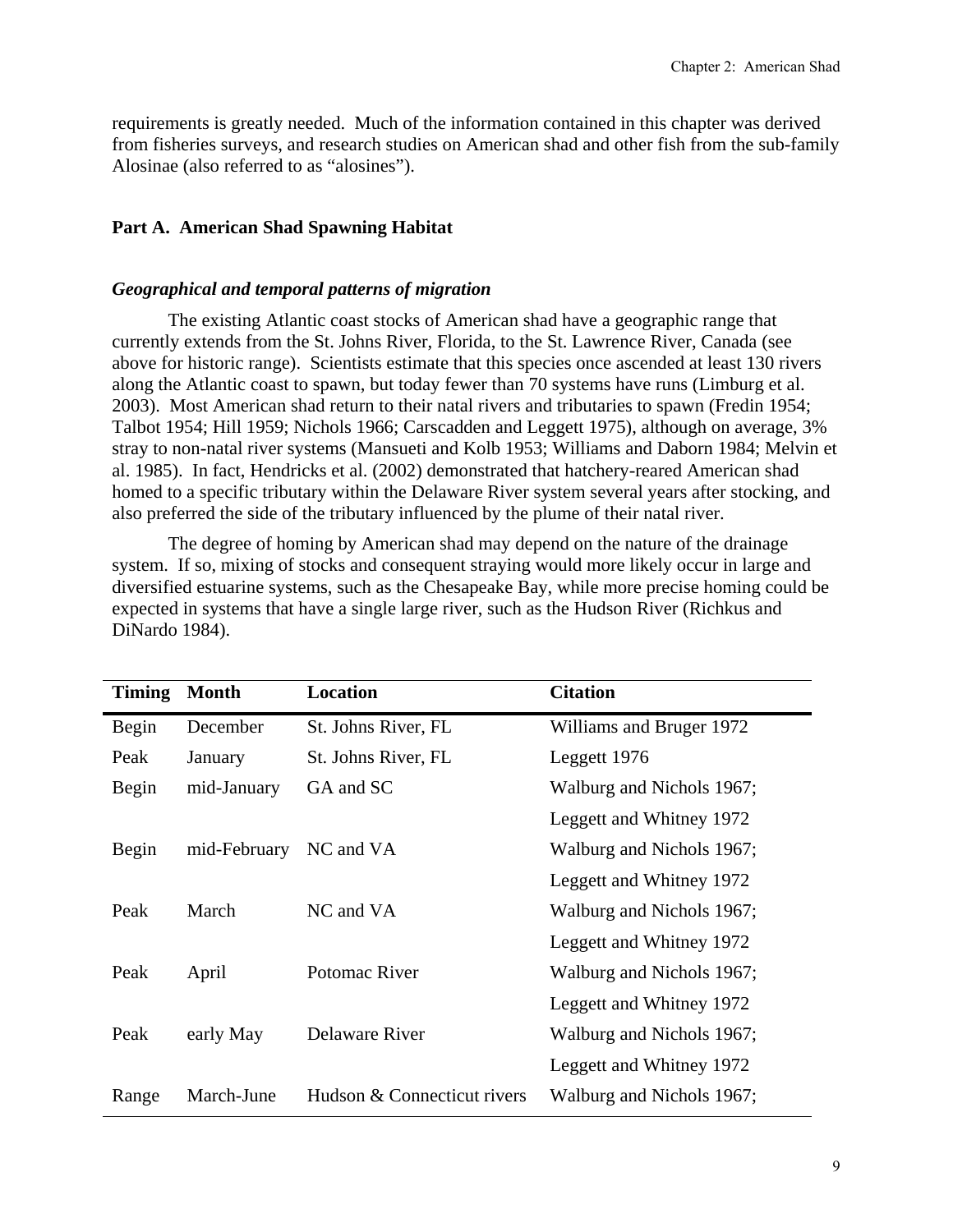| Timing | <b>Month</b> | Location                  | <b>Citation</b>          |
|--------|--------------|---------------------------|--------------------------|
|        |              |                           | Leggett and Whitney 1972 |
| Range  | June-August  | Androscoggin River, Maine | Brown and Sleeper 2004   |
| End    | July-August  | Canadian rivers           | MacKenzie et al. 1985;   |
|        |              |                           | Scott and Scott 1988     |

Table 2-1. American shad temporal spawning trends along the Atlantic coast of North America

American shad spring spawning migrations begin in the south and move gradually north as the season progresses and water temperatures increase (Table 2-1; Walburg 1960). Spawning runs typically last 2-3 months, but may vary depending on weather conditions (Limburg et al. 2003). The diel timing of migration may not vary greatly from region to region. In the James River, Virginia, spawning adults ascended mostly between 0900 and 1600 hours (Weaver et al. 2003). Arnold (2000) reported similar results in the Lehigh River, Pennsylvania, where American shad passed primarily between 0900 and 1400 hours.

American shad show varied preferences for migration distance upstream depending on the river system. There does not seem to be a minimum distance from brackish waters at which spawning occurs (Leim 1924; Massmann 1952), but upstream and mid-river segments appear to be favored (Massmann 1952; Bilkovic et al. 2002). It is not unusual for American shad to travel 25 to 100 miles upstream to spawn; some populations historically migrated over 300 miles upstream (Stevenson 1899; Walburg and Nichols 1967). In the  $18<sup>th</sup>$  and 19<sup>th</sup> centuries, American shad runs were reported as far inland as 451 miles along the Great Pee Dee and Yadkin rivers in North Carolina (Smith 1907) and over 500 miles in the Susquehanna River (Stevenson 1899).

Male American shad arrive at riverine spawning grounds before females (Leim 1924). Females release their eggs close to the water surface to be fertilized by one or several males. Diel patterns of egg release depend upon water turbidity and light intensity. In clear open water, eggs are released and fertilized after sunset (Leim 1924; Whitney 1961), with peak spawning around midnight (Massmann 1952; Miller et al. 1971; 1975). In turbid waters (or on overcast days; Miller et al. 1982), eggs are released and fertilized during the day (Chittenden 1976a). For example, in the Pamunkey River, Virginia, spawning has been observed throughout the day, which may be due to relatively turbid waters damping light intensity (Massmann 1952). These findings support the hypothesis of Miller et al. (1982) that daily spawning is regulated by light intensity.

Another interesting aspect of American shad migration is the regional difference in spawning periodicity. American shad that spawn north of Cape Hatteras are iteroparous (repeat spawners), while almost all American shad spawning south of Cape Hatteras are semelparous (die after one spawning season). This may be due to the fact that south of North Carolina the physiological limits of American shad are stretched during long oceanic migrations; higher southern water temperatures may also have an effect (Leggett 1969). Moreover, Leggett and Carscadden (1978) suggest that southern stocks produce more eggs per unit of body weight than northern populations to compensate for not spawning repeatedly.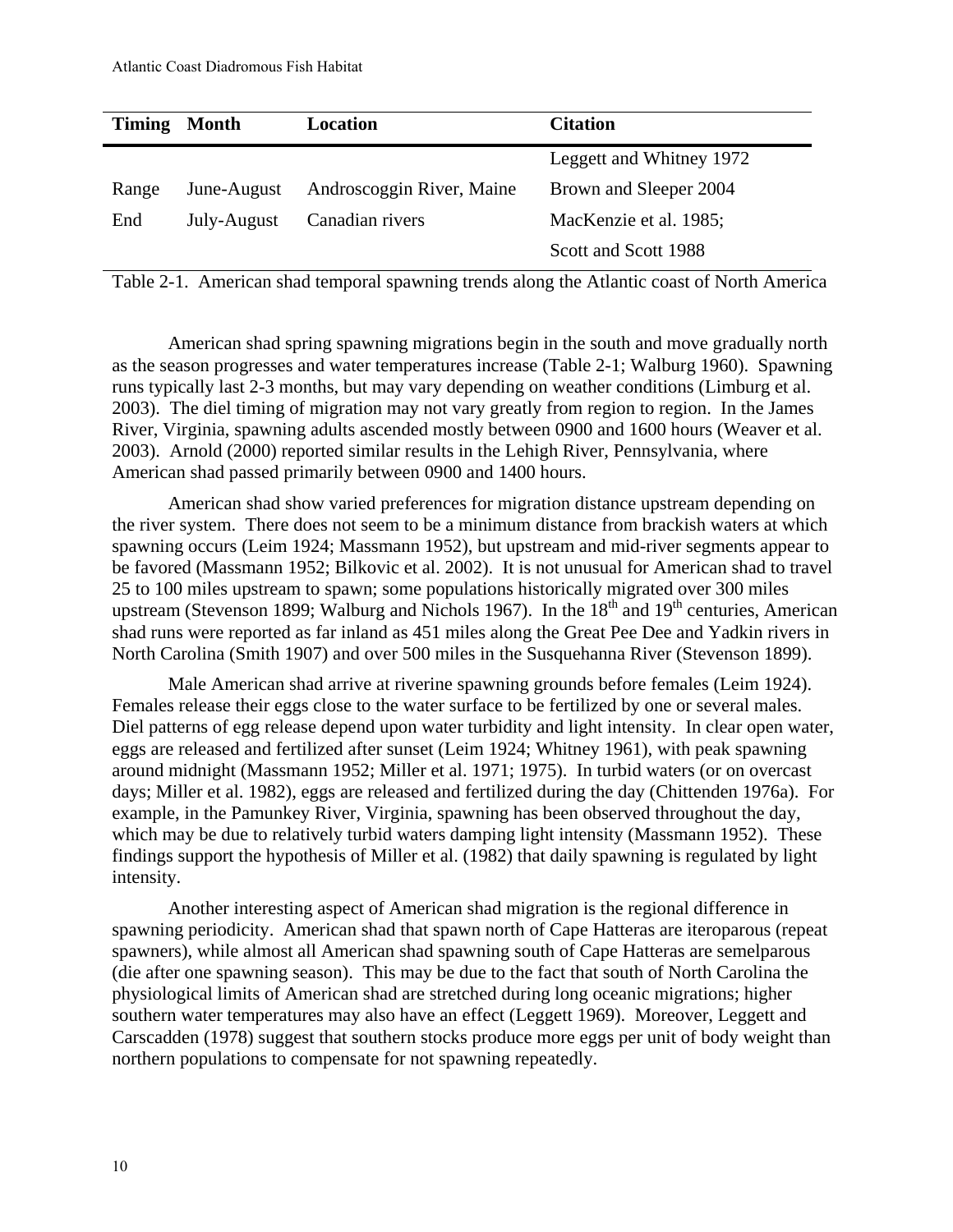| Location                    | % of repeat<br>spawners | <b>Citations</b>               |
|-----------------------------|-------------------------|--------------------------------|
| Neuse River, NC             | 3                       | Leggett and Carscadden 1978    |
| York River, VA              | 24                      | Leggett and Carscadden 1978    |
| <b>Connecticut River</b>    | 63                      | Leggett and Carscadden 1978    |
| Saint John River,<br>Canada | 73                      | Colette and Klein-MacPhee 2002 |

Table 2-2. Percentage of repeat spawners for American shad along the Atlantic coast of North America

Studies show the percentage of iteroparous adult American shad increases northward along the Atlantic coast (Table 2-2). However, the percentage of repeat spawners may fluctuate over time within the same river due to pollution, fishing pressure, land-use change, or other factors (Limburg et al. 2003). Furthermore, almost 59% of American shad in the St. Lawrence River did not spawn every year following the onset of maturation, skipping one or more seasons (Provost 1987). Additionally, some fish spawn up to five times before they die (Carscadden and Leggett 1975).

 Members of this species exhibit asynchronous ovarian development and batch spawning. In addition, American shad spawn repeatedly as they move upriver (Glebe and Leggett 1981a), which some researchers think may be a function of their high fecundity (Colette and Klein-MacPhee 2002). Estimates of egg production for the York River, Virginia, are 20,000 to 70,000 eggs per kg somatic weight spawned every four days (Olney et al. 2001).

However, some researchers believe that fecundity in American shad may be indeterminate, and that previous annual or lifetime fecundity estimates may not be accurate (Olney et al. 2001). Researchers examining batch fecundity of semelparous American shad in the St. Johns River, Florida, and iteroparous individuals in the York and Connecticut rivers in Virginia and Connecticut, respectively, found no statistically significant differences in batch fecundity among the populations. Until spawning frequency, duration, and batch size throughout the spawning season are known, lifetime fecundity for various stocks cannot be determined and previous methods to determine fecundity throughout the coastal range will be inadequate (Olney and McBride 2003). Nevertheless, the habitat productivity potential estimate used in Maine is 2.3 shad per 100 square yards of water surface area (Brown and Sleeper 2004).

It is interesting to note that Olney et al. (2001) found that approximately 70 percent of post-spawning American shad females leaving the York River had only partially spent ovaries, which suggests that the maximum reproduction level of most females in the river system each year is not achieved. Researchers hypothesize that these females utilize partially spent ovaries by reabsorbing unspawned, yoked oocytes to supplement somatic energy sources as they return to the ocean. These fish likely have a greater potential for surviving multiple spawning events than individuals that are fully spent and have no such energy reserves (Olney et al. 2001). Even with energy reserves, spent adults are usually very emaciated and return to sea soon after spawning (Chittenden 1976b), sometimes feeding before reaching saltwater (Atkins 1887).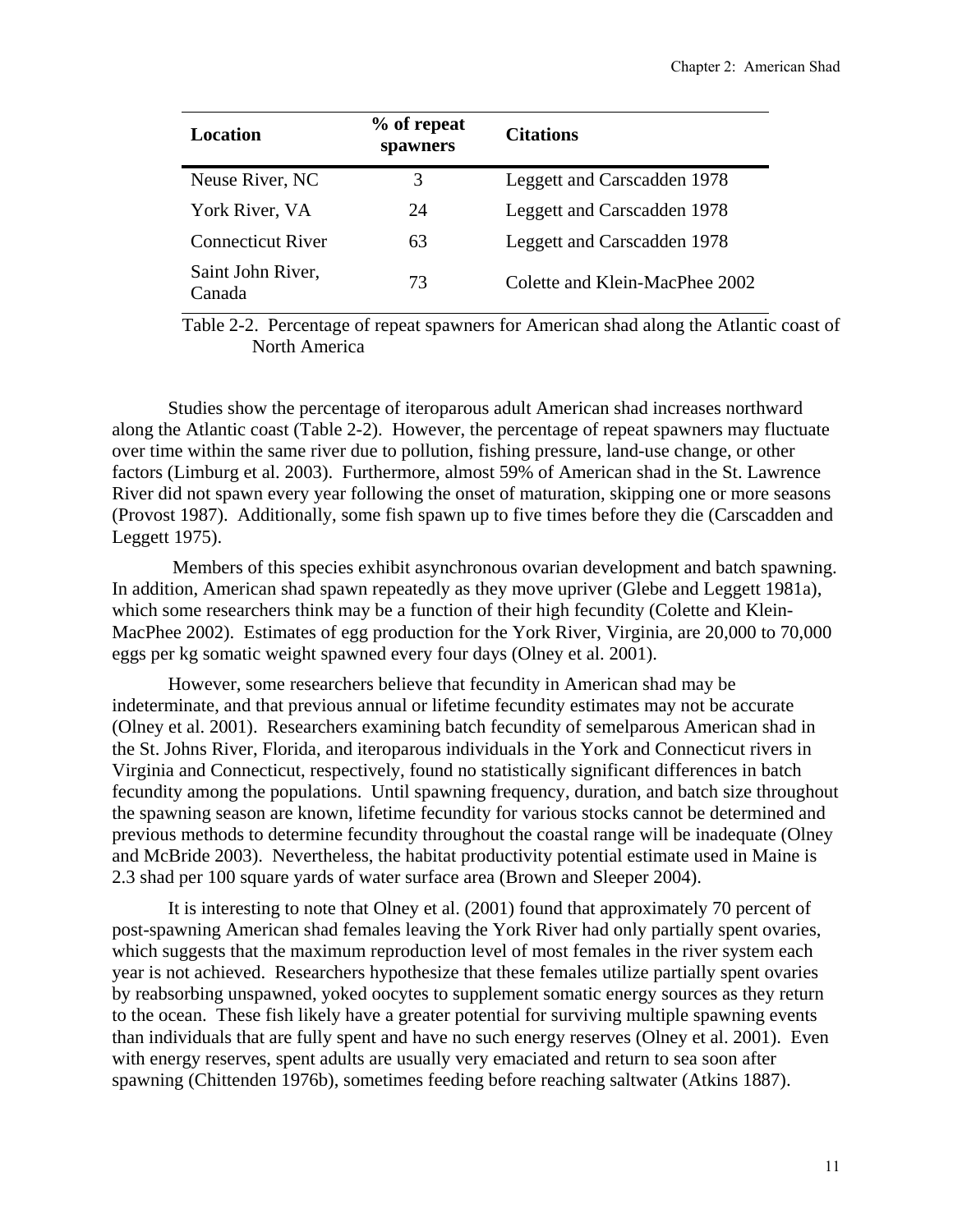Layzer (1974) found that American shad selected discrete spawning sites in the Connecticut River and remained there for most of the season despite the large area available for spawning. Sometimes spawners forego areas with highly suitable habitats that are further downstream, suggesting that there are other variables that influence habitat choice (Bilkovic 2000). Ross et al. (1993) suggest that choice of spawning habitat may be unrelated to physical variables, but rather may reflect a selective pressure such as fewer egg predators in selected habitats.

## *Spawning and the saltwater interface*

Adult American shad may spend two to three days in estuarine waters prior to upriver migration (Dodson et al. 1972; Leggett 1976). Leim (1924) observed spawning by American shad in brackish waters, but other researchers believe that spawning occurs only in freshwater (Massman 1952; MacKenzie et al. 1985). Spawning typically occurs in tidal and non-tidal freshwater regions of rivers and tributaries (Chittenden 1976a). While in the Hudson River, American shad ascend beyond the saltwater interface and go as far upstream as they can travel (Schmidt et al. 1988), eggs are typically deposited slightly above the range of tide in the Shubenacadie River, Canada (Leim 1924). In many rivers, adult spawners historically migrated beyond tidal freshwater areas, but they can no longer reach these areas due to dam blockages (Mansueti and Kolb 1953).

Interestingly, American shad tolerate a wide range of salinities during early developmental stages (Chittenden 1969) and adult years (Dodson et al. 1972), even though their eggs are normally deposited in freshwater (Weiss-Glanz 1986). Additionally, Limburg and Ross (1995) concluded that a preference for upriver spawning sites may be genetically fixed, but its advantage or significance was not related to salt intolerance of eggs and larvae.

Leggett and O'Boyle (1976) conducted an experiment to see if American shad require a period of acclimation to freshwater. The researchers determined that fish transferred from seawater to freshwater, with a 6°C temperature increase over a 2.5-hour period, experienced physiologic stress and a 54% mortality rate five hours later. Furthermore, adults did not survive transfers from saltwater (27 ppt) to freshwater with a 14°C temperature increase. Mortality rates varied from 0 to 40% for transfers from waters with salinities ranging from 13 to 25 ppt to freshwater and temperature increases up to 6°C. However, adult American shad may be better adapted to transfers from freshwater to saltwater. They tolerated transfers from freshwater to 24 ppt and temperature increases of up to 9°C (Leggett and O'Boyle 1976).

## *Spawning substrate associations*

Spawning often occurs far upstream or in river channels dominated by flats of sand, silt, muck, gravel, or boulders (Mansueti and Kolb 1953; Walburg 1960; Walburg and Nichols 1967; Leggett 1976; Jones et al. 1978). The importance of substrate type to American shad spawning behavior is still debated. Bilkovic et al. (2002) concluded that substrate type was not predictive of spawning and nursery habitat in two Virginia rivers that were surveyed. Similarly, Krauthamer and Richkus (1987) do not consider substrate type to be an important factor at the spawning site since eggs are released into the water column.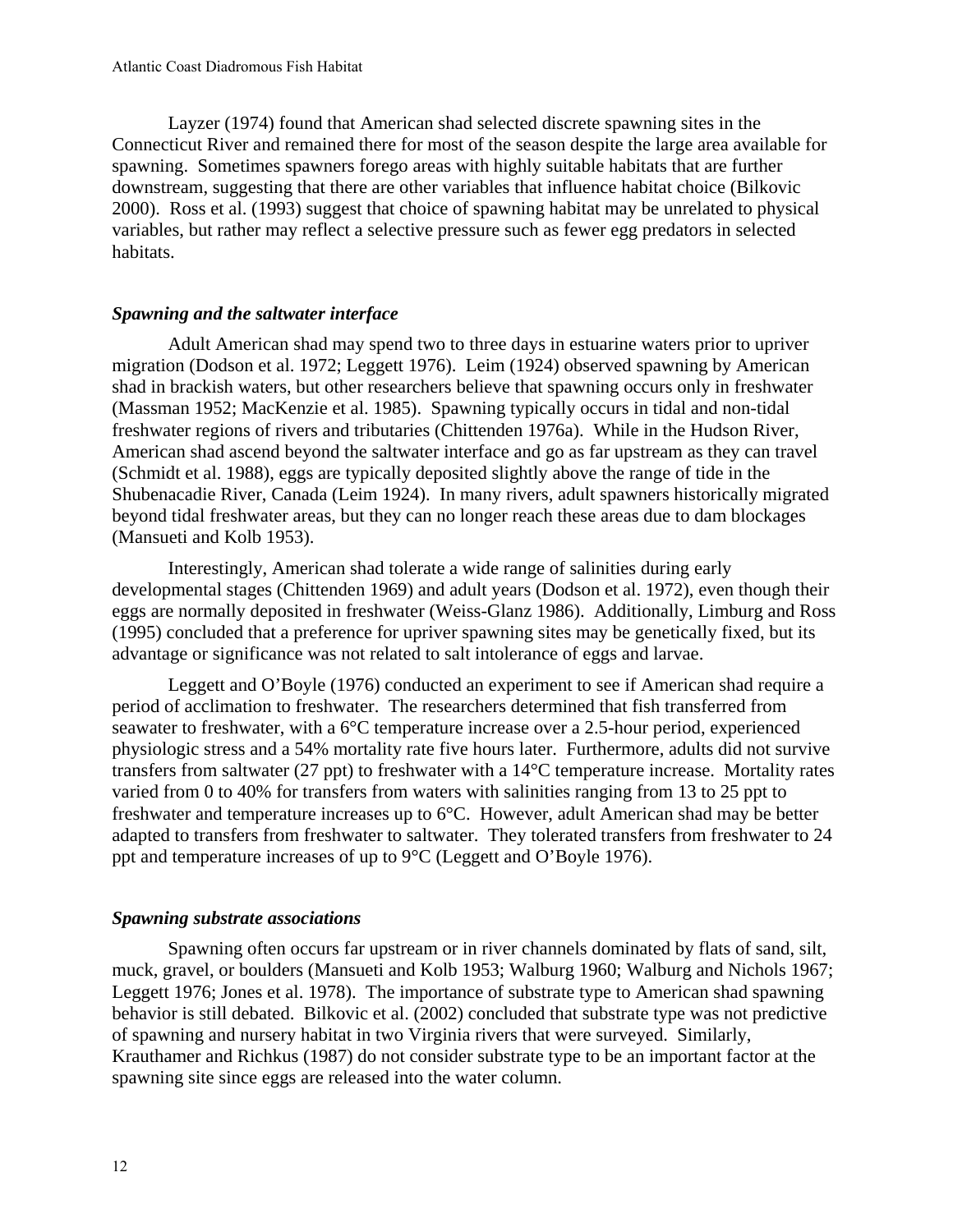However, eggs are semi-buoyant and may eventually sink to the bottom. Thus, areas predominated by sand and gravel may enhance survival because there is sufficient water velocity to remove particles and prevent suffocation if eggs settle to the bottom (Walburg and Nichols 1967). Furthermore, Layzer (1974) noted that survival rates of shad eggs were highest where gravel and rubble substrates were present. Likewise, Hightower and Sparks (2003) hypothesize that larger substrates are important for American shad reproduction, based on observations of spawning in the Roanoke River, North Carolina. Other researchers have also observed American shad spawning primarily over sandy bottoms free of mud and silt (Williams and Bruger 1972).

#### *Spawning depth associations*

Depth is not considered a critical habitat parameter for American shad in spawning habitat (Weiss-Glanz et al. 1986), although Witherell and Kynard (1990) observed adult American shad in the lower half of the water column during the upstream migration. Once they reach preferred spawning areas, adults have been found at river depths ranging from 0.45 to 10 m (Mansueti and Kolb 1953; Walburg and Nichols 1967). However, depths less than 4 m are generally considered ideal (Bilkovic 2000).

Ross et al. (1993) observed that the greatest level of spawning occurred where the water depth was less than 1 m in the Delaware River. Other studies suggest that adults select river areas that are less than 10 ft deep (3.3 m) or have broad flats (Mansueti and Kolb 1953; Leggett 1976; Kuzmeskus 1977). Adults may reside in slow, deep pools during the day, and in the evening move to shallower water where riffle-pools may be present to spawn (Chittenden 1969; Layzer 1974). During the spawning event, females and males can be found close to the surface for the release and fertilization of eggs (Medcof 1957).

Stier and Crance (1985) suggest that for all life history stages, including spawning, egg incubation, larvae, and juveniles, the optimum depth range is between 1.5 and 6.1 m. Depths less than 0.46 m (for spawning adults, larvae, and juveniles) and 0.15 m (for egg incubation), and depths greater than 15.24 (for all life history stages) are considered unsuitable (Stier and Crance 1985). However, recent studies on optimal habitat for spawning events have found that these areas may be defined more narrowly than indicated by studies focused primarily on egg collection. For example, sites deeper than 2 m in the Neuse River, North Carolina, were used less extensively than expected for spawning based on depth availability within the spawning grounds and over the entire river (Beasley and Hightower 2000; Bowman and Hightower 2001).

| <b>Activity</b>  | Temperature $(^{\circ}C)$ | Location         | <b>Citation</b>           |
|------------------|---------------------------|------------------|---------------------------|
| Migration        | $5 - 23$                  | Throughout range | Walburg and Nichols 1967  |
| Migration (peak) | $8.6 - 19.9(16 - 19)$     | North Carolina   | Leggett and Whitney 1972  |
| Peak migration   | $16.5 - 21.5$             | Southern rivers  | Leggett 1976              |
| Spawning         | $8 - 26$                  | Throughout range | Walburg and Nichols 1967; |

#### *Spawning water temperature*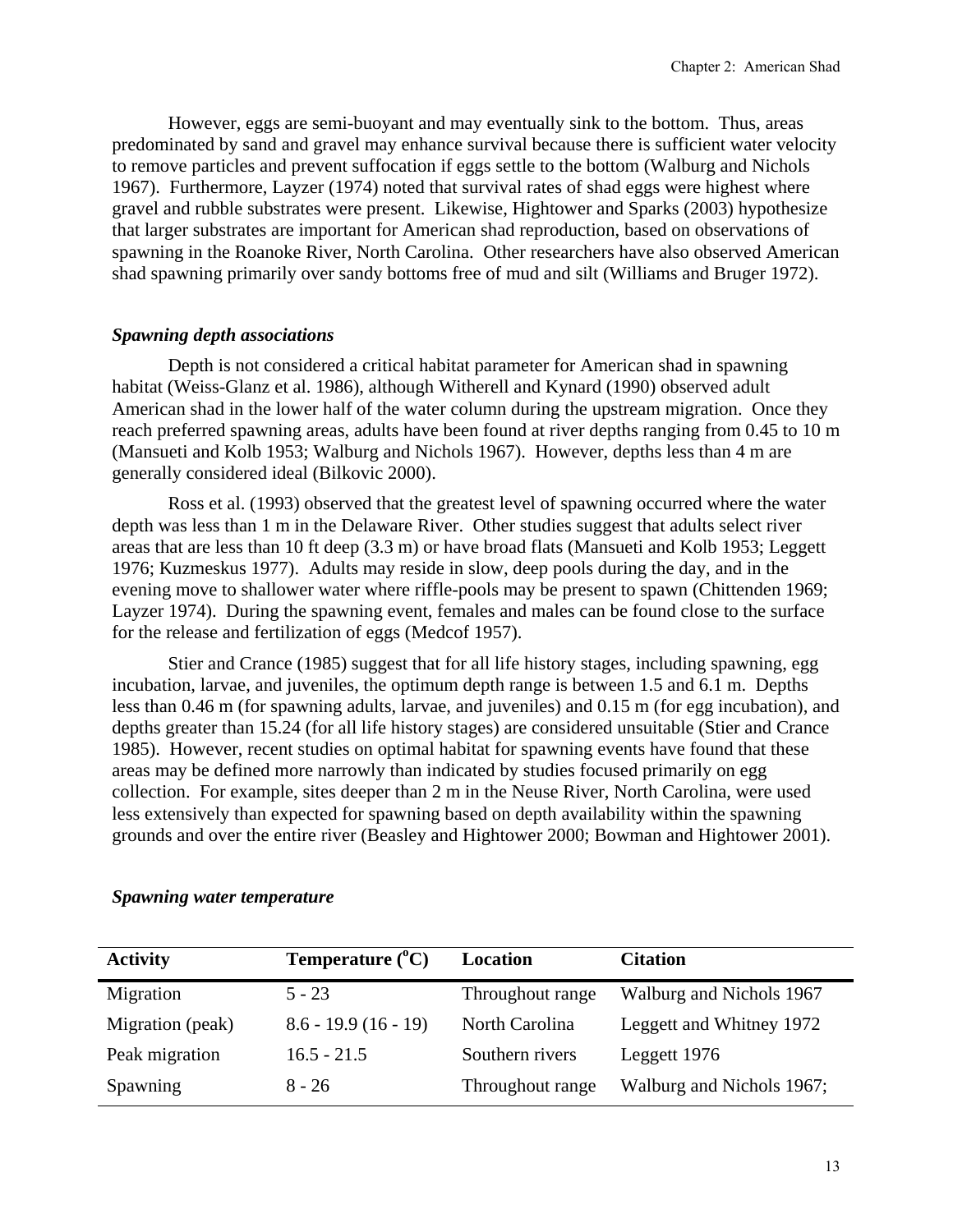| <b>Activity</b>  | <b>Temperature</b> $(^{\circ}C)$ | Location                          | <b>Citation</b>                        |
|------------------|----------------------------------|-----------------------------------|----------------------------------------|
|                  |                                  |                                   | Stier and Crance 1985                  |
| Optimum spawning | $14 - 20$                        |                                   | Throughout range Stier and Crance 1985 |
| Optimum spawning | $14 - 24.5$                      | Throughout range Ross et al. 1993 |                                        |

Table 2-3. American shad migration and spawning temperatures for the Atlantic coast

Spawning for American shad may occur across a broad range of temperatures (Table 2- 3). Water temperature is the primary factor that triggers spawning, but photoperiod, water flow and velocity, and turbidity also exert some influence (Leggett and Whitney 1972). Based on the temperature range reported by Leggett and Whitney (1972), Parker (1990) suggests that prespawning adults tolerate higher temperatures as they undergo physiological changes and become sexually ripe.

Most spawning occurs in waters with temperatures between  $12{\text -}21^{\circ}\text{C}$  (Walburg and Nichols 1967; Leggett and Whitney 1972). Generally, water temperatures below 12°C cause total or partial cessation of spawning (Leim 1924). However, Jones et al. (1978) reported American shad moving into natal rivers when water temperatures were 4° C or lower. Additionally, Marcy (1976) found that peak spawning temperatures varied from year to year. For example, peak spawning temperatures in the Connecticut River were 22°C and 14.8°C in 1968 and 1969, respectively (Marcy 1976).

Other factors, such as the pace of gonadal and egg development may also be related to water temperature. Mansueti and Kolb (1953) found that shad ovaries developed more slowly at 12.8°C than at 20 to 25°C. In theory, eggs may develop slowly at first then mature rapidly with higher temperatures (DBC 1980).

### *Spawning dissolved oxygen associations*

American shad require well-oxygenated waters in all habitats throughout their life history (MacKenzie et al. 1985). Jessop (1975) found that migrating adults require minimum dissolved oxygen (DO) levels between 4 and 5 mg/L in the headwaters of the Saint John River, New Brunswick. Dissolved oxygen levels below 3.5 mg/L have been shown to have sub-lethal effects on American shad (Chittenden 1973a); levels less than 3.0 mg/L completely inhibit upstream migration in the Delaware River (Miller et al. 1982). Additionally, dissolved oxygen levels less than 2.0 mg/L cause a high incidence of mortality (Tagatz 1961; Chittenden 1969), and below 0.6 mg/L cause 100% mortality (Chittenden 1969). Although minimum daily dissolved oxygen concentrations of 2.5 to 3.0 mg/L should be sufficient to allow American shad to migrate through polluted areas, Chittenden (1973a) recommends that suitable spawning areas have a minimum of 4.0 mg/L. Miller et al. (1982) propose even higher minimum concentrations, suggesting that anything below 5.0 mg/L should be considered potentially hazardous to adult and juvenile American shad.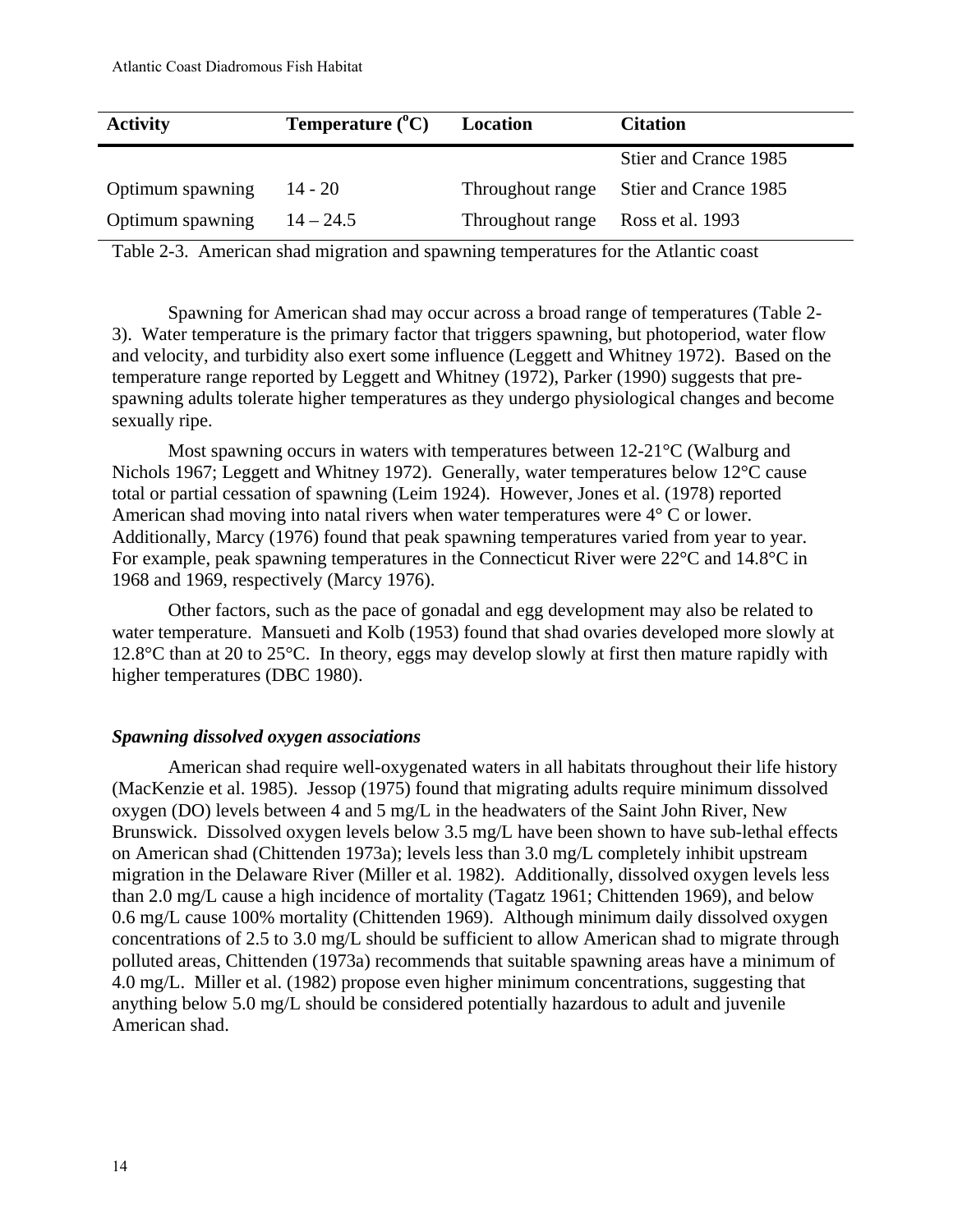## *Spawning water velocity/flow*

Water velocity (m/sec) is an important parameter for determining American shad spawning habitat (Stier and Crance 1985). Walburg (1960) found that spawning and egg incubation most often occurred where water velocity was 0.3 to 0.9 m/s. In support, Stier and Crance (1985) suggested that this was the optimum range for spawning areas. Ross et al. (1993) observed that American shad spawning activity was highest in areas where water velocity ranged from 0.0 to 0.7 m/s; this suggested that there was no lower suitability limit during this stage and that the upper limit should be modified. However, Bilkovic (2000) determined that the optimum water velocity range for eggs and larvae was 0.3 to 0.7 m/s, and hypothesized that some minimum velocity was required. A minimum velocity is needed in order to prevent siltation and ensure that conditions conducive to spawning and egg incubation occur (Williams and Bruger 1972; Bilkovic 2000).

Appropriate water velocity at the entrance of a fishway is also important for American shad migrating upstream to spawning areas. Researchers found that water velocities of 0.6 to 0.9 m/s at the entrance to a pool-and-weir fishway was needed to attract American shad to the structure (Walburg and Nichols 1967). The Conowingo Dam fish lift on the Susquehanna River uses entrance velocities of 2 to 3 m/s to attract American shad to the lift (R. St. Pierre, U.S. Fish and Wildlife Service, personal communication). At other sites, such as the Holyoke Dam in Massachusetts, American shad have trouble locating fishway entrances among turbulent discharges and avoid the area; thus, too much water velocity and/or turbulence may actually deter this species (Barry and Kynard 1986).

Ross et al. (1993) noted that habitat selection among spawning adult American shad favored relatively shallow (0.5 to 1.5 m) mid-river runs with moderate to high current velocity (0.3-0.7 m/s). To a lesser degree, adults also were located in channels (deeper, greater current velocities, little if any SAV) and SAV shallows (inshore, high densities of SAV, low current velocities). The researchers found adults seemed to avoid pools (wide river segment, deep, low current velocities) and riffle pools (immediately downstream of riffles, deep water, variable current velocity and direction) that contained both deep and slow water. This avoidance of pools and riffle pools may be explained by the fact that the preferred run habitat contained both swift and shallow water characteristics. Channels and SAV shallows may be either swift or shallow; these characteristics may lead to higher survivability of newly spawned eggs compared to deep pool habitat (Ross et al. 1993). Similarly, Bilkovic et al. (2002) found the greatest level of spawning activity in runs.

Water velocity may also contribute in some way to weight loss and mortality during the annual spawning migration, especially for male American shad. Males typically migrate upstream earlier in the season when water velocities are greater, thus expending more energy than females (Glebe and Leggett 1973; DBC 1980).

In addition, areas with high water flows provide a cue for spawning American shad (Orth and White 1993). In 1985, a rediversion canal and hydroelectric dam constructed between the Cooper River and Santee River, South Carolina, increased the average flow of the Santee River from 63 m<sup>3</sup>/s to 295 m<sup>3</sup>/s. (Cooke and Leach 2003). The increased river flow and access to spawning grounds through the fish passage facility have contributed to increases in American shad populations. Although the importance of instream flow requirements has been previously recognized with regard to spawning habitat requirements or recruitment potential (Crecco and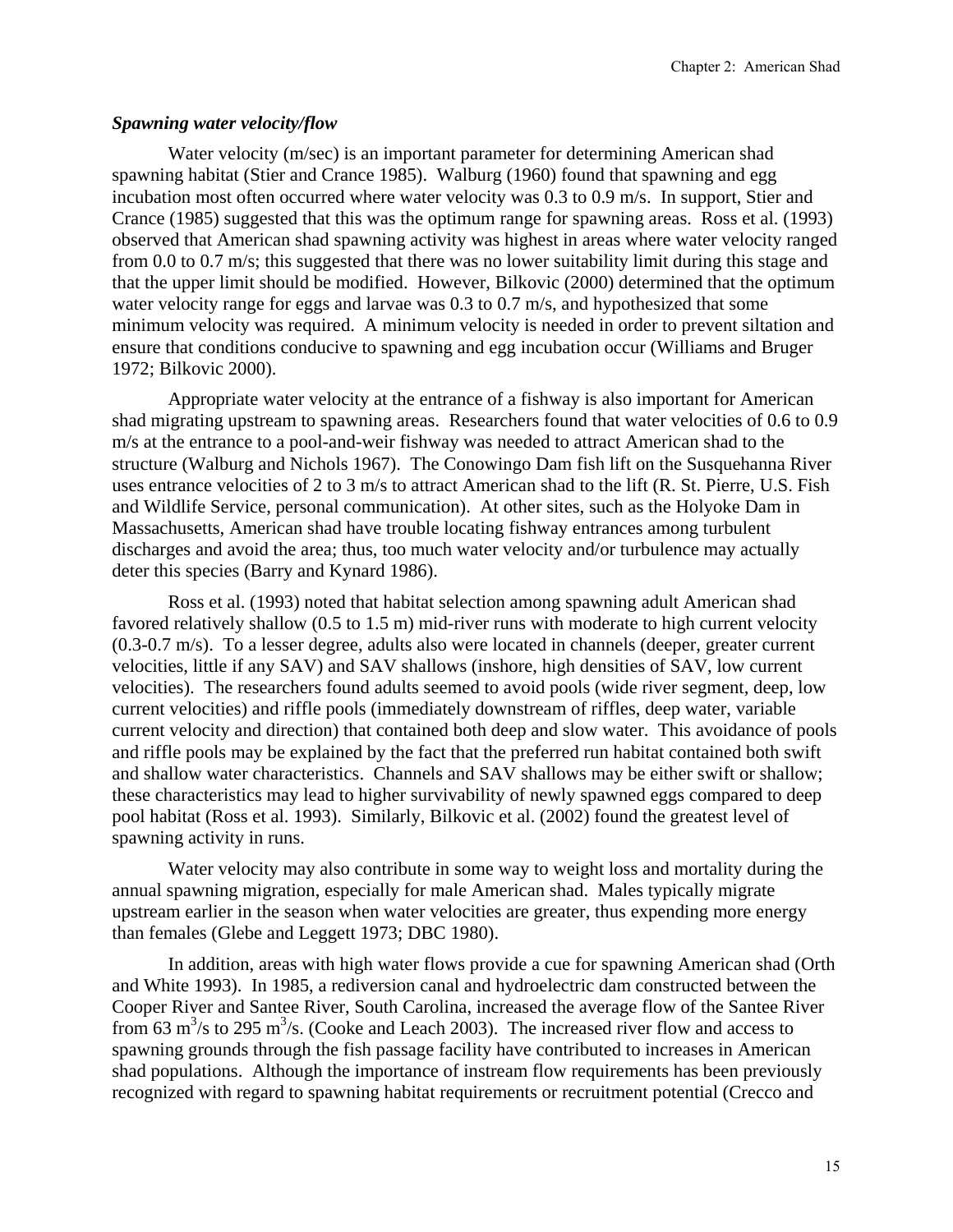Savoy 1984; ASMFC 1985; Crecco et al. 1986; Ross et al. 1993; Moser and Ross 1994), Cooke and Leach (2003) suggested that river flow might be an important consideration for restoring alosine habitat.

Water flow may have additional importance for American shad populations in the future. Although Summers and Rose (1987) did not detect direct relationships between stock size and river flow or water temperature, they found that spawning stock size, river flow rate, and temperature were important predictors of future American shad population sizes. These researchers suggested that future studies incorporate a combination of environmental variables, rather than a single environmental variable, to determine what stimuli affect stock size.

## *Spawning suspended solid associations*

Adults appear to be quite tolerant of turbid water conditions. In the Shuebenacadie River, Nova Scotia, suspended solid concentrations as high as 1000 mg/L did not deter migrating adults (Leim 1924). Furthermore, Auld and Schubel (1978) found that suspended solid concentrations of 1000 mg/L did not significantly affect hatching success of eggs.

## *Spawning feeding behavior*

Early research suggested that adult American shad did not feed in freshwater during upstream migration or after spawning (Hatton 1940; Moss 1946; Nichols 1959) because the most available food source in the freshwater community was too small to be retained by adult gillrakers (Walburg and Nichols 1967). Atkinson (1951) suggested that American shad stopped feeding due to the physical separation from suitable food sources rather than a behavioral or physiological reduction in feeding.

 More recent studies of feeding habits of American shad in the York River, Virginia, found that individuals did, in fact, feed as they migrated from the oceanic to coastal waters (Chittenden 1969, 1976b; Walters and Olney 2003). Walters and Olney (2003) compared stomach fullness of migrating American shad with individuals in the ocean and estuary, and found that as American shad moved from oceanic waters to coastal and estuarine waters their diet composition changed from oceanic copepods, such as *Calanus finmarchicus*, to other copepods, such as *C. typicus* and *Acartia* spp. (Walters and Olney 2003). The estuarine mysid shrimp *Neomysis americana* became an important component, replacing euphausids in spent and partially spent adults. Minor amounts of other crustaceans were also found in spent American shad stomachs including cumaceans, sevenspine bay shrimp (*Crangon septemspinosa*), and gammarid amphipods, as well as woody and green plant debris that had little or no nutritional value (Walters and Olney 2003). This finding suggested that these fish fed if there was suitable prey available (Atkinson 1951).

 The ability to feed during migration and after spawning may be an important factor in decreasing post-spawning mortality of American shad (Walters and Olney 2003). Migration requires significant energetic expenditures and causes weight loss (Glebe and Leggett 1981a; 1981b); the resumption of feeding likely represents a return to natural feeding patterns, which allows the fish to begin regaining lost energy reserves (Walter and Olney 2003). Finally, the ability to survive spawning has been correlated with the degree of energy lost (Glebe and Leggett 1981b; Bernatchez and Dodson 1987). Therefore, American shad that feed actively before and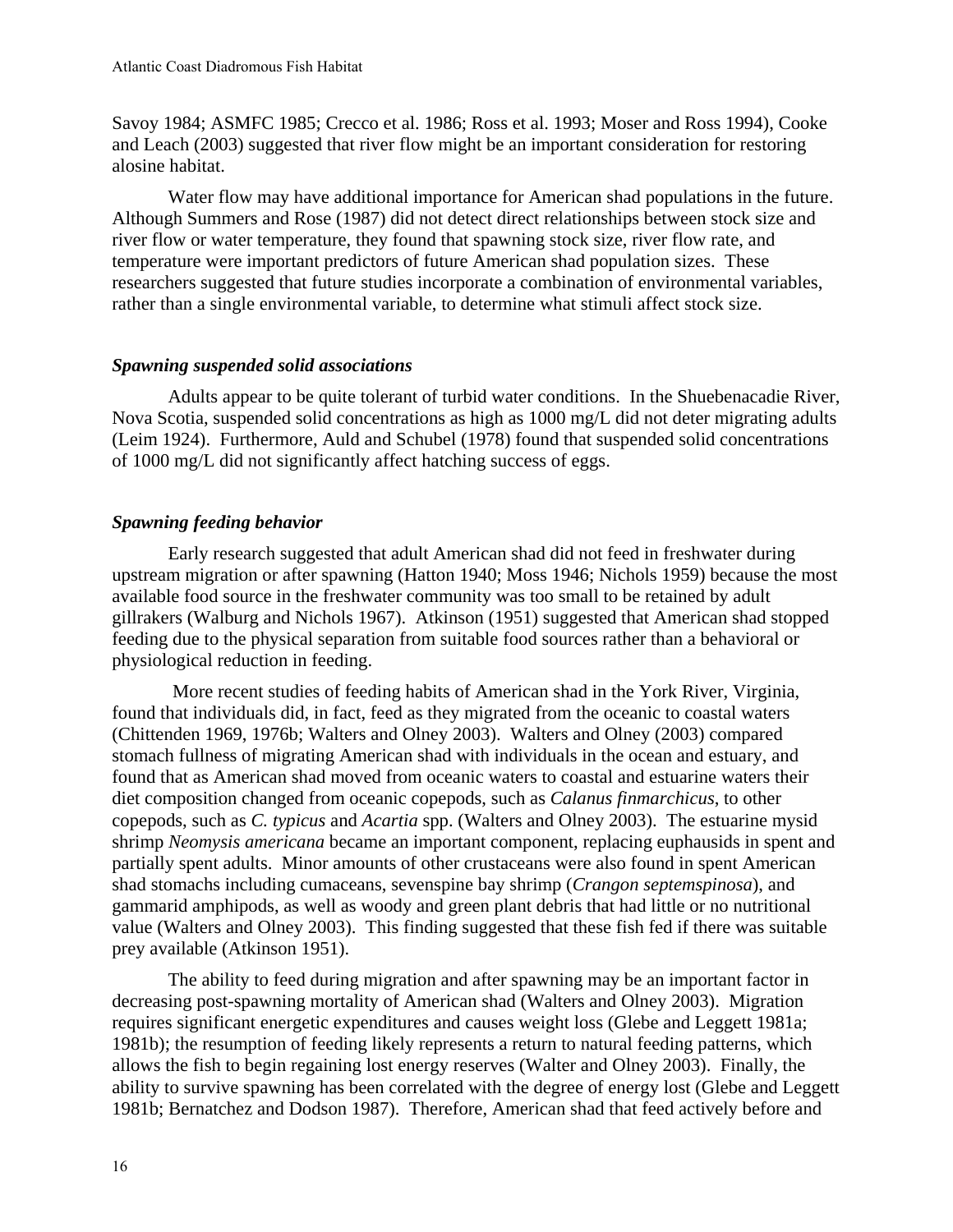after spawning may have a higher likelihood of repeat spawning. Additionally, individuals whose spawning grounds are in closer proximity to estuarine food sources (and do not expend as much energy as those that have to travel farther), and emigrating fish that have partially spent ovaries that can be reabsorbed for energy (Olney et al. 2001), may have a higher frequency of repeat spawning and lower energy expenditures (Walter and Olney 2003).

#### *Spawning competition and predation*

Early studies found that seals and humans preyed upon adult American shad (Scott and Crossman 1973), but the species appeared to have few other predators (Scott and Scott 1988). Erkan (2002) found that predation of alosines has increased in Rhode Island rivers, noting that the double-crested cormorant often takes advantage of American shad staging near fishway entrances. Predation by otters and herons has also increased, but to a lesser extent (D. Erkan, Rhode Island Division of Fish and Wildlife, personal communication). A recent study strongly supports the hypothesis that striped bass predation on adult American shad in the Connecticut River has resulted in a dramatic and unexpected decline in American shad abundance since 1992 (Savoy and Crecco 2004). Researchers further suggest that striped bass prey primarily on spawning adults because their predator avoidance capability may be compromised at that time, due to a strong drive to spawn during upstream migration. Rates of predation on ages 0 and 1 alosines was also much lower (Savoy and Crecco 2004).

In south Atlantic coastal rivers where the percentage of repeat spawning is low or nonexistent, adult American shad that die after spawning may contribute significant nutrient input from the marine system into freshwater interior rivers (ASMFC 1999). Garman (1992) hypothesized that before recent declines in abundance, the annual input of marine-derived biomass of post-spawning alosines was an important seasonal source of energy and nutrients for the non-tidal James River.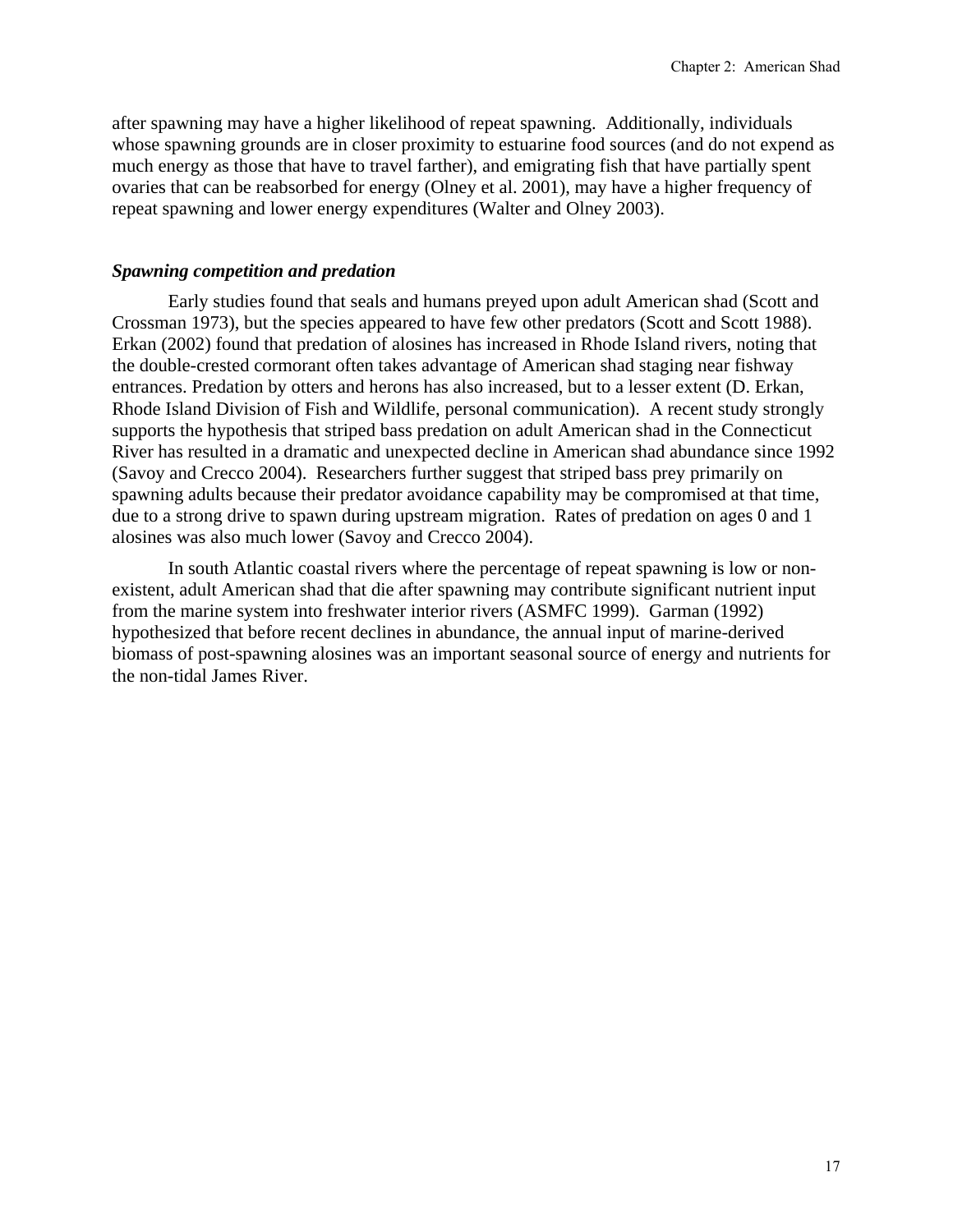# **Part B. American Shad Egg and Larval Habitat**

#### *Geographical and temporal movement patterns*

American shad eggs and larvae have been found at, or downstream of, spawning locations. Upstream areas typically have extensive woody debris where important larval and juvenile American shad prey items reside, and spawning there may ensure that eggs develop within favorable habitats (Bilkovic et al. 2002).

Once American shad eggs are released into the water column, they are initially semibuoyant or demersal. Survival of eggs is dependent on several factors, including current velocity, dissolved oxygen, water temperature, suspended sediments, pollution, and predation (Krauthamer and Richkus 1987; Bailey and Houde 1989). Whitworth and Bennett (1970) monitored American shad eggs after they were broadcast and found that they traveled a distance of 5 to 35 m downstream before they sank or became lodged on the bottom. Other researchers reported similar observations (Barker 1965; Carlson 1968; Chittenden 1969).

Laboratory experiments suggested that sinking rates for American shad eggs were around 0.5 to 0.7 m/min (1.6 to 2.4 ft/min), with newly spawned eggs sinking at a quicker rate, although hydrodynamic and tidal effects were not accounted for in the experiments (Massmann 1952; Chittenden 1969). Other factors, such as amount of woody debris, influence how far eggs travel and may prevent eggs from settling far from the spawning site (Bilkovic 2000). Once eggs sink to the bottom, they are swept under rocks and boulders and are kept in place by eddy currents. In addition, eggs may become dislodged and swept downstream to nearby pools (DBC 1980).

American shad yolk-sac larvae may not use inshore habitat as extensively as post-yolksac larvae (Limburg 1996). One early study (Mitchell 1925, cited by Crecco et al. 1983) found that yolk-sac larvae were near the bottom and swam to shore as the yolk-sac reabsorbed. Metzger et al. (1992) also found yolk-sac larvae mostly in offshore areas along the bottom, while post yolk-sac larvae were more concentrated in quiet areas near shorelines (Cave 1978; Metzger et al. 1992). Yolk-sac larvae are typically found deeper in the water column than post-larvae, due to their semi-buoyant nature and aversion to light. Post-larvae, in contrast, are more abundant in surface waters, especially downstream of spawning sites (Marcy 1976).

Yolk-sac larvae exhaust their food supply within 4 to 7 days of hatching (Walburg and Nichols 1967), usually when they are approximately 10 to 12 mm total length (TL) (Marcy 1972). Survival is affected by water temperature, water flow, food production and density, and predation (State of Maryland 1985; Bailey and Houde 1989; Limburg 1996). Larvae may drift passively into brackish water shortly after hatching occurs, or can remain in freshwater for the remainder of the summer (State of Maine 1982); often they aggregate in eddies and backwaters (Stier and Crance 1985). Ross et al. (1993) reported that American shad larvae frequent riffle pools where water depth is moderate and velocity and direction vary. Alternatively, larvae in the Mattaponi and Pamunkey rivers, Virginia, were dispersed from the upper through the downriver areas. Unlike the presence of eggs, which can be predicted in most cases using physical habitat and shoreline/land use ratings, distinct habitat associations could not be discerned for larval distributions. This may be due to the fact that larvae were carried further downstream than eggs, dispersing them into more variable habitats (Bilkovic et al. 2002).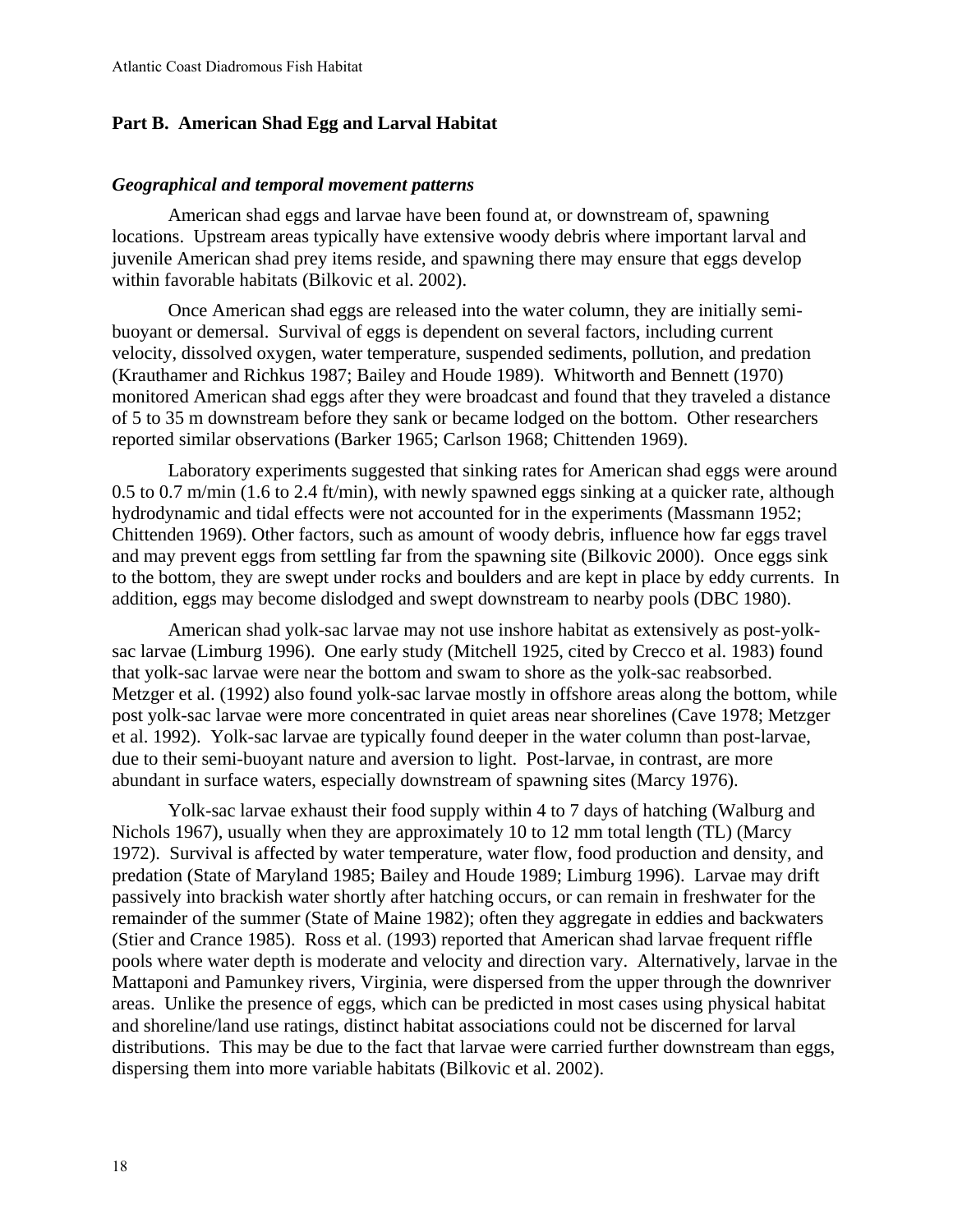# *Eggs, larvae, and the saltwater interface*

Although American shad eggs are generally deposited in freshwater, it is unknown whether they hatch in freshwater, brackish water, or in both (Weiss-Glanz 1986). Early attempts to acclimate larval shad to seawater resulted in high mortality rates (Milner 1876). Leim (1924) purported that successful development of embryos and larvae occurs under low salinity conditions. In the Shubenacadie River, Canada, eggs and larvae were most often observed in areas with a salinity of 0 ppt (range 0 to 7.6 ppt). Additionally, while larvae may tolerate salinities as high as 15 ppt, these conditions often result in death. Leim (1924) also found that temperature may influence salinity sensitivities, with lower temperatures (i.e., 12°C) resulting in more abnormalities at 15 and 22.5 ppt than higher temperatures (i.e., 17°C).

In another study, Limburg and Ross (1995) found that salinities of 10 to 20% were favorable for post-yolk sac American shad larvae, and concluded that estuarine salinities neither depressed growth rates nor elevated mortality rates of larval American shad compared with freshwater conditions. These researchers concluded that other ecological factors may play a greater role in influencing spawning site selection by American shad than the physiological effects of salinity.

# *Egg and larval substrate associations*

Areas with sand or gravel substrates may be better for egg and larval survival because they allow sufficient water velocity to remove silt or sand that can suffocate eggs (Walburg and Nichols 1967). Additionally, survival rates of American shad eggs have been found to be highest among gravel and rubble substrates (Layzer 1974). According to Krauthamer and Richkus (1987), bottom composition is not a critical factor in the selection of spawning locations for American shad. After American shad eggs are fertilized, they either sink to the bottom where they become lodged under rocks and boulders, or they are swept by currents to nearby pools (Chittenden 1969). Bilkovic (2000) concluded that substrate type was not a good predictor of spawning and nursery habitat in rivers.

# *Egg and larval depth associations*

Eggs are slightly heavier than water, but may be buoyed by prevailing currents and tides. Most eggs settle at, or near, the bottom of the river during the water-hardening stage (Leim 1924; Jones et al. 1978). In the Connecticut River, American shad eggs are distributed almost uniformly between the surface and the bottom of the river. Larvae are more than twice as abundant in surface waters, and are even more abundant in the water column as they move downstream (Marcy 1976).

Walburg and Nichols (1967) found 49% of American shad eggs in waters shallower than 3.3 m (10 ft), 30% in water 3.7 to 6.7 m (11 to 20 ft), and 21% in water 7 to 10 m (21 to 30 ft). Similarly, Massman (1952) reported that five times more eggs per hour were collected at depths ranging from 1.5 to 6.1 m (4.9 to 20.0 ft), than in deeper waters of the Pamunkey and Mattaponi rivers. In the same river systems, Bilkovic et al. (2002) found eggs at depths of 0.9 to 5.0 m, and larvae at 1 to 10 m.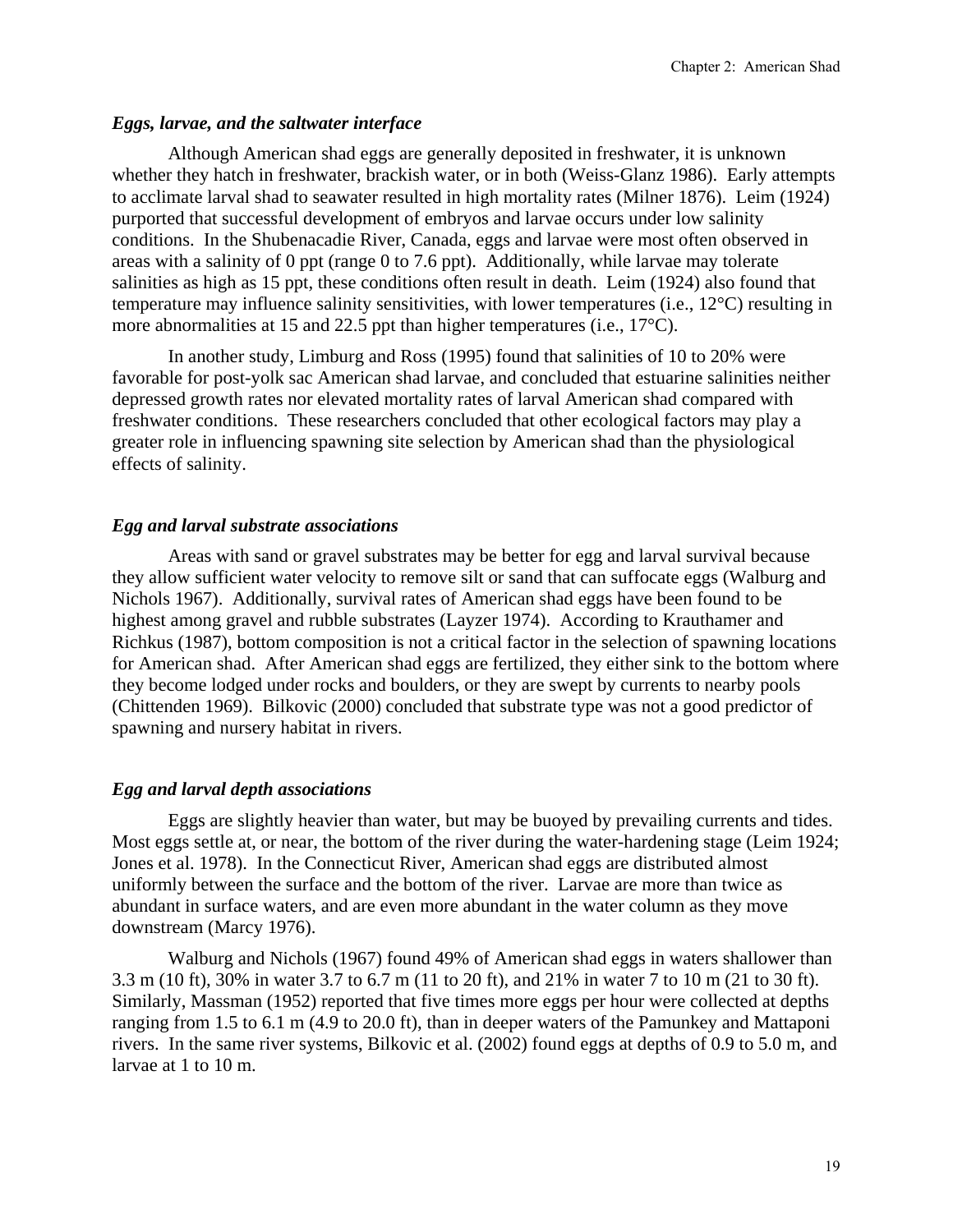## *Egg and larval water temperature*

| <b>Days</b>                 | <b>Temperature</b> | <b>Reference</b>      |
|-----------------------------|--------------------|-----------------------|
| 15.5                        | $12^{\circ}$ C     | Leim 1924             |
| 17                          | $12^{\circ}$ C     | Ryder 1887            |
| 7                           | $17^{\circ}$ C     | Leim $1924$           |
| 3                           | $24^{\circ}$ C     | MacKenzie et al. 1985 |
| $\mathcal{D}_{\mathcal{L}}$ | $27^\circ$ C       | Rice 1878             |

Table 2-4. American shad egg development time at various temperatures

Rate of development of shad eggs is correlated with water temperature (Table 2-4; Mansueti and Kolb 1953). According to Limburg (1996), within the temperature range of 11 to 27°C, the time it takes for eggs to develop can be expressed as:

 $log_e(EDT) = 8.9 - 2.484$  x  $log_e(T)$ , where EDT is egg development time in days and T is temperature in degrees Celsius

Estimates of near-surface water temperatures suitable for development and survival of American shad eggs range from 8 to 30°C (Walburg and Nichols 1967; Bradford et al. 1968; Stier and Crance 1985; Ross et al. 1993). Leim (1924) suggests that optimal conditions for American shad egg development occur in the dark at 17°C and 7.5 ppt salinity.

| <b>Temperature</b> $({}^{\circ}C)$ Citation |                       |
|---------------------------------------------|-----------------------|
| $10 - 27$                                   | Bradford et al. 1968  |
| $13.0 - 26.2$                               | Ross et al. 1993      |
| $10 - 30$                                   | Stier and Crance 1985 |
| $15.5 - 26.5$                               | Leim 1924             |
| $15 - 25$                                   | Stier and Crance 1985 |
|                                             |                       |

Table 2-5. American shad larval temperature tolerance ranges

Water temperatures above 27°C can cause abnormalities or a total cessation of larval American shad development (Bradford et al. 1968). Few larvae have been found living in temperatures above 28°C (Table 2-5; Marcy 1971; 1973), and no viable larvae develop from eggs incubated above 29°C (Bradford et al. 1968). Ross et al. (1993) recommend that further sampling be conducted for post-larval stages at temperatures greater than or equal to 27°C to confirm upper optimal temperature preferences. In this study, the researchers found no reduction in density of larvae at the upper thermal limit (26 to 27°C) in areas sampled along the Delaware River (Ross et al. 1993).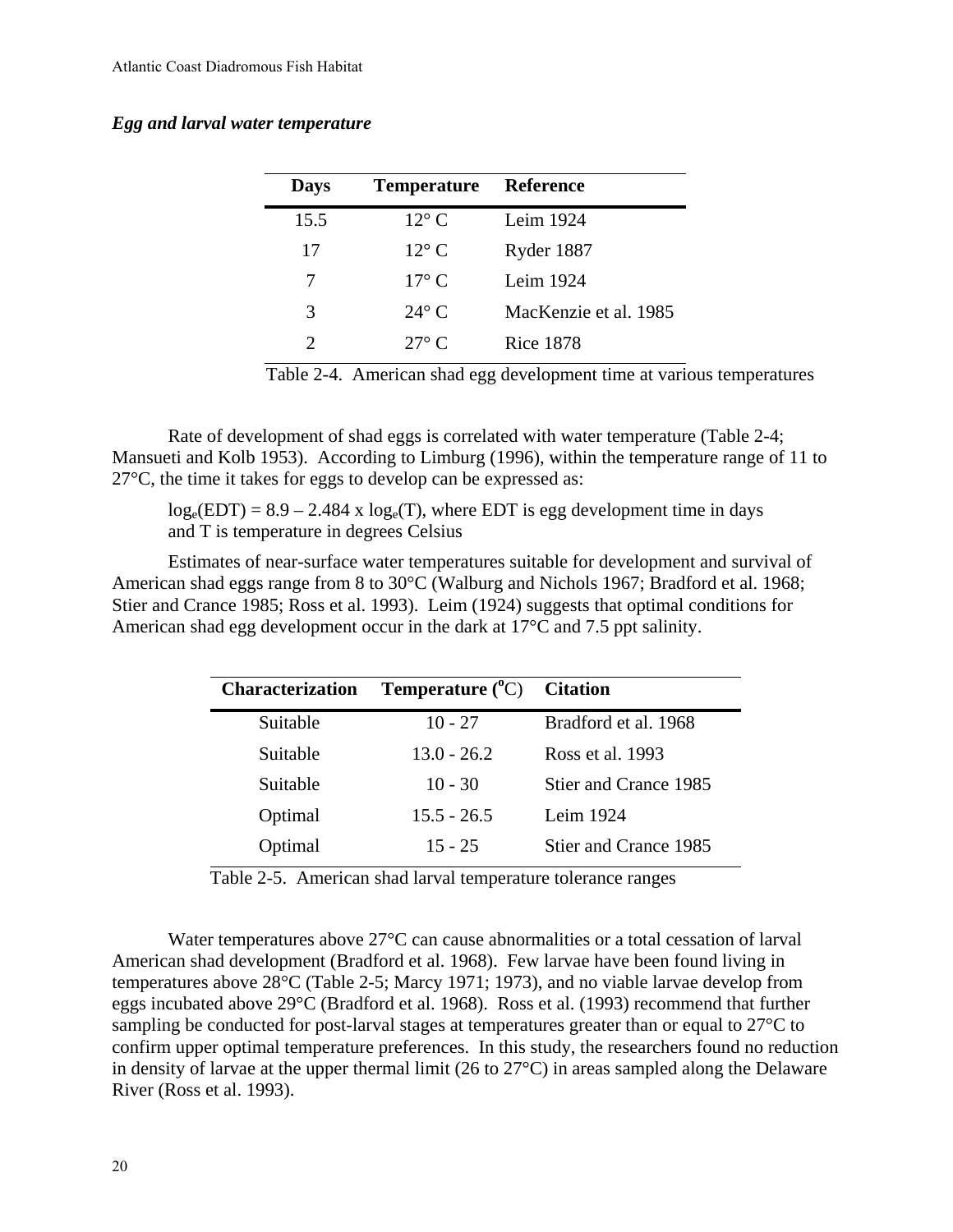Laboratory experiments have shown that American shad eggs can tolerate extreme temperature changes as long as the exposure is of relatively short duration (Klauda et al. 1991). Temperature increases after acclimation at various temperatures produced variable results; however, some eggs were found to withstand temperatures of 30.5°C for 30 minutes and 35.2°C for 5 minutes (Schubel and Koo 1976). Furthermore, sensitivity to temperature change decreases as eggs mature (Koo et al. 1976).

Shoubridge (1977) analyzed temperature regimes in several coastal rivers throughout the range of American shad, and found that as latitude increases: 1) the duration of the temperature optima for egg and larval development decreases, and 2) the variability of the temperature regime increases. Based on Shoubridge's work, Leggett and Carscadden (1978) suggest that variation in American shad egg and larval survival, year-class strength, and recruitment also increases with latitude.

Crecco and Savoy (1984) found that low water temperatures (with high rainfall and river flow) were significantly correlated with low American shad juvenile abundance during the month of June in the Connecticut River, while high water temperatures (with low river flow and rainfall) were significantly correlated with high juvenile abundance. In addition, depressed water temperatures can retard the onset and duration of American shad spawning (Leggett and Whitney 1972), larval growth rate (Murai et al. 1979), and the production of riverine zooplankton (Chandler 1937; Beach 1960).

#### *Egg and larval dissolved oxygen associations*

Miller et al. (1982) concluded that the minimum dissolved oxygen level for both eggs and larvae of American shad is approximately 5 mg/L. This is the value that Bilkovic (2000) assigned for optimum conditions for survival, growth, and development of American shad.

Although specific tolerance or optima data for eggs and larvae is limited, there are studies that note the presence or absence of eggs and larvae under certain dissolved oxygen conditions (Bilkovic et al. 2002). In the Neuse River, North Carolina, American shad eggs were collected in waters with dissolved oxygen levels ranging from 6 to 10 mg/L (Hawkins 1979). Marcy (1976) did not find any American shad eggs in waters of the Connecticut River where dissolved oxygen concentrations were less than 5 mg/L. Bilkovic (2000) found variations in dissolved oxygen concentrations for eggs (10.5 mg/L), yolk-sac larvae (9.0 mg/L), and post-larvae (8.1 mg/L) in the Mattaponi and Pamunkey rivers.

Marcy (1976) determined that the dissolved oxygen  $LC_{50}$  values (i.e., concentration that causes 50% mortality) for American shad eggs in the Connecticut River were between 2.0 and 2.5 mg/L. In the Columbia River, the LC<sub>50</sub> was close to 3.5 mg/L for eggs and at least 4.0 mg/L for a high percentage of hatched eggs and healthy larvae; less than 1.0 mg/L dissolved oxygen resulted in total mortality (Bradford et al. 1968). Klauda et al. (1991) concluded that a good hatch with a high percentage of normal larvae required dissolved oxygen levels during egg incubation of at least 4.0 mg/L, based on observations by both Maurice et al. (1987) and Chittenden (1973a). Finally, it is worth noting that cleanup of the Delaware River has had a measurably positive effect on increasing dissolved oxygen concentrations in that system (Maurice et al. 1987).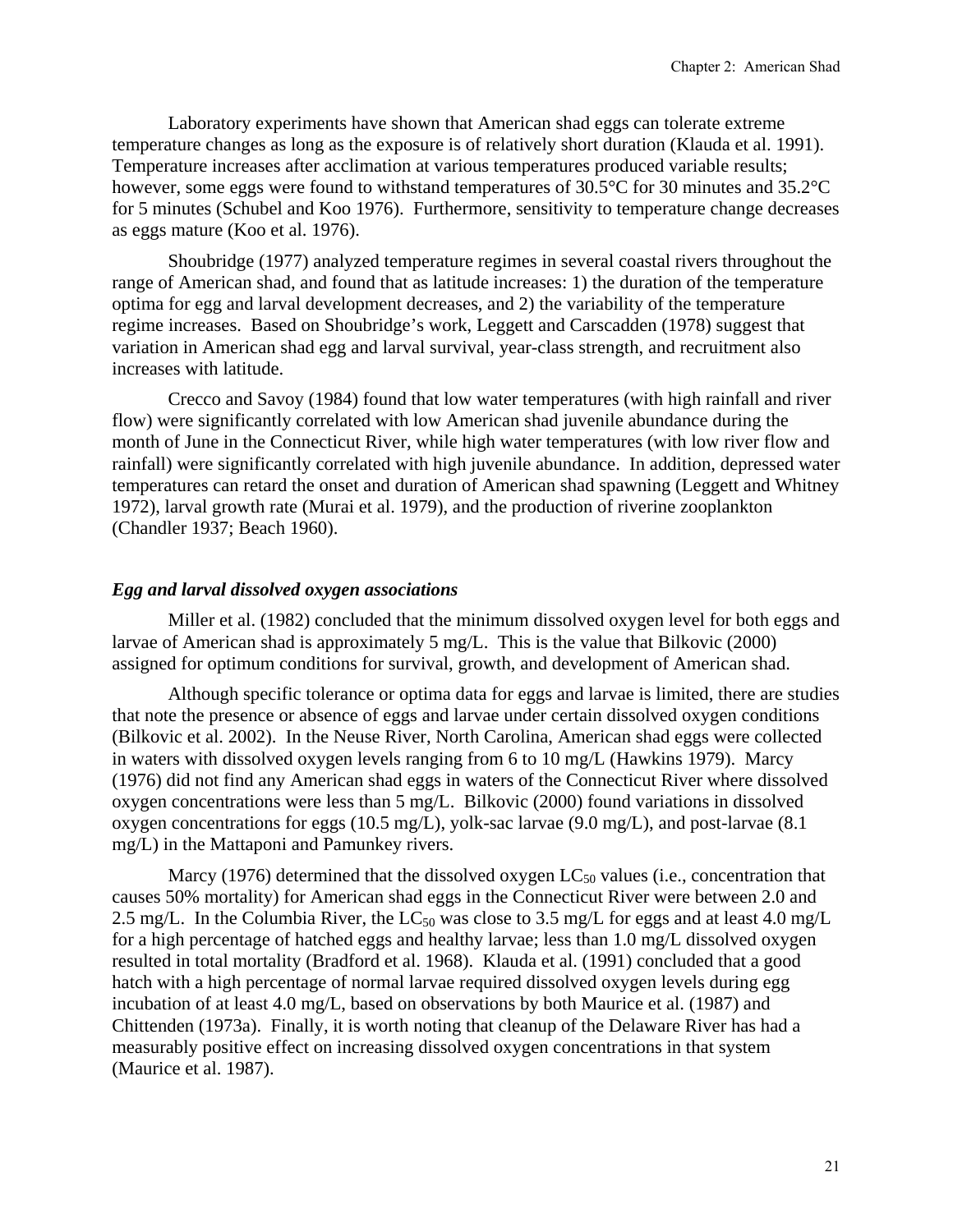| <b>Level</b>     | pH          | <b>Citation</b>      |
|------------------|-------------|----------------------|
| Tolerance-egg    | $5.5 - 9.5$ | Bradford et al. 1968 |
| Tolerance-egg    | $6.0 - 7.5$ | Klauda 1994          |
| Tolerance- egg   | $6.5 - 8.5$ | Bilkovic et al. 2002 |
| $LD_{50}$ - egg  | 5.5         | Klauda 1994          |
| Mortality-egg    | 5.2         | Bradford et al. 1968 |
| Tolerance-larvae | $6.7 - 9.9$ | Klauda 1994          |
| Tolerance-larvae | $6.5 - 9.3$ | Bilkovic et al. 2002 |
| Optimal-larvae   | >7.0        | Leach and Houde 1999 |
| Tolerance- both  | $6.0 - 9.0$ | Leim 1924            |

*Egg and larval pH and aluminum associations* 

Table 2-6. American shad egg and larval environmental pH tolerance ranges

A number of researchers have examined the effects of pH on American shad eggs and larvae (Table 2-6). Klauda (1994) hypothesized that even infrequent and temporary episodes of critical or lethal pH and aluminum exposures in spawning and nursery areas could contribute to significant reductions in egg or larval survival and slow stock recovery. Similarly, Leach and Houde (1999) noted that sudden drops in pH levels, such as those associated with rainfall, could cause sudden mortalities for American shad larvae.

In a laboratory study, Klauda (1994) subjected eggs, yolk-sac larvae, and post-larvae to an array of acid and aluminum conditions; larvae appeared to be more sensitive to acid and aluminum pulses than eggs. When eggs were subjected to aluminum pulses, critical conditions were met at pH 5.7 (with 50 or 200  $\mu$ g/L Al) and pH 6.5 (with 100  $\mu$ g/L Al) for 96-hour treatments. The least severe treatment that resulted in critical conditions for 1 to 3 day old yolksac larvae was a 24 h exposure to pH 6.1 with 92  $\mu$ g/L Al. The least severe treatment that resulted in a lethal condition for yolk-sac larvae was a 24 h exposure to pH 5.5 with 214 µg/L Al. Furthermore, post-larvae (6 to 16 days old) were found to be more sensitive to acid and aluminum pulses than both eggs and yolk-sac larvae. Critical conditions occurred at pH 5.2 (with 46 µg/L Al) and pH 6.2 (with 54 or 79 µg/L Al) for 8 hours, and lethal conditions occurred at pH 5.2 (with 63  $\mu$ g/L Al) for 16 hours (Klauda 1994).

#### *Egg and larval water velocity/flow*

Several studies report water velocity preferences for larval American shad, with 0 to 1.0 m/s the most commonly reported range (Walburg 1960; Walburg and Nichols 1967; Stier and Crance 1985; Bilkovic et al. 2002). Kuzmeskus (1977) found freshly spawned eggs in areas with water velocity rates between 0.095 and 1.32 m/s. Williams and Bruger (1972) noted that increased siltation may result if water velocities are less than 0.3 m/s, causing increased egg mortality from suffocation and bacterial infection.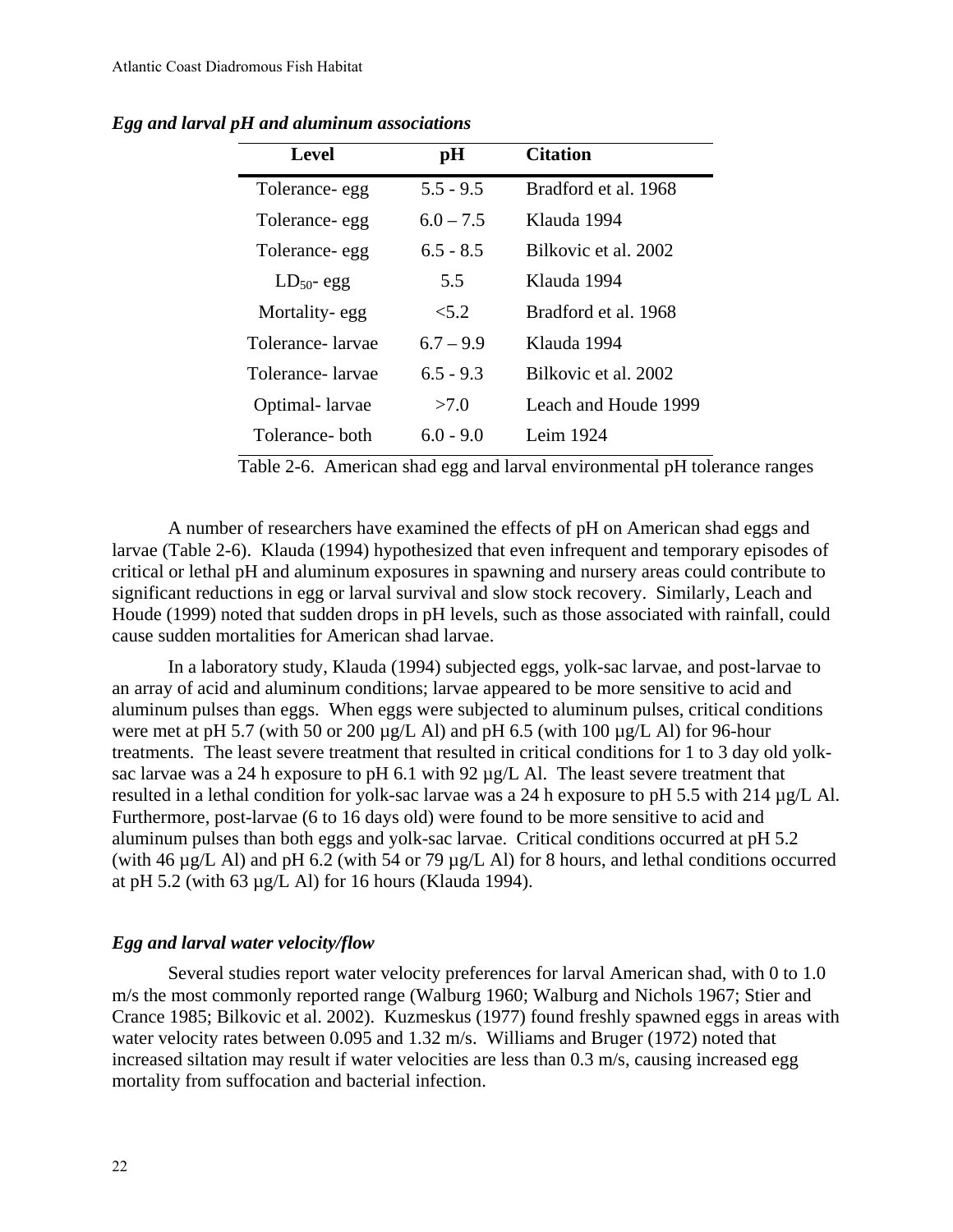Freshwater discharge can influence both eggs and larvae of American shad. Increased river flow can carry eggs from favorable nursery habitat to unfavorable areas that reduce their chance for survival. Lower flows may result in favorable hydrodynamic, thermal, and feeding conditions (Crecco and Savoy 1987a; Limburg 1996). Larval and juvenile American shad may select eddies and backwater areas where water flow is reduced (Crecco and Savoy 1987b). Limburg (1996) found that high spring river discharges coupled with low temperatures and low food availability contributed to high larval mortality in the Hudson River. Larvae that hatched after May, when the highest discharges occurred, had a higher survival rate (Limburg 1996). Furthermore, year-class strength and river flow showed a significant negative correlation in studies conducted on the Connecticut River (Marcy 1976). Larval survival rates have also been negatively correlated with increased river flow in June, but positively correlated with June river temperatures (Savoy and Crecco 1988).

Although hydrographic turbulence may affect larval American shad survival rates, the precise mechanisms of this influence are uncertain because daily river flow and rainfall levels are nonlinear, time-dependent processes that may act singularly or in combination with other factors, such as temperature and turbidity (Sharp 1980). Decreased temperatures can affect larval growth rates (Murai et al. 1979) and riverine zooplankton production that American shad may require for nourishment (Chandler 1937; Beach 1960). Turbulence can also cause turbidity, which may compromise the ability of larval fish to see their prey (Theilacker and Dorsey 1980). Increased turbidity may also affect the food web. Turbidity can cause reduced photosynthesis by phytoplankton, which in turn may lead to elimination of the cladocerans and copepods that American shad feed upon (Chandler 1937; Hynes 1970; Crecco and Blake 1983; Johnson and Dropkin 1995).

#### *Egg and larval suspended solid associations*

American shad eggs are less vulnerable to the effects of suspended solids than larvae. For example, Auld and Schubel (1978) found that suspended solid concentrations of up to 1000 mg/L did not significantly reduce hatching success, while larvae exposed to concentrations of 100 mg/L, or greater, had significantly reduced survival rates.

#### *Egg and larval feeding behavior*

Predation and starvation are considered the primary causes of mortality among larval fish of many marine species (May 1974; Hunter 1981). Newly hatched American shad larvae must begin feeding within 5 days, or they will die from malnutrition (Wiggins et al. 1984). Furthermore, older larvae have significantly reduced survival rates if they are deprived of food for as little as 2 days (Johnson and Dropkin 1995). Researchers have also found that larvae fed at intermediate prey densities of  $500 \, \text{L}^{\text{-1}}$  survived as well as those fed at high prey densities, and significantly higher than starved larvae, which indicates that some minimal level of feeding in riverine reaches can increase survival (Johnson and Dropkin 1995).

Crecco et al. (1983) suggest that larval American shad survival rates are related to spring and summer zooplankton densities. Additionally, despite larval American shad abundance being highest during May, Limburg (1996) determined that year-class was established by cohorts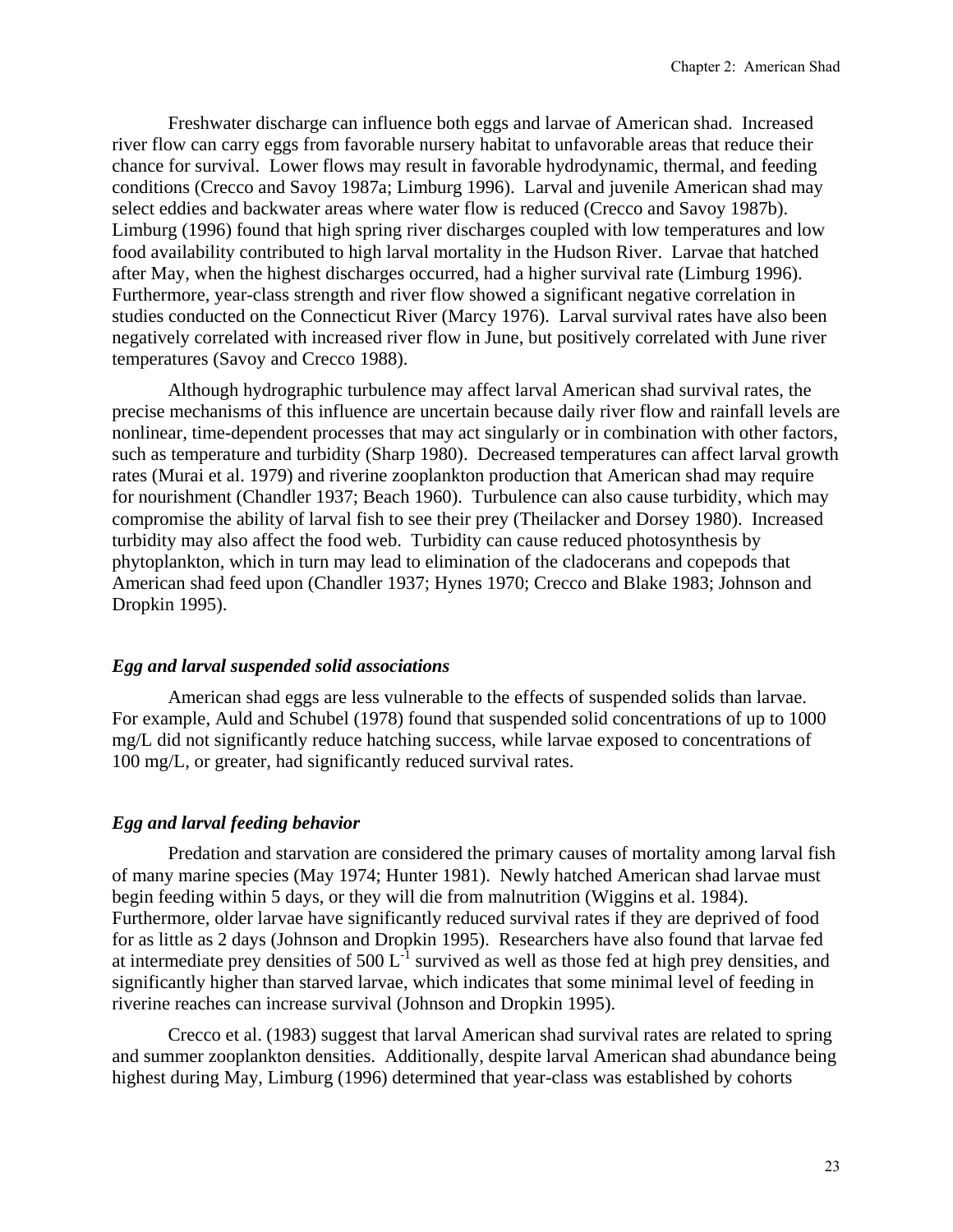hatched after June 1 due to more favorable conditions, including warmer temperatures, lower flow rates, and higher zooplankton densities.

Once the yolk-sac is absorbed, American shad larvae consume zooplankton, copepods, immature insects, and adult aquatic and terrestrial insects (Leim 1924; Mitchell 1925; Maxfield 1953; Crecco and Blake 1983; Facey and Van Den Avyle 1986). Several researchers have noted varying levels of selectivity for copepods and cladocerans (Crecco and Blake 1983; Johnson and Dropkin 1995), but zooplankton and chironomids generally comprise the bulk of larval diets (Maxfield 1953; Levesque and Reed 1972). Larval American shad feeding occurs most actively in late afternoon or early evening, usually peaking between 1200 h and 2000 h (Johnson and Dropkin 1995); feeding is least intensive near dawn (Massman 1963; Grabe 1996). Larval American shad are opportunistic feeders, shifting their diet depending on availability, river location, and their size (Leim 1924; Maxfield 1953; Walburg 1956; Levesque and Reed 1972; Marcy 1976).

Researchers have also attempted to determine if the patchiness of planktonic prey has any effect on cohort survival. Letcher and Rice (1997) found that increasing levels of patchiness enhances survival when productivity or average prey density is low, but will reduce cohort survival when productivity is high. Thus, except when average prey densities of plankton are particularly high, prey patchiness may be a requirement for survival of fish larvae (Letcher and Rice 1997).

## *Egg and larval competition and predation*

American shad eggs and larvae are preyed upon primarily by American eels (*Anguilla rostrata*) and striped bass (*Morone saxatilis*) (Mansueti and Kolb 1953; Walburg and Nichols 1967; Facey et al. 1986), although they may be preyed upon by any fish that is large enough to consume them (McPhee 2002). According to Johnson and Ringler (1998), American shad larvae that were stocked in the Susquehanna River, Pennsylvania, experienced the lowest percentage mortality at releases of 400,000 to 700,00 larvae. A high rate of larval mortality at releases up to 400,000 may have been due to depensatory mechanisms, and releases above 700,000 may have resulted in increased predator aggregation at the site. Although some individual predators consumed up to 900 American shad larvae, mortality of larvae at the stocking site was usually less than 2% (an insignificant source of mortality) (Johnson and Ringler 1998).

#### *Eggs, larvae, and contaminants*

Bradford et al. (1968) found that the lethal dose  $(LD_{50})$  of sulfates for American shad eggs is >1000 mg/L at 15.5° C. The LD<sub>50</sub> of iron for eggs is greater than 40 mg/L between pH 5.5 and 7.2 (Bradford et al. 1968). American shad eggs that are exposed to zinc and lead concentrations of 0.03 and 0.01 mg/L experience high mortality rates within 36 hours (Meade 1976). In addition, when water hardness is low (i.e., 12 mg/L), the toxicity of the zinc and lead are intensified (Klauda et al. 1991).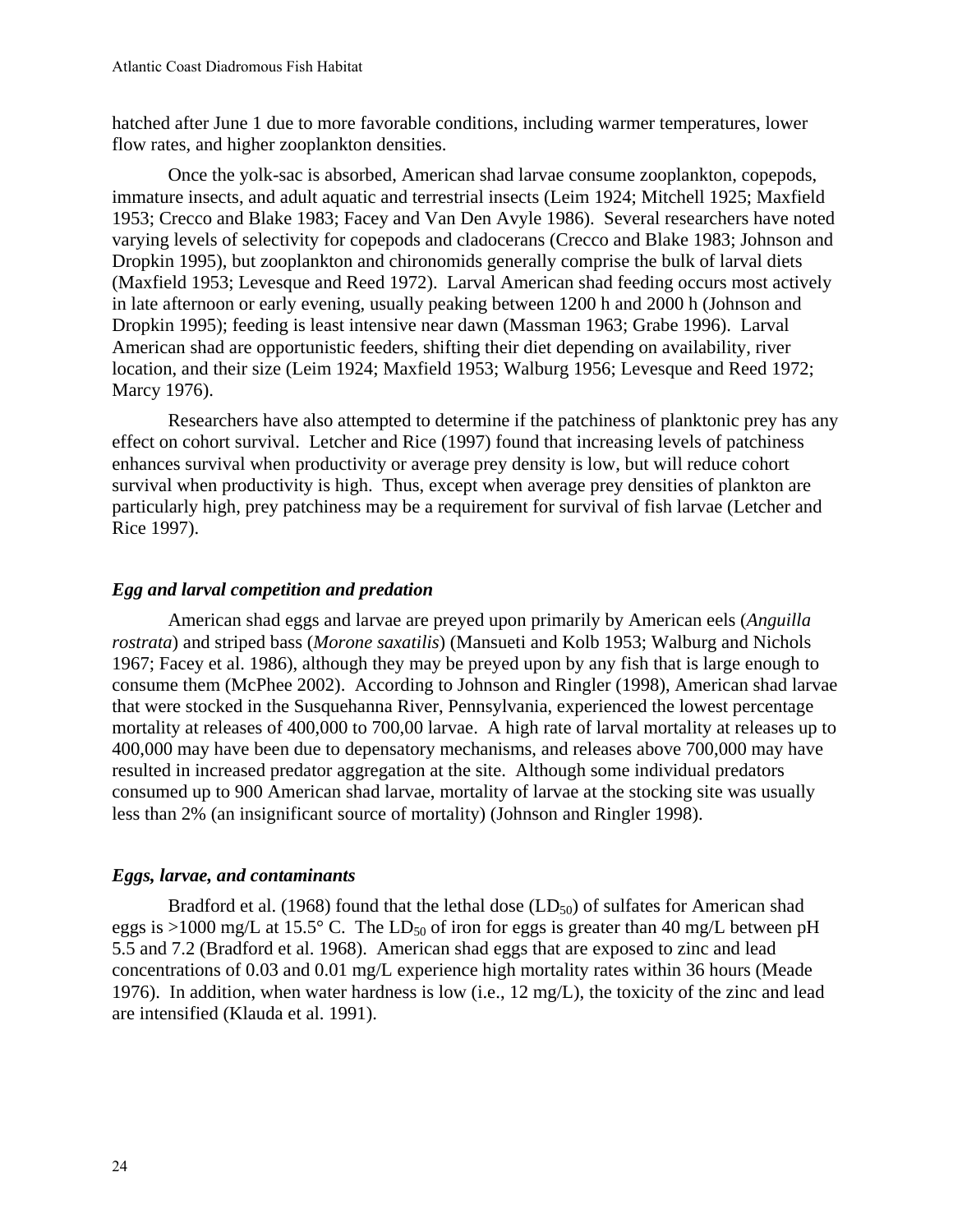### **Part C. American Shad Juvenile Riverine/Estuarine Habitat**

#### *Geographical and temporal movement patterns*

American shad larvae are transformed into juveniles 3 to 5 weeks after hatching at around 28 mm total length (TL) (Jones et al. 1978; Crecco and Blake 1983; Klauda et al. 1991; McCormick et al. 1996); they disperse at, or downstream of, the spawning grounds, where they spend their first summer in the lower portion of the same river. While most young American shad use freshwater nursery reaches (McCormick et al. 1996), it is thought that their early ability to hypo-osmoregulate allows them to utilize brackish nursery areas during years of high juvenile abundance (Crecco et al. 1983). Juveniles are typically 7 to 15 cm in length before they leave the river and enter the ocean (Talbot and Sykes 1958). For example, in the Hudson River, juvenile American shad and blueback herring were found inshore during the day, while alewives predominated inshore at night (McFadden et al. 1978; Dey and Baumann 1978). Additionally, American shad juveniles use the headpond of the Annapolis River, Nova Scotia, as a nursery area, which has surface water salinities of 25 to 30%; they were observed remaining in the offshore region of the estuary for almost a month before the correct cues triggered emigration (Stokesbury and Dadswell 1989). Farther south, O'Donnell (2000) found that juvenile American shad in the Connecticut River began their seaward emigration at approximately 80 days posthatch.

In addition, juvenile American shad may demonstrate temporal and latitudinal migration trends. It seems that juveniles in northern rivers emigrate seaward first, and those from southern rivers emigrate progressively later in the year (Leggett 1977a). For example, downstream emigration peaks at night (i.e., at 1800-2300 hours) (O'Leary and Kynard 1986; Stokesbury and Dadswell 1989) in September and October in the Connecticut River, late October in the Hudson River (Schmidt et al. 1988), and late October through late November in the Upper Delaware River and Chesapeake Bay (Krauthamer and Richkus 1987) and the Cape Fear River, North Carolina (Fischer 1980). Interestingly, some researchers (Chittenden 1969; Limburg 1996; O'Donnell 2000) found evidence that juvenile emigration was already underway by midsummer, indicating that movement may be triggered by cues other than declining fall temperatures.

The combination of factors that trigger juvenile American shad emigration is uncertain, but some researchers suggest that decreased water temperatures, reduced water flow, or a combination of both during autumn appear to be key factors (Sykes and Lehman 1957; Walburg and Nichols 1967; Moss 1970). In the Susquehanna River, an increase in river flow from October through November may actually help push juveniles downstream (R. St. Pierre, U.S. Fish and Wildlife Service, personal communication). Miller et al. (1973) suggest that water temperature is more important than all other factors, because it directly affects the juvenile American shad. The lower lethal temperature limit that triggers the final movement of juveniles from fresh water is approximately 4 to 6°C (Chittenden 1969; Marcy 1976). In addition, Zydlewski and McCormick (1997a) observed changes in osmoregulatory physiology in migrating juvenile American shad, and concluded that these changes were part of a suite of physiological alterations that occur at the time of migration. While these changes are strongly affected by temperature, researchers suggest that other environmental and/or ontogenetic factors may have an influence on timing of migration (Zydlewski and McCormick 1997a).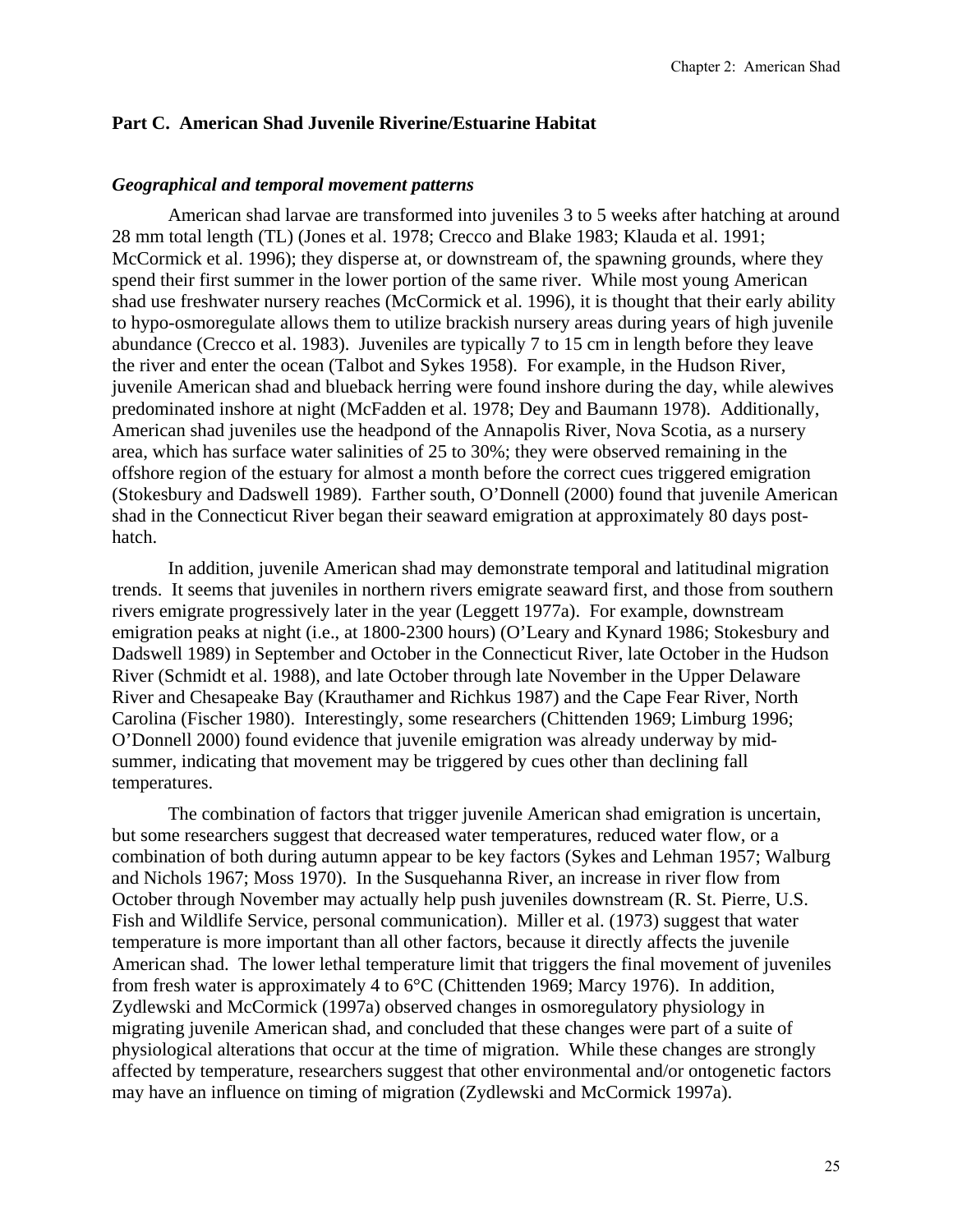Another migration theory deals with the age and growth of juvenile American shad. Limburg (1996) suggested that at the population level, temperature may provide the stimulus for fish to emigrate, or it may be a gradual process that is cued by size of fish, with early cohorts leaving first. Several researchers (Chittenden 1969; Miller et al. 1973; Limburg 1996; O'Donnell 2000) have observed younger, smaller young-of-the-year American shad in upstream reaches, while older and larger individuals within the same age cohorts are found downstream earlier in the season. This apparent behavior has lead researchers to hypothesize that as American shad grow and age, they move downstream (Chittenden 1969; Miller et al. 1973; Limburg 1996; O'Donnell 2000). Similarly, both Chittenden (1969) and Marcy (1976) suggest that factors associated with size appear to initiate the earlier stages of seaward emigration.

In contrast, Stokesbury and Dadswell (1989) suggest that size at emigration may not be the important factor that triggers migration, but that environmental stress may reach a point where seaward movement is necessary regardless of a critical size. O'Leary and Kynard (1986) and Stokesbury and Dadswell (1989) found that American shad movement typically occurred during quarter to new moon periods when water temperatures dropped below 19°C and 12°C, respectively. In these cases, decreasing water temperatures and the new moon phase, which provided dark nights, were considered to be more important in providing cues for emigration than increased river flow.

| <b>Habitat Type</b> | Location      | <b>Citation</b>                            |
|---------------------|---------------|--------------------------------------------|
| sound               | Long Island   | Savoy 1993                                 |
| offshore estuary    | New Jersey    | Milstein 1981; Cameron and Pritchard 1963  |
| brackish/freshwater | Potomac River | Hammer 1942                                |
| estuary             |               | Neuse River, NC Holland and Yelverton 1973 |

Table 2-7. Overwintering habitats for juvenile American shad along the Atlantic coast

Following downstream migration in late fall, juvenile American shad may spend their first year near the mouths of streams, in estuaries, or in other nearshore waters (Hildebrand 1963; Colette and Klein-MacPhee 2002), or they may move to deeper, higher salinity areas, such as in portions of the lower Chesapeake Bay (Table 2-7; Hildebrand and Schroeder 1928). In their southern range, some juveniles may stay in the river for up to one full year (Williams and Bruger 1972). In South Carolina, juvenile American shad were found predominantly in deeper, channel habitats of estuarine systems, during fall and winter. Small crustaceans preyed upon by American shad are generally abundant near the bottom in these areas (McCord 2003).

# *Juveniles and the saltwater interface*

Early studies of juvenile American shad describe a variety of responses to changes in salinity. When accompanied by temperature changes, juveniles generally adapt to abrupt transfers from freshwater to saltwater, but high mortality results when transferred from saltwater to freshwater (Tagatz 1961). For example, Tagatz (1961) observed 60% mortality for juveniles in isothermal transfers  $(21^{\circ}C)$  from freshwater to 30 ppt saltwater; however, no individuals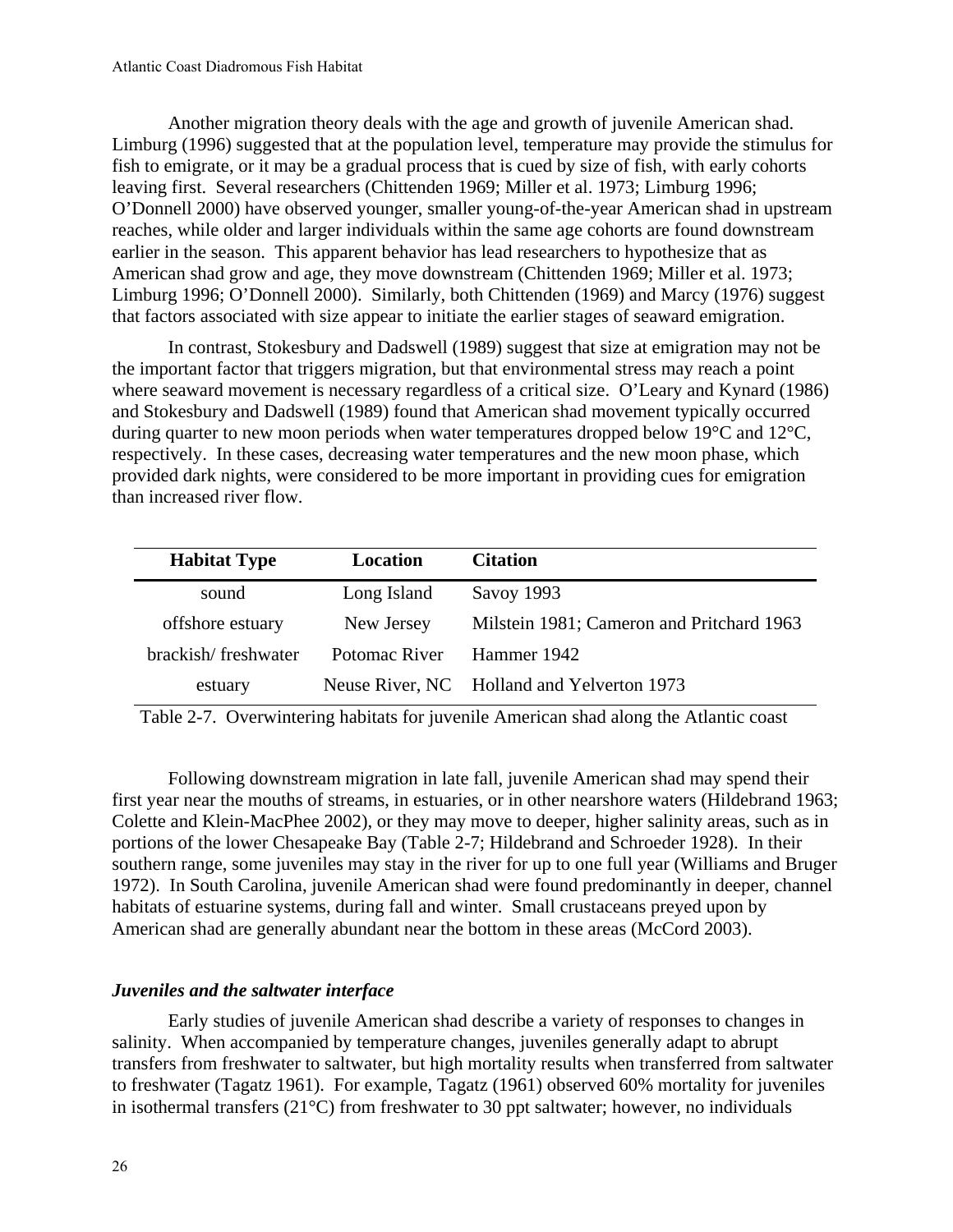survived transfers from freshwater (21.1°C) to 33 ppt saltwater (7.2 to 12.8°C). Freshwater transfers to 15 ppt in association with a temperature decrease less than 4°C also resulted in high mortalities (30 to 50%). Conversely, at temperature increases greater than 14°C, all juvenile American shad survived abrupt transfers from saltwater (15 ppt and 33 ppt) to freshwater (Tagatz 1961).

In another study, Chittenden (1973b) observed 0% mortality in isothermal transfers (17°C) from freshwater or 5 ppt to 32 ppt seawater. Additionally, juveniles transferred from 30 ppt seawater to freshwater suffered 100% mortality, but no mortalities resulted when they were transferred from 5 ppt to freshwater. In general, American shad are considered to be capable of surviving a wide range of salinities at early life stages, especially if salinity changes are gradual (Chittenden 1969).

Experiments conducted on American shad and other anadromous fish (Rounsefell and Everhart 1953; Houston 1957; Tagatz 1961; Zydlewski and McCormick 1997a, 1997b) have demonstrated that most fish undergo physiological changes before emigrating to saltwater. This ability to adapt to changes in salinity occurs at the onset of metamorphosis for American shad, between 26 and 45 days post-hatch. Zydlewski and McCormick (1997b) noted that the ability to osmoregulate in full-strength seawater is an important factor that limits American shad early life history stages to freshwater and low-salinity estuaries. The researchers suggested that a decrease and subsequent loss of hyper-osmoregulatory ability may serve as a proximate cue for juveniles to begin their downstream migration (Zydlewski and McCormick 1997b).

#### *Juvenile substrate associations*

Although juvenile American shad are often most abundant where boulder, cobble, gravel, and sand are present (Walburg and Nichols 1967; Odom 1997), substrate type is not considered to be a critical factor in nursery areas (Krauthamer and Richkus 1987). Ross et al. (1997) found no overall effect of habitat type on juvenile American shad relative abundance in the upper Delaware River, indicating that juveniles use a wide variety of habitat types to their advantage in many nursery areas. These researchers suggest that in contrast to earlier life stages and spawning adults, pre-migratory juveniles may be habitat generalists; however, a positive relationship was found between abundance of juvenile American shad and percent of SAV cover in SAV habitats only. In addition, Odom (1997) found that juvenile American shad favored riffle/run habitat in the James River, especially areas with extensive beds of water stargrass (*Heteranthera dubia*). These areas provided flow-boundary feeding stations where juveniles could feed on drifting macroinvertebrates while reducing their energy costs (Odom 1997).

Estuarine productivity is linked to freshwater detrital nutrient input to the estuary (Biggs and Flemer 1972; Hobbie et al. 1973; Saila 1973; Day et al.1975) and detritus production in the salt marsh (Teal 1962; Odum and Heald 1973; Reimhold et al. 1973; Stevenson et al. 1975). Based on the assumption that the amount of submerged and emergent vegetation will be a qualitative estimate of the estuary's secondary productivity, and therefore, food availability (zooplankton) to juvenile American shad, Stier and Crance (1985) suggest that estuarine habitat with 50% or more vegetation coverage is optimal.

It is important to note that, although no link has been made between the presence of SAV and abundance of alosines, there seems to be a general agreement that there is a correlation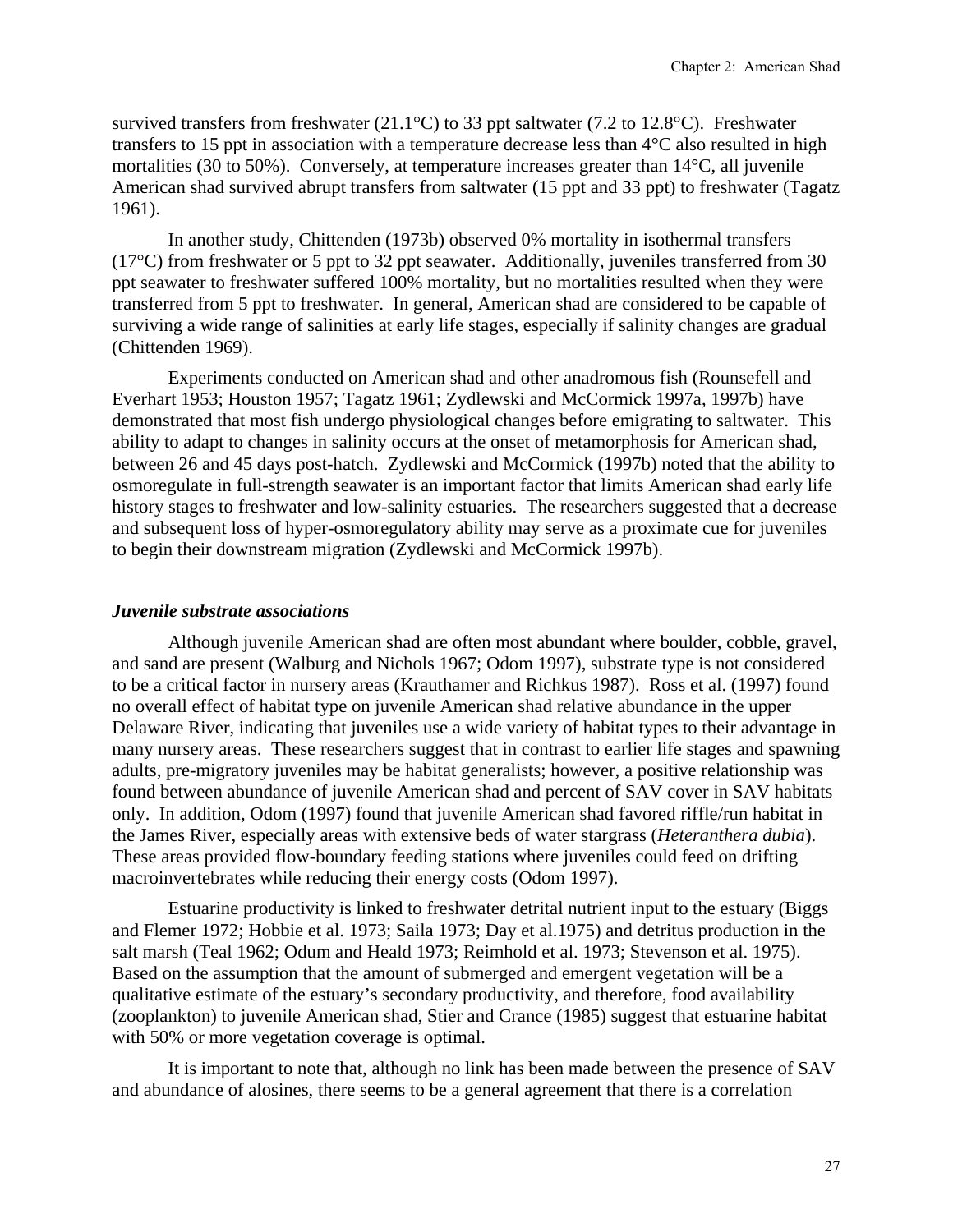between water quality and alosine abundance (B. Sadzinski, Maryland Department of Natural Resources, personal communication). Abundance of SAV is often used as an indirect measure of water quality, with factors such as available light (Livingston et al. 1998), salinity, temperature, water depth, tidal range, grazers, suitable sediment quality, sediment nutrients, wave action, current velocity, and chemical contaminants controlling the distribution of underwater grasses (Koch 2001). Maryland has made it a priority to increase the amount of SAV within the Chesapeake Bay watershed in order to improve water quality. According to B. Sadzinski (Maryland Department of Natural Resources, personal communication), if SAV in a given area increases, this can be used as an indicator of improved water quality, which in turn, will likely benefit alosine species.

## *Juvenile depth associations*

Juveniles have been observed at depths ranging from 0.9 to 4.9 m in the Connecticut River (Marcy 1976); however, abundance is related to the distance upstream and not to depth (MacKenzie et al. 1985). In the Connecticut River, juveniles were caught primarily at the bottom during the day (87%) and all were caught at the surface at night (Marcy 1976). Chittenden (1969) observed juveniles in the Delaware River most often in deeper, non-tidal pools away from the shoreline during daylight hours; after sunset juveniles scattered and were found at all depths (Miller et al. 1973).

Although data was sparse for depth optima for juveniles, Stier and Crance (1985) developed a suitability index based on input provided by research scientists. They suggest that for all life history stages, including juveniles, the optimum range for river depth is between 1.5 and 6.1 m. Depths less than 0.46 m and greater than 15.24 m are unsuitable habitat according to the model.

| <b>Characterization</b> | Temperature $(^{\circ}C)$ | <b>Location</b>          | <b>Citation</b>                          |
|-------------------------|---------------------------|--------------------------|------------------------------------------|
| Optimal range           | $15.5 - 23.9$             | N/A                      | Crance 1985                              |
| Optimal range           | $10 - 25$                 | N/A                      | Stier and Crance 1985                    |
| Range                   | $10 - 30$                 | <b>Connecticut River</b> | Marcy et al. 1972                        |
| Critical maximum        | $34 - 35$                 | Neuse River, NC          | Horton and Bridges 1973                  |
| Maximum tolerance       | 35                        | N/A                      | Stier and Crance 1985                    |
| Minimum preference      | 8                         | N/A                      | MacKenzie et al. 1985                    |
| Minimum tolerance       | 3                         | N/A                      | Stier and Crance 1985                    |
| Minimum tolerance       | 31.6                      | N/A                      | Ecological Analysts Inc. 1978            |
| Begin migration         | 19                        | <b>Connecticut River</b> | Leggett 1976; O'Leary and<br>Kynard 1986 |

# *Juvenile water temperature*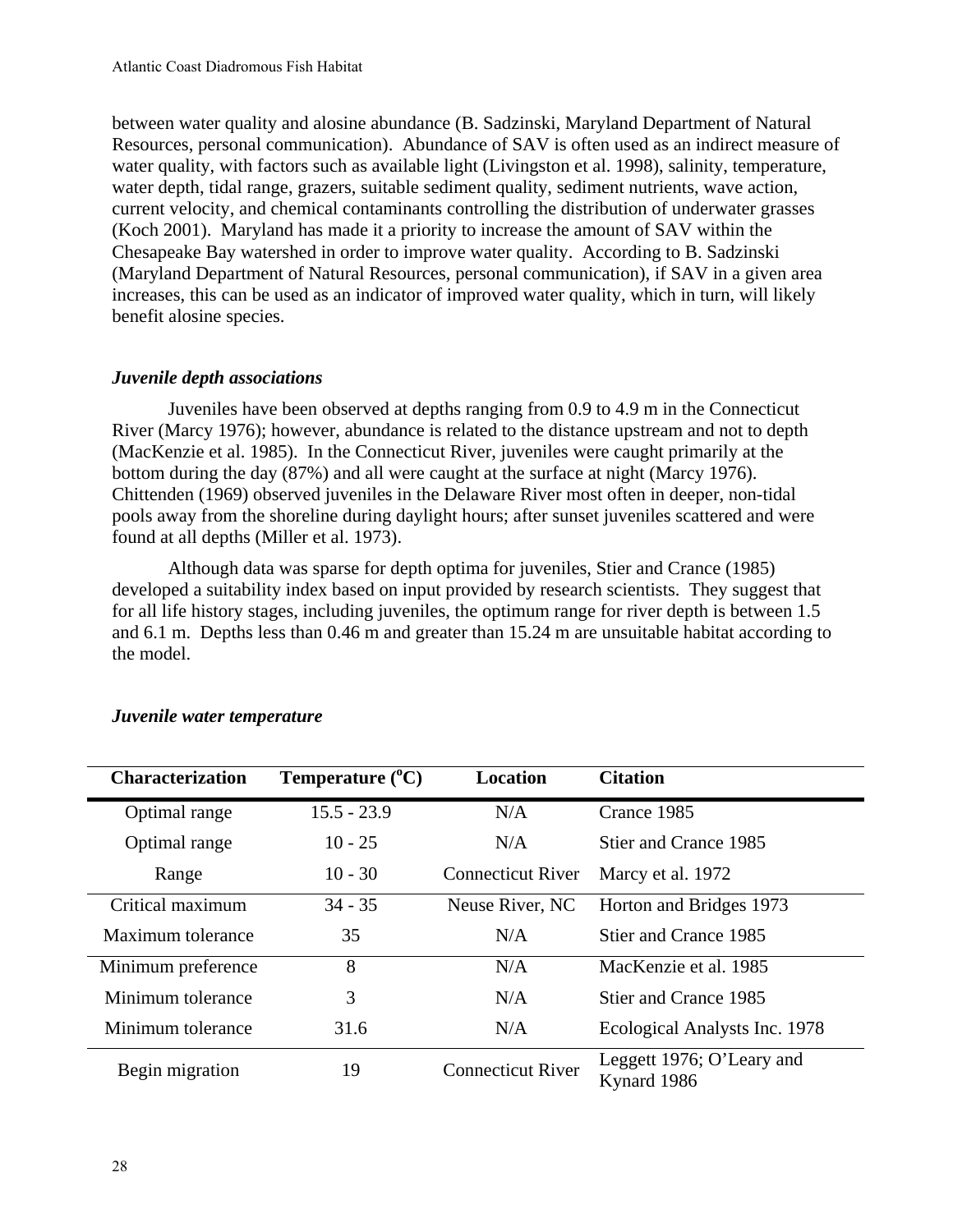| <b>Characterization</b> | Temperature $(^{\circ}C)$ | Location                 | <b>Citation</b>                                      |
|-------------------------|---------------------------|--------------------------|------------------------------------------------------|
| Begin migration         | $23 - 26$                 | <b>Connecticut River</b> | Marcy 1976                                           |
| Begin migration         | 18.3                      | <b>Connecticut River</b> | Watson 1970                                          |
| Peak migration          | 16                        | <b>Connecticut River</b> | Leggett and Whitney 1972;<br>O'Leary and Kynard 1986 |
| Peak migration          | 15.1                      | North Carolina           | Neves and Depres 1979; Boreman<br>1981               |
| End migration           | 8.3                       | Delaware River           | Chittenden and Westman 1967                          |
| End migration           | 8.3                       | Chesapeake Bay           | Chesapeake Bay Program 1988                          |

Table 2-8. Temperature tolerances, preferences, and cues for juvenile American shad

Juvenile American shad demonstrate some variability in temperature tolerances and preferences among river systems (Table 2-8). Leim (1924) found that juveniles captured in the Shubenacadie River, Canada, were usually found where temperatures tended to be the highest compared to other regions of the river. Additionally, temperature appears to have a significant impact on growth of juvenile American shad. Limburg (1996) found that juveniles in the laboratory had higher initial growth rates at 28.5°C than individuals reared at lower temperatures. O'Donnell (2000) concluded that it may be advantageous for eggs to hatch later in the year because temperatures are higher and growth rates are faster; however, competition and predation rates are also higher.

 Juvenile American shad do not appear to be as tolerant to temperature changes as eggs of the same species. In fact, juveniles are sensitive to water temperature changes, and actively avoid temperature extremes, if possible. Laboratory tests suggest that juveniles can tolerate temperature increases between 1° and 4°C above ambient temperature, but beyond that they will avoid changes if given a choice (Moss 1970). For example, juveniles acclimated to 25° C suffered a 100% mortality rate when the temperature was decreased to 15°C. There was also a 100% mortality rate for juveniles acclimated to 15°C and then subjected to temperatures less than 5°C. Finally, no survival was reported for juveniles acclimated to 5°C and then exposed to 1°C (PSE&G 1982).

#### *Juvenile dissolved oxygen associations*

Minimum dissolved oxygen values have a more adverse effect upon fish than average dissolved oxygen values; therefore, minimum dissolved oxygen criteria have been recommended. Dissolved oxygen concentrations less than 5.0 mg/L are considered sub-lethal to juvenile American shad (Miller et al. 1982). As with spawning areas, Bilkovic (2000) assigned a value of greater than 5.0 mg/L dissolved oxygen as optimal for nursery areas.

Seemingly healthy juvenile American shad have been collected in the Hudson River, New York, where dissolved oxygen concentrations were 4 to 5 mg/L (Burdick 1954). Similarly, in headponds above hydroelectric dams on the St. John River, New Brunswick, dissolved oxygen must be at least 4 to 5 mg/L for migrating juveniles to pass through (Jessop 1975). In the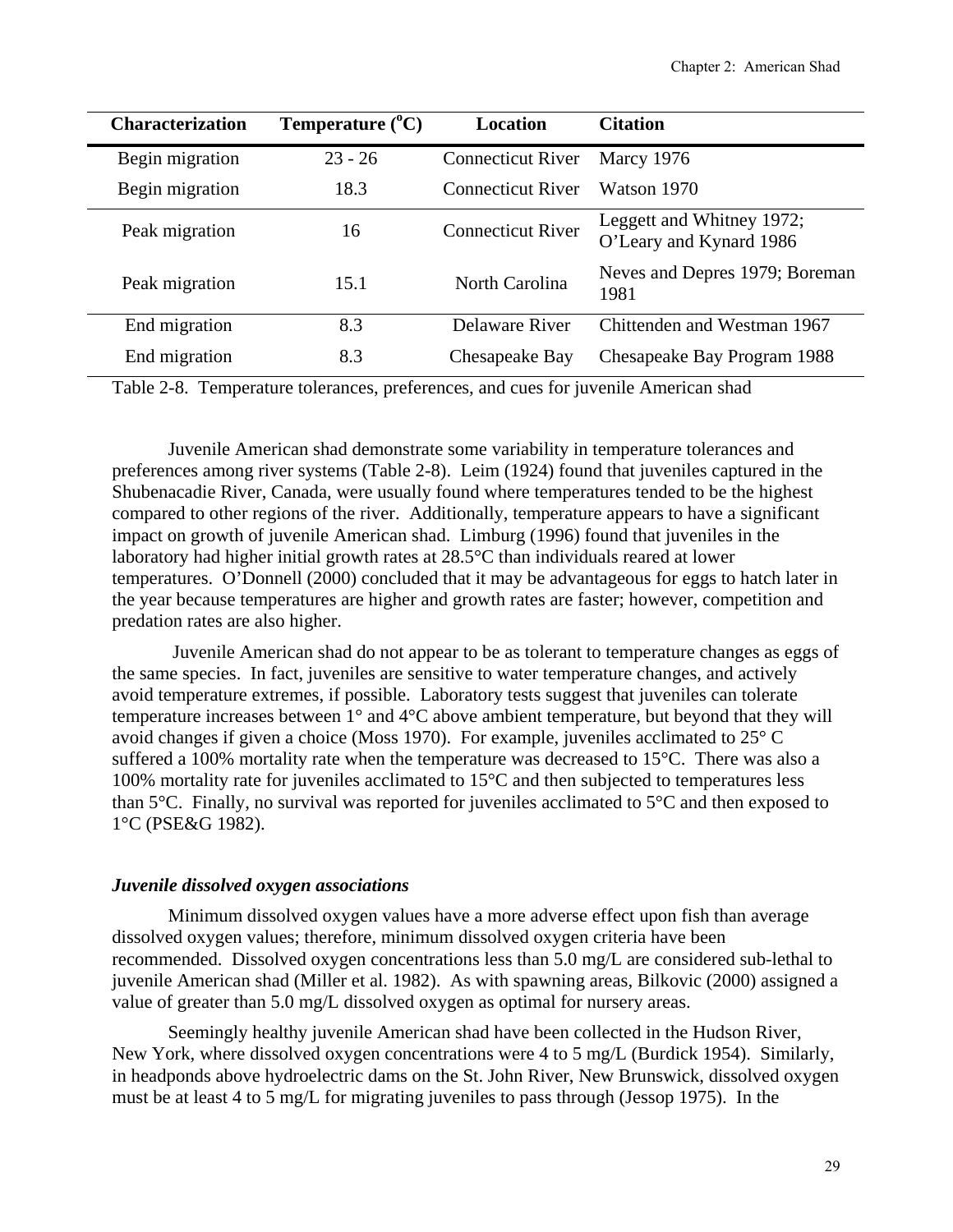Delaware River, dissolved oxygen concentrations less than 3.0 mg/L blocked juvenile migration, and concentrations below 2.0 mg/L were lethal. Emigrating juveniles have historically arrived at the upper tidal section of the Delaware River by mid-October, but do not continue further seaward movement until November or December, when the pollution/low oxygen conditions dissipate (Miller et al. 1982).

Under laboratory conditions, juvenile American shad did not lose equilibrium until dissolved oxygen decreased to 2.5 to 3.5 mg/L (Chittenden 1969, 1973a). Juveniles have been reported to survive brief exposure to dissolved oxygen concentrations of as little as 0.5 mg/L, but survived only if greater than 3 mg/L was available immediately thereafter (Dorfman and Westman 1970).

# *Juvenile pH associations*

Areas that are poorly buffered (low alkalinity) and subject to episodic or chronic acidification may provide less suitable nursery habitat than areas that have higher alkalinities and are less subject to episodic or chronic acidification (Klauda et al. 1991). Once juvenile American shad move downstream to brackish areas with a higher buffering capacity, they may be less impacted by changes in pH (Klauda 1989).

# *Juvenile water velocity/flow*

Ideal water velocity rates are thought to range between 0.06 to 0.75 m/s for the juvenile non-migratory stage of American shad (Klauda et al. 1991). The rate of water velocity is also critical for fish migrating downstream that pass over spillways (MacKenzie et al. 1985). Furthermore, it has been suggested that water flow may serve to orient emigrating juveniles in the downstream direction. Studies conducted on American shad in the St. Johns River, Florida, led researchers to speculate that the lack of water flow as a result of low water levels could result in the inability of juveniles to find their way downstream (Williams and Bruger 1972).

# *Juvenile suspended solid associations*

Ross et al. (1997) suggest that optimal turbidity values for premigratory American shad juveniles in tributaries is between 0.75 and 2.2 NTU. While preliminary, these results could be cautiously applied to other river systems, but consideration should be given to the range and diversity of habitat types in the river system under study before applying the models.

# *Juvenile feeding behavior*

Juvenile American shad begin feeding in freshwater and continue into the estuarine environment. They favor zooplankton over phytoplankton (Maxfield 1953; Walburg 1956), and in general, have a wider selection of prey taxa than larvae due to their increased size and the estuaries' higher diversity. Long, closely-spaced gill rakers enable juveniles to effectively filter plankton from the water column during respiratory movements (Leim 1924). Juvenile American shad are opportunistic feeders, whose freshwater diet includes copepods, crustacean zooplankton, cladocerans, aquatic insect larvae, and adult aquatic and terrestrial insects (Leim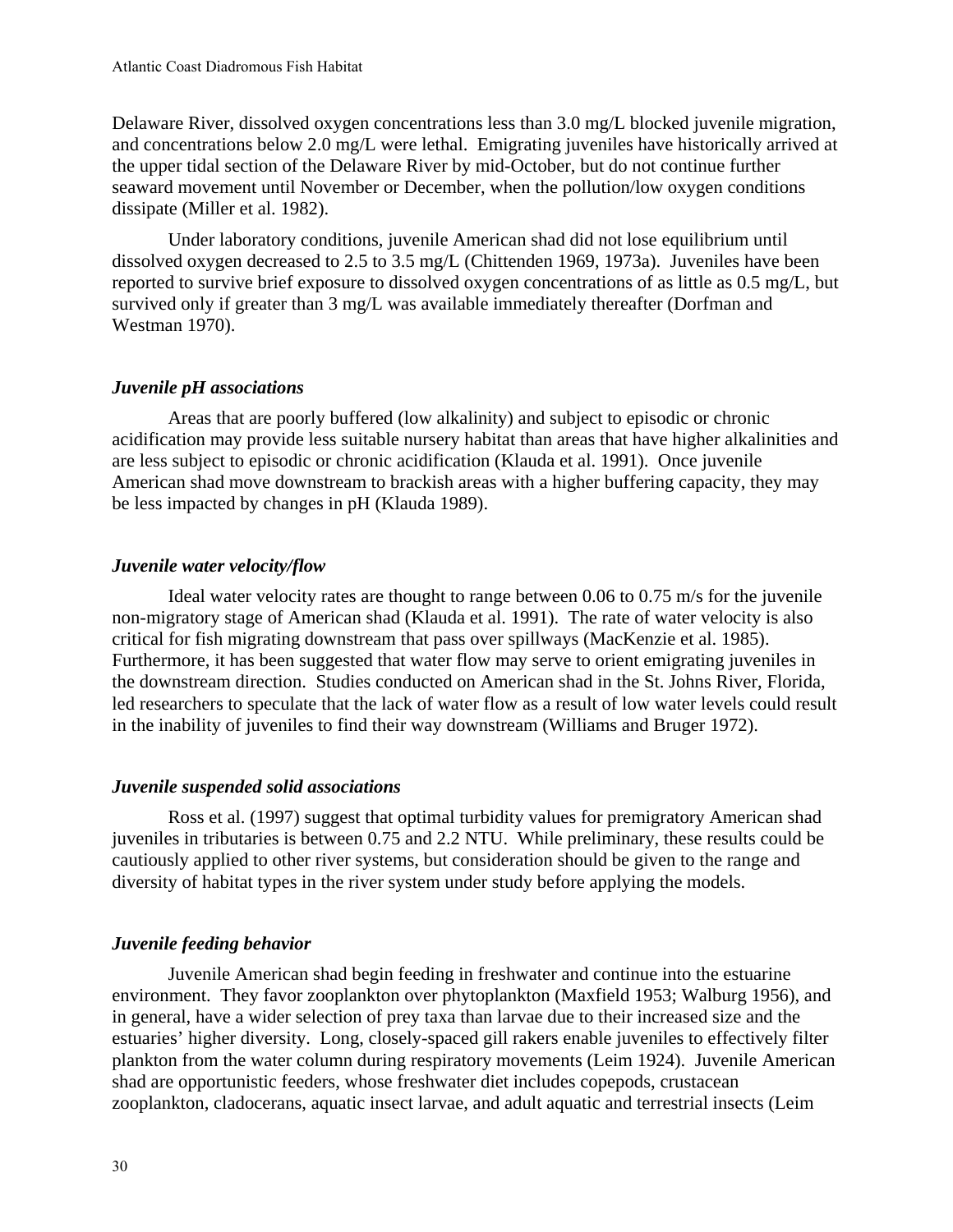1924; Maxfield 1953; Massmann 1963; Levesque and Reed 1972; Marcy 1976). After juveniles leave coastal rivers and estuaries for nearshore waters, they may prey on some fish, such as smelt, sand lance, silver hake, bay anchovy, striped anchovy, and mosquitofish (Leidy 1868; Bowman et al. 2000).

Although juveniles obtain most of their food from the water column (ASMFC 1999), many of the crustaceans that juveniles prey upon are benthic (Krauthamer and Richkus 1987). Leim (1924) speculated that although American shad obtain a minor amount of food near the bottom of the water column, they do not pick it off the bottom, but rather capture items as they are carried up into the water column a short distance by tidal currents (including mollusks).

Walburg (1956) found that juvenile American shad fed primarily on suitable organisms that were readily available. In contrast, Ross et al. (1997) found that juveniles in SAV habitat fed principally on chironomids, while those feeding in tributaries consumed terrestrial insects almost exclusively, despite the fact that insects were less available than other food sources. Researchers did not attribute the differences to developmental limitations, but concluded that there were true feeding differences between habitats. Other studies have noted different selection of organisms along the same river, but at different locations, such as above a dam (Levesque and Reed 1972) or downstream of a dam (Domermuth and Reed 1980).

Feeding of juvenile American shad may also differ along a stream gradient. In waters of Virginia, Massman (1963) found that juvenile American shad upstream consume more food than juveniles that remain downstream near their spawning grounds. The upstream sections of the river have a higher shoreline to open water ratio that may provide a more abundant source of terrestrial insects, a favored prey item (Massman 1963; Levesque and Reed 1972), while the downstream sections contain more autochthonously-derived prey. In contrast, the lower reach of the Hudson River appears to be more productive (as a function of primary productivity and respiration rates) than upper and middle reaches (Sirois and Fredrick 1978; Howarth et al. 1992). This greater productivity may lead to higher fish production in the lower estuary, as well as a higher relative condition of downriver juvenile American shad earlier in the season, compared to upriver and midriver fish (Limburg 1994).

Juvenile American shad also demonstrate diel feeding patterns. Johnson and Dropkin (1995) found that juveniles increase feeding intensity as the day progresses, achieving a maximum feeding rate at 2000 h. Similarly, juveniles in the Mattaponi and Pamunkey rivers in Virginia, feed during the day with stomachs reaching maximum fullness by early evening (Massman 1963).

In addition, at least one non-native species has proven to have an impact on young-ofthe-year American shad. In the Hudson River, there is strong evidence that zebra mussel colonization has reduced the planktonic forage base of the species (Waldman and Limburg 2003).

#### *Juvenile competition and predation*

Juveniles in freshwater may be preyed upon by American eel, bluefish, weakfish, striped bass, birds, and aquatic mammals (Mansueti and Kolb 1953; Walburg and Nichols 1967; Facey et al. 1986).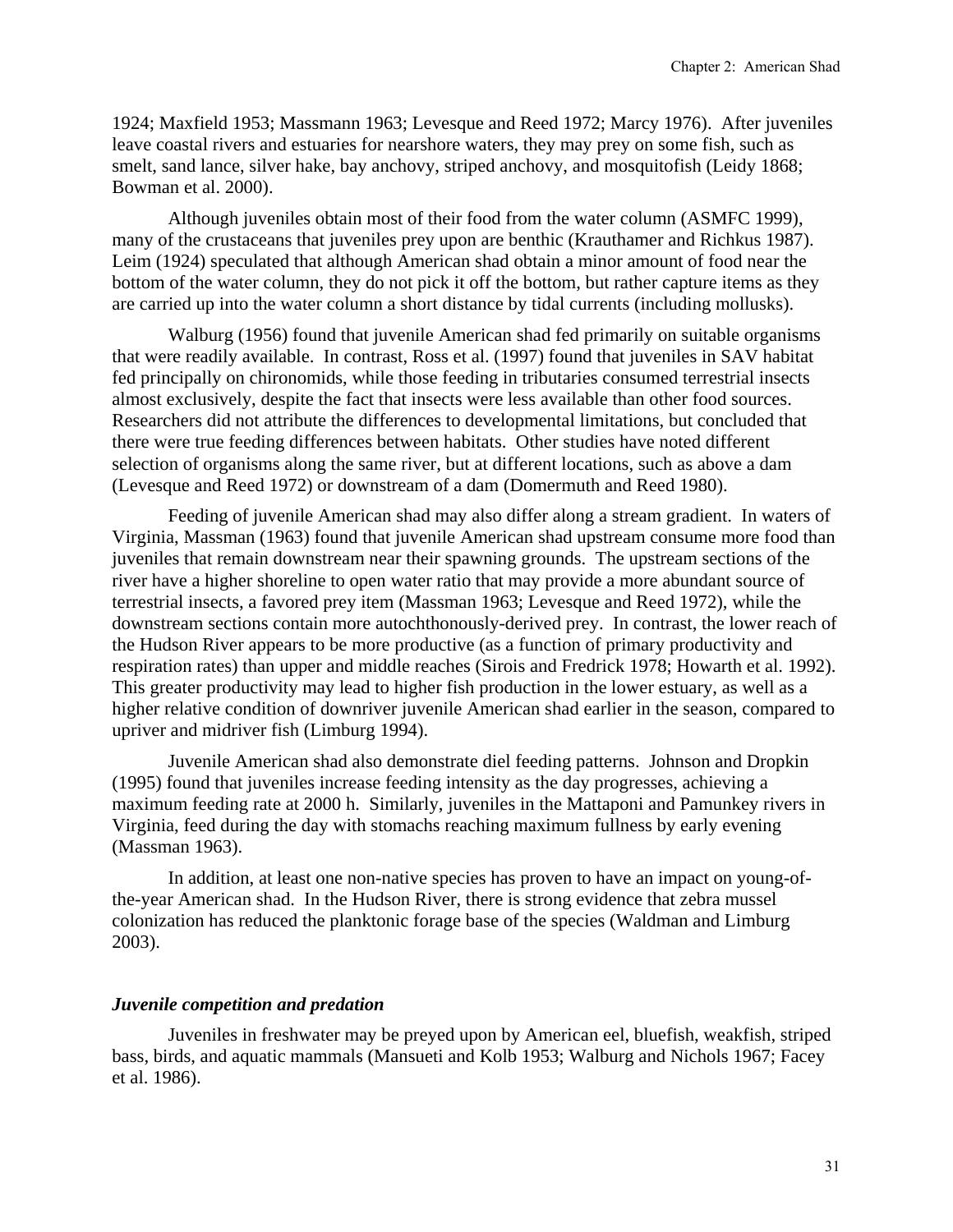With regard to inter-species competition, differences among alosine species in terms of distribution, diel activity patterns, and feeding habits are evident in many systems, and are likely mechanisms that may reduce competition between juveniles of the different species (Schmidt et al. 1988). For example, several researchers have noted that larger American shad (Chittenden 1969; Marcy 1976; Schmidt et al. 1988) and alewife (Loesch et al. 1982; Schmidt et al. 1988) move downstream first, which helps to segregate size classes of the two species.

Secondly, there is the idea of diel, inshore-offshore segregation. Both American shad and blueback herring juveniles occur in shallow nearshore waters during the day. However, competition for prey between American shad and blueback herring is often reduced by: 1) more opportunistic feeding by American shad, 2) differential selection for cladoceran prey, and 3) higher utilization of copepods by blueback herring (Domermuth and Reed 1980). American shad feed most often in the upper water column, the air-water interface (Loesch et al. 1982), and even leap from the water (Massman 1963), feeding on *Chironomidae* larvae, *Formicidae*, and *Cladocera*; they are highly selective for terrestrial insects (Davis and Cheek 1966; Levesque and Reed 1972). Juvenile bluebacks are more planktivorous, feeding on copepods, larval dipterans, and *Cladocera* (Hirschfield et al. 1966), but not the same cladoceran families that alewife feed upon (Domermuth and Reed 1980).

# *Juveniles and contaminants*

Tagatz (1961) found that the 48 h lethal concentrations ( $LC_{50}$ ) for juvenile American shad range from 2,417 to 91,167 mg/L for gasoline, No. 2 diesel fuel, and bunker oil. The effects of gasoline and diesel fuel are exacerbated when the dissolved oxygen concentration is simultaneously reduced. Gasoline concentrations of 68 mg/L at 21 to 23°C resulted in a lethal time (LT<sub>50</sub>) of 50 minutes for juveniles when dissolved oxygen was reduced to 2.6 to 3.2 mg/L. Additionally, juveniles that were exposed to 84 mg/L of diesel fuel at 21 to 23°C with dissolved oxygen between 1.9 and 3.1 mg/L experienced an  $LT_{50}$  of 270 minutes (Tagatz 1961).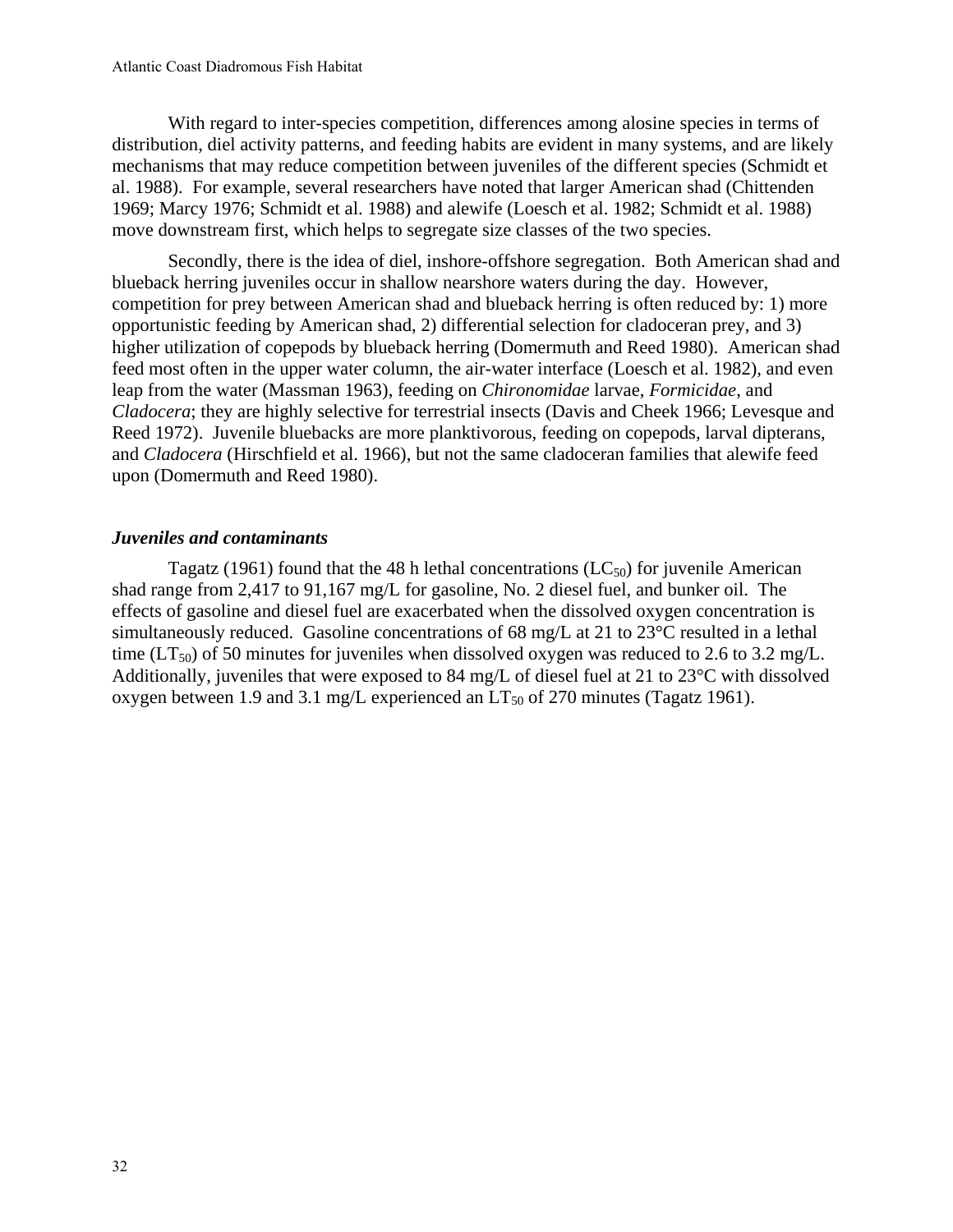# **Part D. American Shad Late Stage Juvenile and Adult Marine Habitat**

## *Geographical and temporal patterns at sea*

American shad typically live 5 to 7 years (Leggett 1969) and remain in the ocean for 2 to 6 years before becoming sexually mature, at which point they return to their natal rivers to spawn (Talbot and Sykes 1958; Walburg and Nichols 1967). Both sexes begin to mature at 2 years, with males maturing on average in 4.3 years and females maturing on average in 4.6 years. Fish north of Cape Hatteras are iteroparous and will return to rivers to spawn when temperatures are suitable (Leggett 1969).

Results from 50 years of tagging indicate that discrete, widely separated aggregations of juvenile and adult American shad occur at sea (Talbot and Sykes 1958; Leggett 1977a, 1977b; Dadswell et al. 1987; Melvin et al. 1992). These aggregations are a heterogeneous mixture of individuals from many river systems (Dadswell et al. 1987); it is unknown if American shad from all river systems along the east coast intermingle throughout the entire year (Neves and Depres 1979). Populations that return to rivers to spawn are a relatively homogeneous group (Dadswell et al. 1987), and fish from all river systems can be found entering coastal waters as far south as North Carolina in the winter and spring (Neves and Depres 1979).

Dadswell et al. (1987) presented the following seasonal movement timeline for American shad:

- 1) *January & February* –found offshore from Florida to Nova Scotia; spawning inshore from Florida to South Carolina;
- 2) *March & April* –moving onshore and northward from the Mid-Atlantic Bight to Nova Scotia; spawning from North Carolina to the Bay of Fundy;
- 3) *Late June* concentrated in the inner Bay of Fundy, inner Gulf of St. Lawrence, Gulf of Maine, and off Newfoundland and Labrador; spawning fish are still upstream from Delaware River to St. Lawrence River;
- 4) *Autumn* –American shad leaving the St. Lawrence estuary are captured across the southern Gulf of St. Lawrence, while fish leaving the Bay of Fundy are found from Maine to Long Island; some individuals already migrated as far south as Georgia and Florida.

Through an analysis of tag returns, occurrence records, and trawl survey data, Dadswell et al. (1987) found that there are three primary offshore areas where aggregations of American shad overwinter: 1) off the Scotian Shelf/Bay of Fundy, 2) in the Mid-Atlantic Bight, and 3) off the Florida coast. It appears that the majority of American shad that overwinter along the Scotian Shelf spawn in rivers in Canada and New England (Vladykov 1936; Melvin et al. 1985). Fish aggregations that overwinter off the mid-Atlantic coast (from Maryland to North Carolina) are comprised of populations that spawn in rivers from Georgia to Quebec (Talbot and Sykes 1958; Miller et al. 1982; Dadswell et al. 1987).

The regional composition of American shad aggregations overwintering off the Florida coast is unknown. Leggett (1977a) proposed the following estimates for timing and origin of southern migrations for overwintering off Florida based on migration rates and an average departure date of October 1 from the Gulf of Maine/Bay of Fundy region: Rhode Island/Long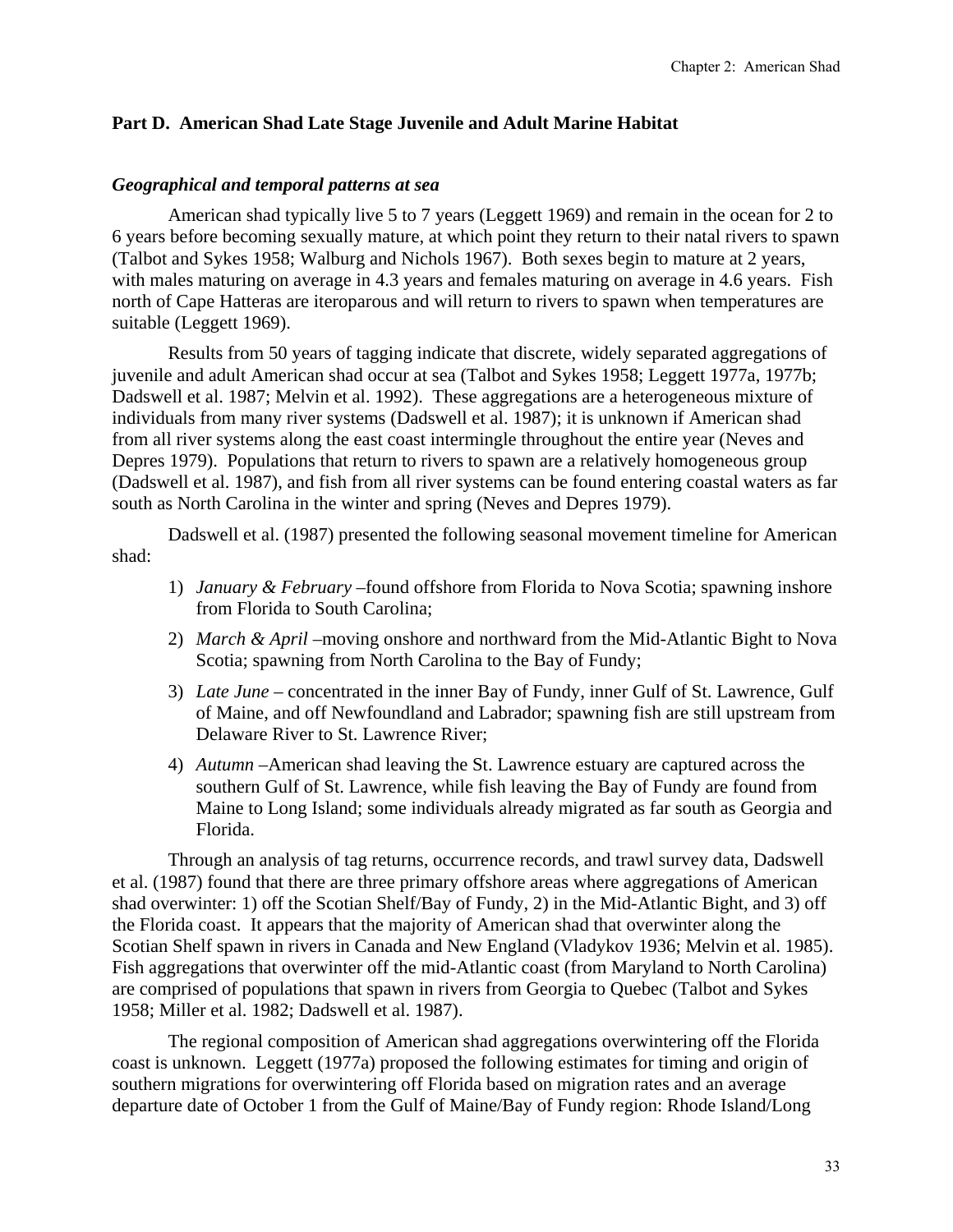Island coast in mid-to-late October, off Delaware Bay in early November, and off the coast of North Carolina, Georgia, and Florida in early December. Additionally, early migration studies of American shad found that during mild winters, small aggregations sometimes enter the sounds of North Carolina during November and December, but disappear if the weather becomes cold (Talbot and Sykes 1958).

Most American shad populations that overwinter off the mid-Atlantic coast (between 36° to 40°N) migrate shoreward in the winter and early spring. Pre-spawning adults homing to rivers in the south Atlantic migrate shoreward north of Cape Hatteras, North Carolina, then head south along the coast to their natal rivers. The proximity of the Gulf Stream to North Carolina provides a narrow migration corridor at Cape Hatteras through which individuals may maintain travel in the preferred temperature range of 3 to 15°C. Although pre-spawning adults are not required to follow a coastal route to North Atlantic rivers because temperatures in the Mid-Atlantic Bight are generally well within a tolerable range in the spring, tag returns indicate that most individuals likely enter coastal waters in the lower mid-Atlantic region, and then migrate north along the coast (Dadswell et al. 1987).

South of Cape Cod, pre-spawning American shad migrate close to shore (Leggett and Whitney 1972), but north of that point the migration corridor is less clear (Dadswell et al. 1987). Pre-spawning adults may detour into estuaries during their coastal migration; however, the timing and duration of the stay is unknown (Neves and Depres 1979). Although poorly documented, immature American shad (age 1+) may also enter estuaries and accompany adults to the spawning grounds, more than 150 km upstream (Limburg 1995, 1998). Additionally, nonspawning adults have been recorded in brackish estuaries (Hildebrand 1963; Gabriel et al. 1976).

Dadswell et al. (1987) found three primary offshore summer aggregations of American shad: 1) Bay of Fundy/Gulf of Maine, 2) St. Lawrence estuary, and 3) off the coast of Newfound and Labrador. Neves and Depres (1979) also found distinct summer aggregations on Georges Bank and south of Nantucket Shoals. Furthermore, American shad from all river systems, including those from south Atlantic rivers, have been collected at the Gulf of Maine feeding grounds during the summer (Neves and Depres 1979). While individuals from north Atlantic rivers are most abundant in the Bay of Fundy in the early summer, the appearance of American shad from the southern range does not peak until mid-summer (Melvin 1984; Dadswell et al. 1987). These migrating groups are a mixture of juveniles, immature sub-adults, and spent and resting adults that originate from rivers along the entire East Coast (Dadswell et al. 1983). Since there are very few repeat spawners in the southern range, the majority (76%) of American shad that migrate to the Bay of Fundy from areas south of Cape Lookout, North Carolina, are juveniles (Melvin et al. 1992).

American shad enter the Bay of Fundy in early summer and move throughout the inner Bay of Fundy for four months in a counterclockwise direction with the residual current (Dadswell et al. 1987). As water temperatures decline in the fall, American shad begin moving through the Gulf of Maine, and continue to their offshore wintering grounds. This species has been captured in late fall and winter 80 to 95 km offshore of eastern Nova Scotia (Vladykov 1936), 65 to 80 km off the coast of Maine, 40 to 145 km off southern New England, and 175 km from the nearest land of southern Georges Bank (Colette and Klein-MacPhee 2002; Dadswell et al. 1987).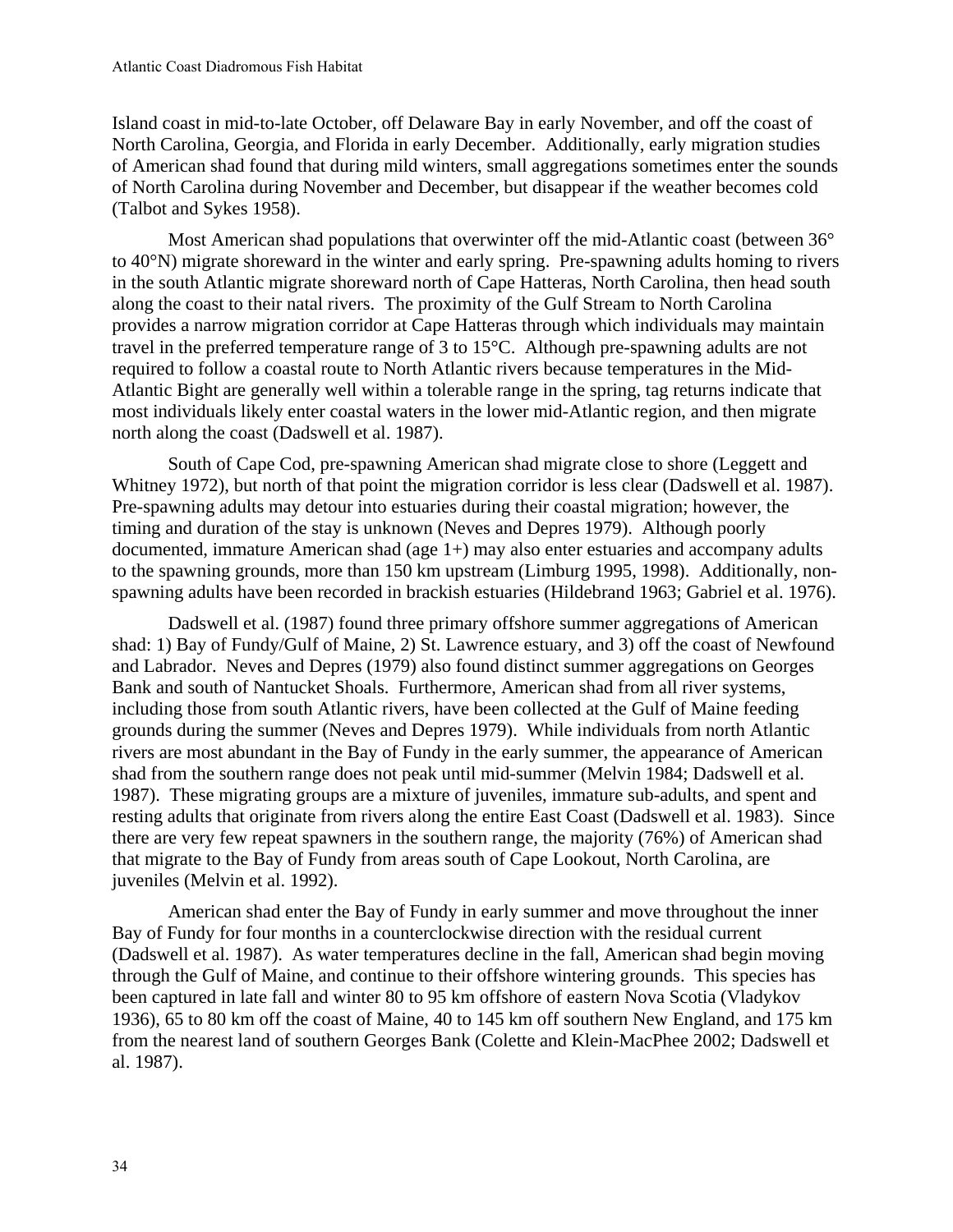## *Salinity associations at sea*

During their residence in the open ocean, American shad sub-adults and adults will live in seawater that is approximately 33 ppt. During coastal migration periods, pre-spawning adults may detour into estuaries where water is more brackish, but the timing and duration of the stay is unknown (Neves and Depres 1979).

# *Depth associations at sea*

While it is known that adult American shad move offshore to deeper waters during the fall and early winter, information regarding preferred depths is lacking. American shad have been found throughout a broad depth range in the ocean, from surface waters to depths of 340 m (Walburg and Nichols 1967; Facey and Van Den Avyle 1986). Alternatively, catch data analyses showed that this species has been caught at depths ranging from surface waters to 220 m (Walburg and Nichols 1967), but are most commonly found at intermediate depths of 50 to 100 m (Neves and Depres 1979). Seasonal migrations are thought to occur mainly in surface waters (Neves and Depres 1979).

The summer and autumn months are a time of active feeding for American shad, and analyzing stomach contents has served as a means to infer distribution in the water column. Studies by Neves and Depres (1979) suggested that American shad follow diel movements of zooplankton, staying near the bottom during the day and dispersing in the water column at night. Other researchers (Dadswell et al. 1983) have suggested that light intensity may control depth selection by American shad. For example, American shad swim much higher in the water column in the turbid waters of Cumberland Basin, Bay of Fundy, than they do in clear coastal waters, where they are found in deeper water. Both areas are within the same surface light intensity range (Dadswell et al. 1983).

## *Temperature associations at sea*

Early studies by Leggett and Whitney (1972) found that American shad move along the coast via a "migrational corridor" where water temperatures are between 13 and 18°C. Neves and Depres (1979) later modified the near-bottom temperature range from 3 to 15°C, with a preferred range of 7 to 13°C. These researchers also hypothesized that seasonal movements are broadly controlled by climate, and that American shad follow paths along migration corridors or oceanic paths of "preferred" isotherms. Melvin et al. (1985) and Dadswell et al. (1987) revised this theory with data indicating movement of American shad across thermal barriers. It was determined that American shad remain for extended periods in temperatures outside their "preferred" range; this species migrates rapidly between regions regardless of currents and temperatures (Melvin et al. 1985; Dadswell et al. 1987). For example, Dadswell et al. (1987) documented non-reproductive American shad migrating from wintering grounds in the Mid-Atlantic Bight through the Gulf of Maine in May-June, where a constant sub-surface temperature of 6°C prevails, to reach the Bay of Fundy by mid-summer.

Temperature change and some aspect of seasonality (i.e., day length) may initiate migratory behavior, but timing of the behavior by different individuals may be influenced by intrinsic (genetic) factors and life history stage of the individual. Chance may also play a small role in determining which direction a fish will travel, at least within a confined coastal region.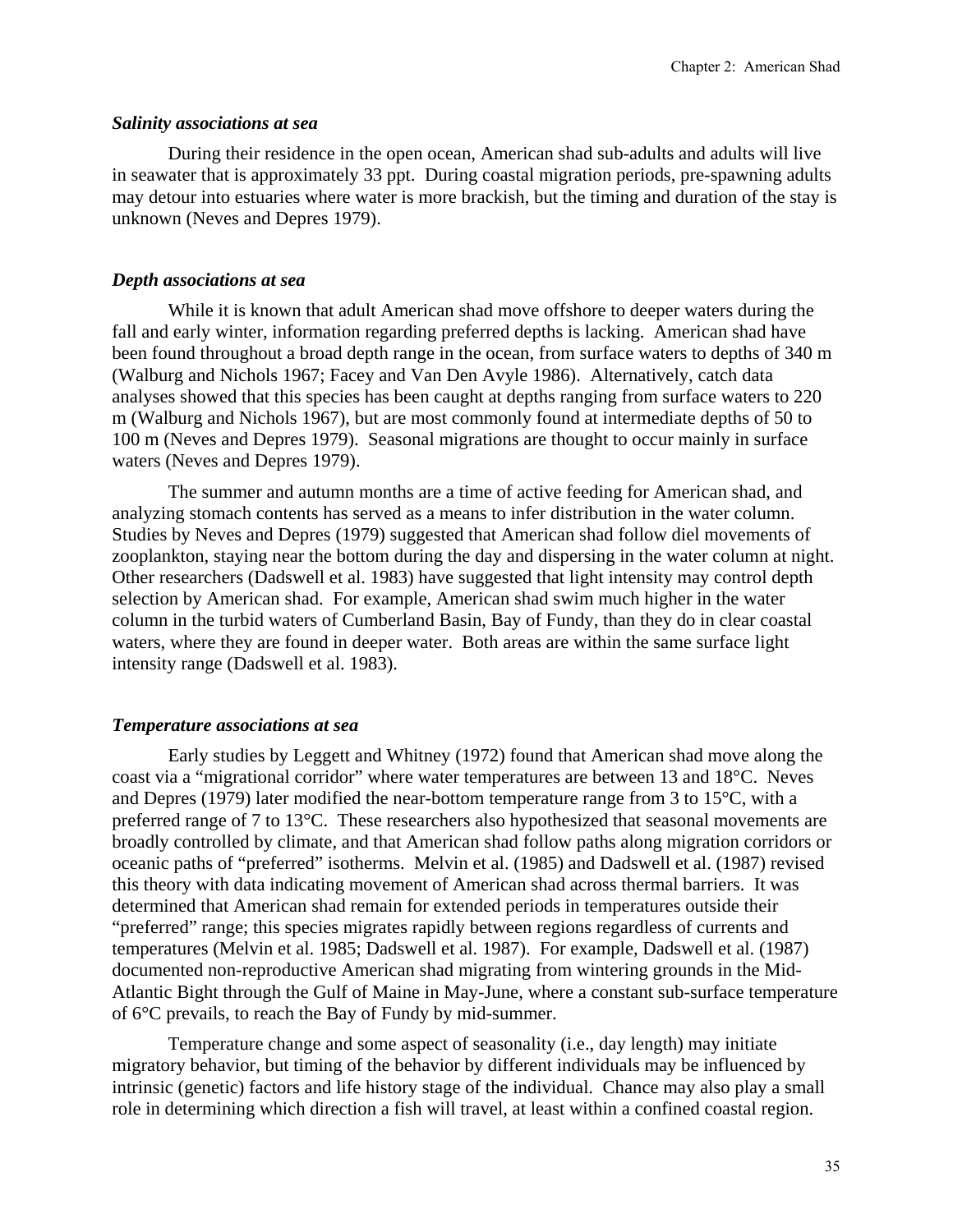Dadswell et al. (1987) concluded that extrinsic factors related to ocean climate, seasonality, and currents may provide cues for portions of non-goal-oriented migration, while intrinsic cues and bi-coordinate navigation appear to be important during goal-oriented migration.

#### *Suspended solid associations at sea*

Due to extreme turbidity, the American shad preference zone for light intensity in summer and fall in the Bay of Fundy is limited to surface waters (2 to 10 m). Although this makes the fish more susceptible to fishing gear that operates near surface waters, these waters are highly productive sources of zooplankton. Sight-oriented planktivores may be at a disadvantage in these turbid waters, but American shad, which can use a filter-feeding mechanism, may have a competitive advantage (Dadswell et al. 1983).

#### *Feeding behavior at sea*

While offshore, American shad are primarily planktivorous, feeding on the most readily available organisms, such as copepods, mysid shrimps, ostracods, amphipods, isopods, euphausids, larval barnacles, jellyfish, small fish, and fish eggs (Willey 1923; Leim 1924; Maxfield 1953; Massmann 1963; Levesque and Reed 1972; Marcy 1976). Themelis (1986) found that in the Bay of Fundy, American shad mostly consume planktonic and epibenthic crustaceans. Differences in dominant prey items may be attributed to changing availability of zooplankton assemblages and the size of the American shad. Juveniles feed more extensively on copepods than adults and a smaller proportion of their diet is composed of large prey items such as euphausids and mysids (Themelis 1986). In earlier studies, Leim (1924) reported similar observations, with copepods decreasing in importance in the diets of American shad over 400 mm in length. Detritus has also been found in the stomachs of American shad, but it probably provides little nutritional value and is simply ingested during the course of feeding (Themelis 1986).

The Bay of Fundy is regarded as the primary summer feeding grounds for American shad, however, the entire bay does not provide optimal feeding conditions for adults. For example, although both adult and juvenile American shad feed readily in the oceanic lower Bay of Fundy, only juveniles feed to a large extent within the turbid and estuarine waters of the upper bay. This is attributed to the juvenile's ability to successfully filter smaller prey items that dominate the upper bay (Themelis 1982).

#### *Competition and predation at sea*

Once in the ocean, American shad are undoubtedly preyed upon by many species including sharks, tunas, king mackerel, bluefish, striped bass, Atlantic salmon, seals, porpoises, other marine mammals, and seabirds, given their schooling nature and lack of dorsal or opercular spines (Melvin et al. 1985; Weiss-Glanz et al. 1986).

Current laboratory research by Plachta and Popper (2003) has found that American shad can detect ultrasonic signals to at least 180 kHz, which is within the range that echolocating harbour porpoises and bottlenose dolphins use to track alosines. In this laboratory environment, American shad have been observed modifying their behavior in response to echolocation beams,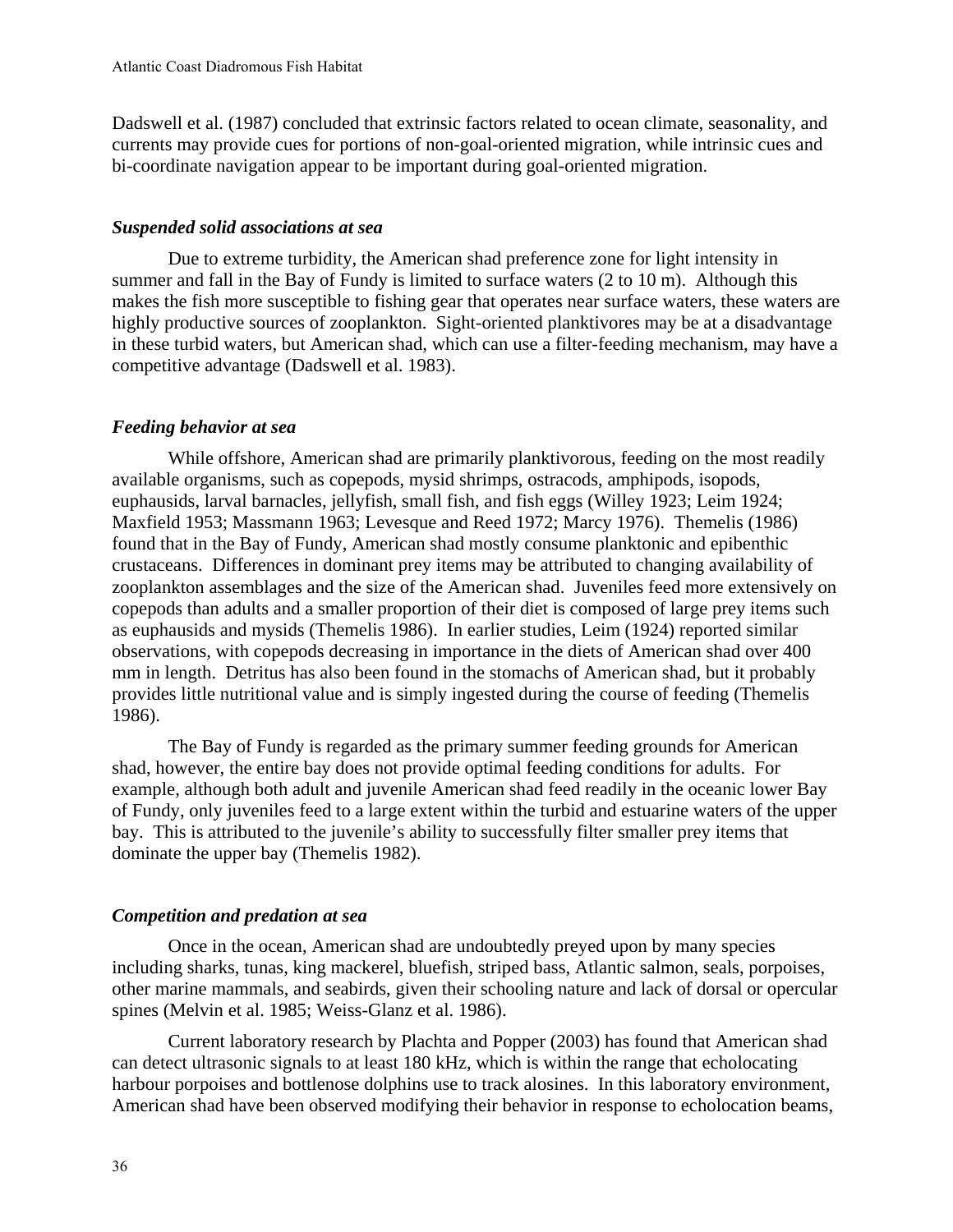such as turning slowly away from the sound source, forming very compact groups, and displaying a quick "panic" response. Although behavior in a natural environment may be different from that observed in experimental tanks, this study suggests that American shad may have evolved a mechanism to make themselves less "conspicuous" or less easily preyed upon by echolocating odontocetes (Plachta and Popper 2003).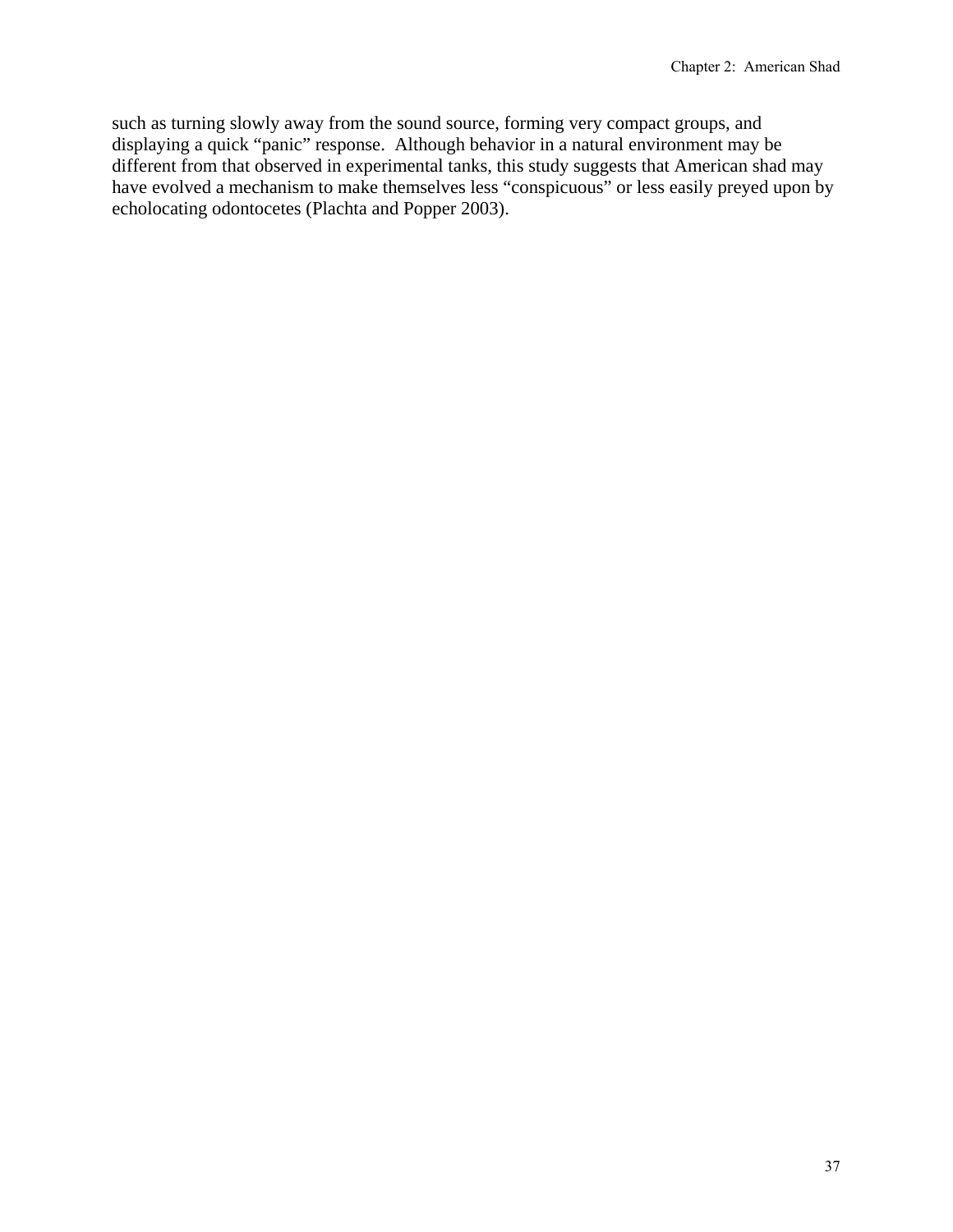| i                                                                |  |
|------------------------------------------------------------------|--|
|                                                                  |  |
| י                                                                |  |
|                                                                  |  |
|                                                                  |  |
|                                                                  |  |
| j                                                                |  |
| י                                                                |  |
|                                                                  |  |
|                                                                  |  |
|                                                                  |  |
| j                                                                |  |
|                                                                  |  |
|                                                                  |  |
|                                                                  |  |
|                                                                  |  |
|                                                                  |  |
| ₹<br>ı                                                           |  |
|                                                                  |  |
|                                                                  |  |
|                                                                  |  |
|                                                                  |  |
| I<br>֕                                                           |  |
|                                                                  |  |
|                                                                  |  |
| י                                                                |  |
| ֚<br>֚<br>Ę<br>١                                                 |  |
| י                                                                |  |
|                                                                  |  |
| í<br>I                                                           |  |
| l                                                                |  |
|                                                                  |  |
| ֖֖֖֖֖֧ׅ֖֧֖֧ׅ֧֧֚֚֚֚֚֚֚֚֚֚֚֚֚֚֚֚֚֚֚֚֚֚֚֚֚֚֚֚֚֚֚֚֚֬֝֝֓֞֝֝֬֝֓֞֝<br>l |  |
| ľ                                                                |  |
| l                                                                |  |

noted. For the subadult–estuarine/oceanic environment and non-spawning adult–oceanic environment life history phases, noted. For the subadult-estuarine/oceanic environment and non-spawning adult-oceanic environment life history phases, the information is provided as a general reference, not as habitat preferences or optima. NIF = No Information Found. the information is provided as a general reference, not as habitat preferences or optima. NIF = No Information Found. encompass the different systems that occur along the East Coast. Where a specific range is known to exist, it will be encompass the different systems that occur along the East Coast. Where a specific range is known to exist, it will be Table 2-9. Significant environmental, temporal, and spatial factors affecting distribution of American shad. Please note that, Significant environmental, temporal, and spatial factors affecting distribution of American shad. Please note that, although there may be subtle variations between systems, the following data include a broad range of values that although there may be subtle variations between systems, the following data include a broad range of values that Table 2-9.

| Life Stage                                  | Spawning<br>Adult                                                                                                                                        | Egg                                                                                                               | Larvae                                                                                              |
|---------------------------------------------|----------------------------------------------------------------------------------------------------------------------------------------------------------|-------------------------------------------------------------------------------------------------------------------|-----------------------------------------------------------------------------------------------------|
| Time of Year and Location                   | and tributaries from St. Johns River,<br>Mid-November-August (south to<br>north progression) in natal rivers<br>Florida to St. Lawrence River,<br>Canada | north progression) at spawning areas<br>Mid-November-August (south to<br>or slightly downstream                   | downstream of spawning areas<br>2-17 days after fertilization<br>depending on temperature,          |
| Depth<br>$\mathbf{m}$                       | Tolerable:<br>$0.46 - 15.24$<br>Reported:<br>Optimal:<br>Variable<br>$1.5 - 6.1$                                                                         | Settle at bottom in<br>shallow water<br>Tolerable:<br>Reported:<br>Optimal:<br>Ë<br>$\frac{1}{2}$                 | Surface and water<br>Tolerable:<br>$0.46 - 15.24$<br>Reported:<br>Optimal:<br>column<br>$1.5 - 6.1$ |
| Temperature<br><u>୍</u>                     | range and may<br>Varies across<br>vary between<br>Reported:<br>Tolerable:<br>Optimal:<br>$14-24.5$<br>8-26<br>years                                      | Tolerable:<br>Reported:<br>Optimal:<br>Variable<br>Ë<br>$8 - 30$                                                  | <b>Tolerable:</b><br>Reported:<br>Optimal:<br>Variable<br>$15 - 25$<br>$10 - 30$                    |
| Salinity<br>(ppt)                           | <b>Tolerable:</b><br>Reported:<br>freshwater<br>Optimal:<br>Mostly<br>E<br>Z<br>Ž                                                                        | <b>Tolerable:</b><br>Reported:<br>Optimal:<br>Variable<br>Ë<br>Ë                                                  | <b>Tolerable:</b><br>Reported:<br>Optimal:<br>Variable<br>Ë<br>E<br>Z                               |
| Substrate                                   | Sand, silt, gravel,<br>Reported:<br>Tolerable:<br>Optimal:<br>boulder<br>Ë<br>ž                                                                          | highest survival<br>Gravel, rubble,<br>and sand have<br>Reported:<br>Tolerable:<br>Optimal:<br>$\frac{1}{2}$<br>Ë | Tolerable:<br>Reported:<br>Optimal:<br>Ë<br>Ë<br>i<br>Z                                             |
| Velocity<br>Current<br>(m/sec)              | flow; velocity is<br>Avoid pools but<br>an important<br>prefer slow<br>Reported:<br>Tolerable:<br>Optimal:<br>$0.3 - 0.9$<br>factor<br>Ë                 | <b>Tolerable:</b><br>Reported:<br>Optimal:<br>Low flow<br>$0.3 - 0.9$<br>Ë                                        | <b>Tolerable:</b><br>Reported:<br>Optimal:<br>$_{\rm Low}$ flow<br>$0.3 - 0.9$<br>$\overline{E}$    |
| Dissolved<br>$0xy$ gen<br>$(\mathrm{mgfL})$ | Minimum 4<br>Tolerable:<br>Reported:<br>Optimal:<br>Ë<br>Ë                                                                                               | Minimum 5<br>Reported:<br>Tolerable:<br>Optimal:<br>Ë<br>Ë                                                        | Minimum 5<br>Tolerable:<br>Reported:<br>Optimal:<br>Ë<br>$\frac{1}{2}$                              |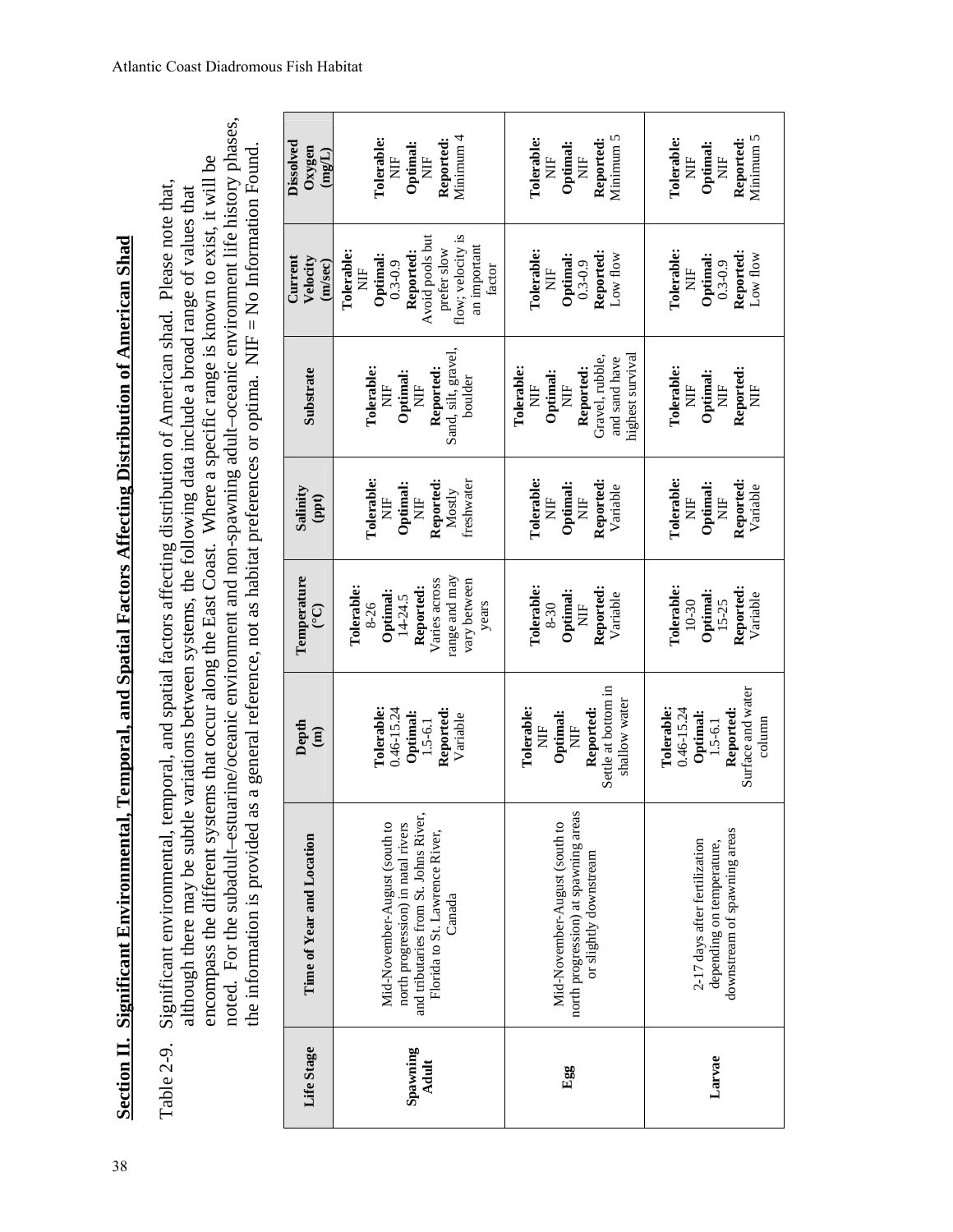| Dissolved<br>Oxygen<br>$(mgL)$ | Vinimum 5<br>Tolerable:<br>Reported:<br>$\begin{array}{ll} \textbf{Optimal:} \\ \textbf{NIF} \end{array}$<br>$\frac{1}{2}$                            | <b>Tolerable:</b><br>Reported:<br>NIF<br>$\begin{array}{ll} \textbf{Optimal:} \\ \textbf{NIF} \end{array}$<br>$\frac{1}{2}$                                                                                                                                                                                         |
|--------------------------------|-------------------------------------------------------------------------------------------------------------------------------------------------------|---------------------------------------------------------------------------------------------------------------------------------------------------------------------------------------------------------------------------------------------------------------------------------------------------------------------|
| Current<br>Velocity<br>(m/sec) | <b>Tolerable:</b><br>needed for<br>Reported:<br>Moderate<br>Optimal:<br>$0.1 - 0.8$<br>migration<br>$\Xi$                                             | <b>Tolerable:</b><br>Reported:<br>NIF<br>NIF<br>Optimal:<br>NIF                                                                                                                                                                                                                                                     |
| Substrate                      | gravel, sand, SAV<br>Boulder, cobble<br>Possibly areas<br>$W/50% + SAY$<br>Reported:<br>Tolerable:<br>Optimal:<br>Ì                                   | <b>Tolerable:</b><br>Reported:<br>NIF<br>$\frac{\rm NIF}{\rm NIF}$                                                                                                                                                                                                                                                  |
| Salinity<br>(ppt)              | hange well<br><b>Tolerable:</b><br>Reported:<br>$\begin{array}{ll} \textbf{Optimal:} \\ \textbf{NIF} \end{array}$<br>tolerated<br>Gradual<br>$0 - 30$ | Brackish to<br><b>Tolerable:</b><br>Reported:<br>$\begin{minipage}{.4\linewidth} \noindent \color{blue} {\bf \emph{Optimal:}} \color{blue} \\ \text{NIF} \end{minipage}$<br>saltwater<br>$\mathbb{H}$                                                                                                               |
| Temperature<br>$\widetilde{C}$ | growth higher at<br>higher temps<br><b>Tolerable:</b><br>Reported:<br>Variable;<br>Optimal:<br>$10-25$<br>$3 - 35$                                    | Generally travel<br>in preferred<br>Reported:<br>Tolerable:<br>Optimal:<br>$7-13$<br>Variable<br>isotherm                                                                                                                                                                                                           |
| Depth<br>$\hat{a}$             | <b>Tolerable:</b><br>$0.46 - 15.24$<br>Reported:<br>Optimal:<br>Variable<br>$1.5 - 6.1$                                                               | diel migrations with<br>Variable; possible<br>Surface waters to<br>zooplankton<br>Reported:<br>Tolerable:<br>$50 - 100$ m<br>Optimal:<br>$340\,\mathrm{m}$                                                                                                                                                          |
| Time of Year and Location      | Downstream of spawning areas as<br>3-5 weeks after hatching<br>far as brackish waters                                                                 | 3) Late June – inner Bay of Fundy,<br>1) Overwinter offshore of Florida,<br>inner Gulf of St. Lawrence, Gulf of<br>the Mid-Atlantic Bight, and Nova<br>Maine, and Newfoundland and<br>$4$ ) Autumn – moving offshore<br>2) Spring – migration route is<br>2-6 years after hatching;<br>mknown<br>Labrador<br>Scotia |
| Life Stage                     | Environment<br>Juvenile –<br>Riverine<br>Early                                                                                                        | Environment<br>Subadult &<br><b>Estuarine</b><br>spawning<br>Oceanic<br>Adult-<br>Non-                                                                                                                                                                                                                              |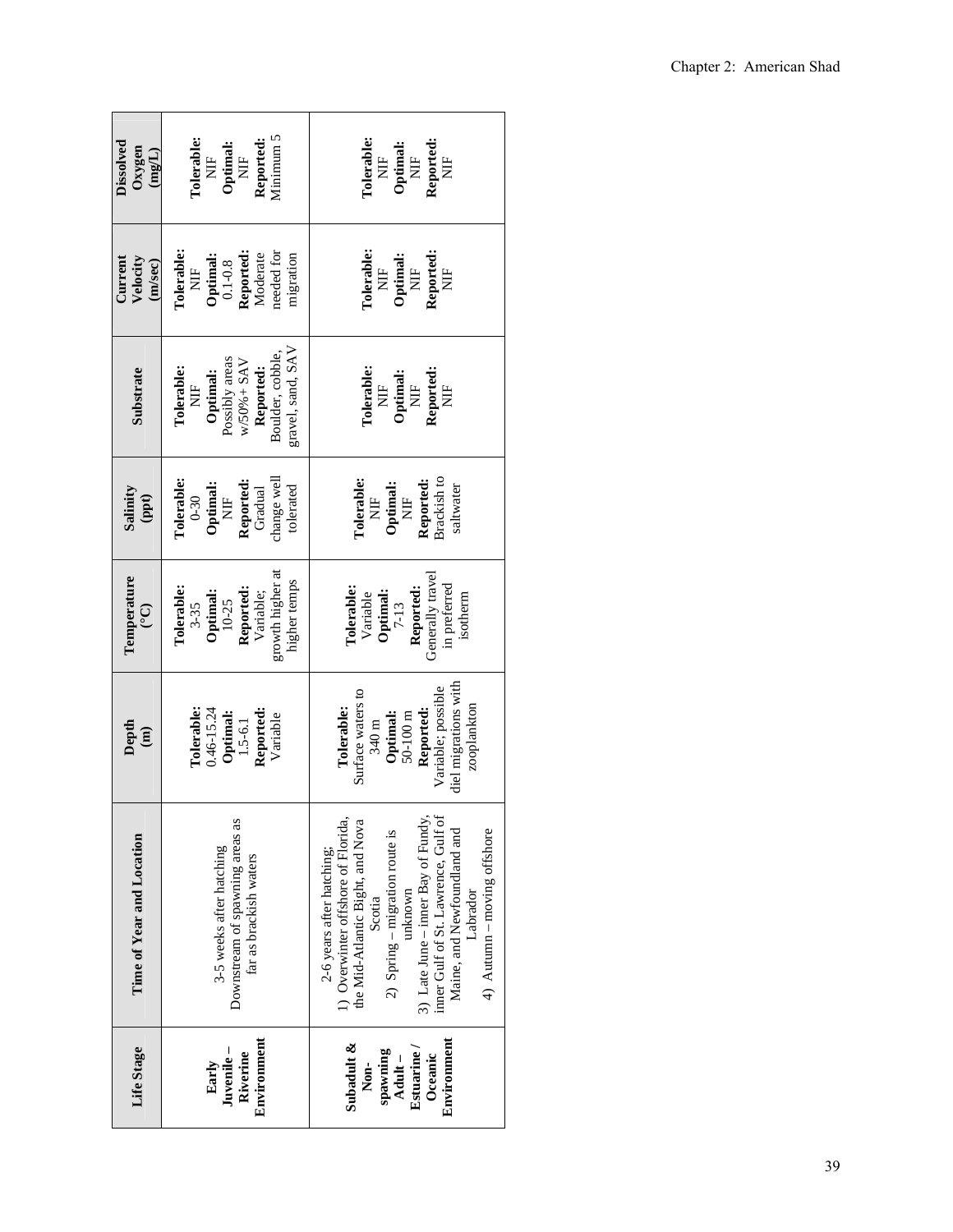# **Section III. American Shad Literature Cited**

- Arnold, D. A. 2000. Lehigh River American shad: The first six years. Pennsylvania Angler and Boater 69(3): 18-21.
- Atkins, C. G. 1887. The river fishes of Maine. Pages 673-728 *in* George B. Goode and Associates. History and methods of the fisheries: The fisheries and fishery industry of the United States, volume I (Section 5). Bulletin of the United States Fish Commission, Washington, D.C.
- Atkinson, C. E. 1951. Feeding habits of adult shad (*Alosa sapidissima*) in fresh water. Ecology 32: 556-557.
- ASMFC (Atlantic States Marine Fisheries Commission). 1985. Fishery management plan for the anadromous alosid stocks of the eastern United States: American shad, hickory shad, alewife, and blueback herring. ASMFC Fishery Management Report No. 6, Washington, D.C.
- ASMFC (Atlantic States Marine Fisheries Commission). 1988. Supplement to the fishery management plan for the anadromous alosid stocks of the eastern United States: American shad, hickory shad, alewife, and blueback herring. ASMFC Fishery Management Report No. 12, Washington, D.C.
- ASMFC (Atlantic States Marine Fisheries Commission). 1999. Amendment 1 to the interstate fishery management plan for shad and river herring. ASMFC Fishery Management Report No. 35, Washington, D.C.
- Auld, A. H., and J. R. Schubel. 1978. Effects of suspended sediments on fish eggs and larvae: A laboratory assessment. Estuarine and Coastal Marine Science 6: 153-164.
- Bailey, K. M., and E. D. Houde. 1989. Predation on eggs and larvae of marine fishes and the recruitment problem. Advances in Marine Biology 25: 1-83.
- Barker, J. 1965. Observations on some areas of the Delaware River between Belvidere and Scudders Falls, New Jersey in respect to their utilization by American shad*, Alosa sapidissima* (Wilson), for spawning purposes in 1963 and 1964. New Jersey Department of Conservation and Economic Development Miscellaneous Report 28, Trenton, New Jersey.
- Barry, T., and B. Kynard. 1986. Attraction of adult American shad to fish lifts at Holyoke Dam, Connecticut River. North American Journal of Fisheries Management 6: 223-241.
- Beach, N. W. 1960. A study of the planktonic rotifers of the Oequeoe River system, Presque Isle County, Michigan. Ecological Monographs 30: 339-357.
- Beasely, C. A., and J. E. Hightower. 2000. Effects of a low-head dam on the distribution and characteristics of spawning habitat used by striped bass and American shad. Transactions of the American Fisheries Society 129: 1316-1330.
- Bernatchez, L., and J. J. Dodson. 1987. Relationship between bioenergetics and behavior in anadromous fish migrations. Canadian Journal of Fisheries and Aquatic Sciences 44: 399-407.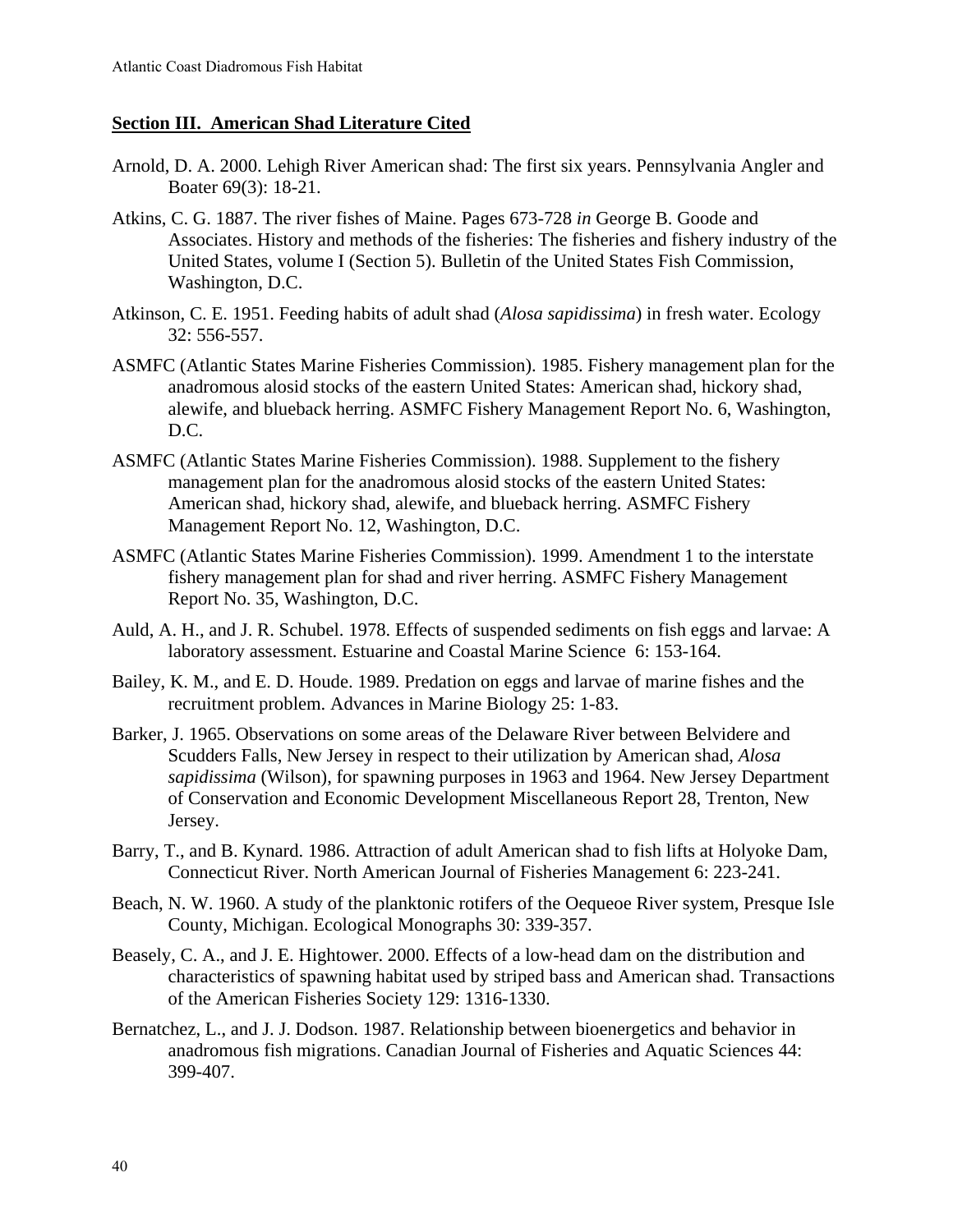- Biggs, R. B., and D. A. Flemer. 1972. The flux of particulate carbon in an estuary. Marine Biology 12: 11-17.
- Bilkovic, D. M. 2000. Assessment of spawning and nursery habitat suitability for American shad (*Alosa sapidissima*) in the Mattaponi and Pamunkey Rivers. Doctoral dissertation. The College of William and Mary, Williamsburg, Virginia.
- Bilkovic, D. M., C. H. Hershner, and J. E. Olney. 2002. Macroscale assessment of American shad spawning and nursery habitat in the Mattaponi and Pamunkey Rivers, Virginia. North American Journal of Fisheries Management 22: 1176-1192.
- Boreman, J. 1981. Life histories of seven fish species that inhabit the Hudson River estuary. National Marine Fisheries Service, Northeast Fisheries Center Laboratory Reference Document No. 81-34, Woods Hole, Massachusetts.
- Boreman, J., and K. D. Friedland. 2003. Sensitivity of American shad to changes in fishing mortality. Pages 267-273 *in* K. E. Limburg and J. R. Waldman, editors. Biodiversity, status, and conservation of the world's shads. American Fisheries Society Symposium 35, Bethesda, Maryland.
- Bowman, S., and J. E. Hightower. 2001. American shad and striped bass spawning migration and habitat selection in the Neuse River, North Carolina. Final report to the North Carolina Marine Fisheries Commission, North Carolina Cooperative Fish and Wildlife Research Unit, North Carolina Sate University, Raleigh, North Carolina.
- Bowman, R. E., C. E. Stillwell, W. L. Michaels, and M. D. Grosslein. 2000. Food of Northwest Atlantic fishes and two common species of squid. NOAA Technical Memorandum No. NMFS-F/NE-155, Silver Spring, Maryland.
- Bradford, A. D., J. D. Miller, and K. Buss. 1968. Bio-assays on eggs and larval stages of American shad *Alosa sapidissima*. Pages 52-60 *in* F. T. Carlson, editor. Suitability of the Susquehanna River for restoration of shad. U.S. Department of the Interior, Maryland Board on Natural Resources, New York Conservation Department, and Pennsylvania Fish Commission.
- Brown, M., and B. Sleeper. 2004. Anadromous Fish Restoration in the Androscoggin River Watershed - 2003 Report on the Operation of the Brunswick Fishway FERC # 2284. Maine Department of Marine Resources in Cooperation with NMFS (P.L. 89-304), Augusta, Maine.
- Burdick, G. E. 1954. An analysis of the factors, including pollution, having possible influence on the abundance of shad in the Hudson River. New York Fish and Game Journal 1: 188- 205.
- Cameron, W. M., and D. W. Pritchard. 1963. Estuaries. Pages 306-324 *in* M. N. Hill. The sea, volume 2: The composition of seawater comparative and descriptive oceanography. Interscience, New York, New York.
- Carlson, F. T., editor. 1968. Suitability of the Susquehanna River for restoration of shad. U.S. Department of the Interior, Maryland Board on Natural Resources, New York Conservation Department, and Pennsylvania Fish Commission.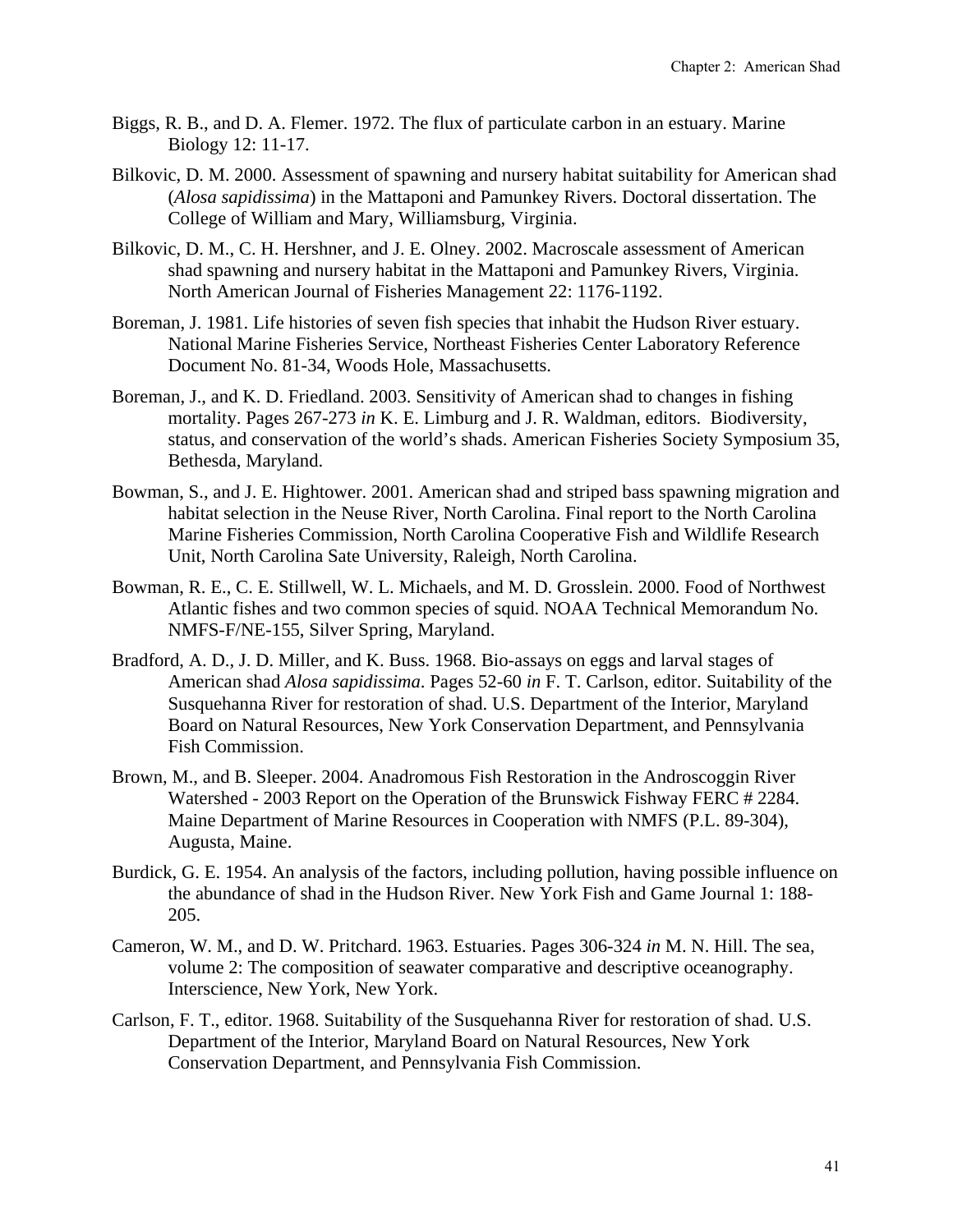- Carscadden, J. E., and W. C. Leggett. 1975. Life history variations in populations of American shad, *Alosa sapidissima* (Wilson), spawning in tributaries of the St. John River, New Brunswick. Journal of Fish Biology 32: 653-660.
- Cave, J. R. 1978. American shad, *Alosa sapidissima*, larval distribution, relative abundance and movement in the Holyoke Pool, Connecticut River, Massachusetts. Masters thesis. University of Massachusetts, Amherst, Massachuetts.
- Chandler, D. C. 1937. Fate of typical lake plankton in streams. Ecological Monographs 7: 445- 479.
- Chesapeake Bay Program. 1988. Habitat requirements for Chesapeake Bay living resources. Chesapeake Executive Council, Annapolis, Maryland.
- Chittenden, M. E., Jr. 1969. Life history and ecology of the American shad, *Alosa sapidissima*, in the Delaware River. Doctoral dissertation. Rutgers University, New Brunswick, New Jersey.
- Chittenden, M. E., Jr. 1973a. Effects of handling on oxygen requirements of American shad (*Alosa sapidissima*). Journal of the Fisheries Research Board of Canada 30: 105-110.
- Chittenden, M. E., Jr. 1973b. Salinity tolerances of young American shad, *Alosa sapidissima*. Chesapeake Science 14: 207-210.
- Chittenden, M. E., Jr. 1976a. Present and historical spawning grounds and nurseries of American shad, *Alosa sapidissima*, in the Delaware River. Fishery Bulletin 74: 343-352.
- Chittenden, M. E., Jr. 1976b. Weight loss, mortality, feeding, and duration of residence of adult American shad, *Alosa sapidissima*, in fresh water. Fishery Bulletin 74: 151-157.
- Chittenden, M. E., Jr., and J. R. Westman. 1967. Highlights of the life history of the American shad in the Delaware River. Presentation of the Delaware River Basin Commission at a public hearing on water quality standards for the Delaware River, Trenton, New Jersey.
- Collette, B., and G. Klein-MacPhee, editors. 2002. Bigelow and Schroeder's fishes of the Gulf of Maine, 3rd edition. Smithsonian Institution Press, Washington, D.C.
- Cooke, D. W., and S. D. Leach. 2003. Beneficial effects of increased river flow and upstream fish passage on anadromous alosine stocks. Pages 331-338 *in* K. E. Limburg, and J. R. Waldeman, editors. Biodiversity, status, and conservation of the world's shads. American Fisheries Society Symposium 35, Bethesda, Maryland.
- Crecco, V. A., and M. M. Blake. 1983. Feeding ecology of coexisting larvae of American shad and blueback herring in the Connecticut River. Transactions of the American Fisheries Society 112: 498-507.
- Crecco, V. A., and T. F. Savoy. 1984. Effects of fluctuations in hydrographic conditions on yearclass strength of American shad (*Alosa sapidissima)* in the Connecticut River. Canadian Journal of Fisheries and Aquatic Sciences 41: 1216-1223.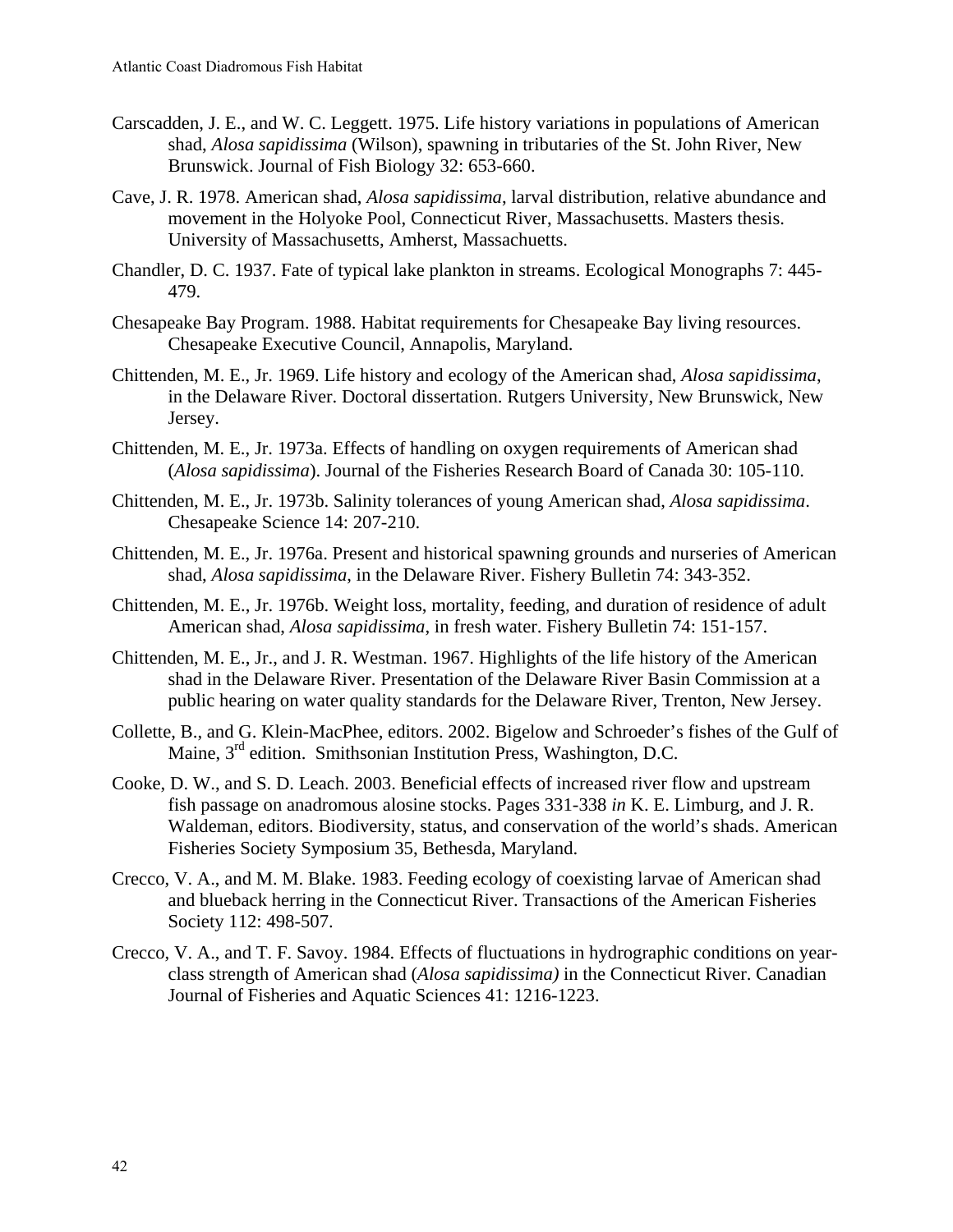- Crecco, V. A., and T. F. Savoy. 1987a. Review of recruitment mechanisms of the American shad: The critical period and match-mismatch hypotheses reexamined. Pages 455-468 *in*  M. J. Dadswell, R. J. Klauda, C. M. Moffitt, and R. L. Saunders, editors. Common strategies of anadromous and catadromous fishes. American Fisheries Society Symposium 1, Bethesda, Maryland.
- Crecco, V. A., and T. F. Savoy. 1987b. Effects of climatic and density-dependent factors on intra-annual mortality of larval American shad. Pages 69-81 *in* R. D. Hoyt, editor. Proceedings of the  $10<sup>th</sup>$  annual larval fish conference. American Fisheries Society Symposium 2, Bethesda, Maryland.
- Crecco, V. A., T. F. Savoy, and L. Gunn. 1983. Daily mortality rates of larval and juvenile American shad (*Alosa sapidissima*) in the Connecticut River with changes in year-class strength. Canadian Journal of Fisheries and Aquatic Sciences 40: 1719-1728.
- Crecco, V. A., T. F. Savoy, and W. Whitworth. 1986. Effects of density-dependent and climatic factors on American shad, *Alosa sapidissima*, recruitment: A predictive approach. Canadian Journal of Fisheries and Aquatic Sciences 43: 457-463.
- Dadswell, M. J., G. D. Melvin, and P. J. Williams. 1983. Effect of turbidity on the temporal and spatial utilization of the inner Bay of Fundy by American shad (*Alosa sapidissima*) (Pisces: Clupeidae) and its relationship to local fisheries. Canadian Journal of Fisheries and Aquatic Sciences 40 Supplement 1: 322-330.
- Dadswell, M. J., G. D. Melvin, P. J. Williams, and D. E. Themelis. 1987. Influences of origin, life history, and chance on the Atlantic coast migration of American shad. Pages 313-330 *in* M. J. Dadswell, R. J. Klauda, C. M. Moffitt, and R. L. Saunders, editors. Common strategies of anadromous and catadromous fishes. American Fisheries Society Symposium 1, Bethesda, Maryland.
- Davis, J. R., and R. P. Cheek. 1966. Distribution, food habits, and growth of young clupeids, Cape Fear River system, North Carolina. Proceedings of the 20th Annual Conference of the Southeastern Association of Game and Fish Commissions: 250-260.
- Day, J. W., Jr., T. J. Butler, and W. H Connor. 1975. Productivity and nutrient export studies in a cypress swamp and lake system in Louisiana. Pages 255-269 *in* M. Wiley, editor. Estuarine processes, Vol. 2: Circulation, sediments, and transfer of material in the estuary. Academic Press, New York, New York.
- DBC (Delaware Basin Fish and Wildlife Management Cooperative). 1980. Strategic fishery management plan for the American shad (*Alosa sapidissima*) in the Delaware River Basin.
- Dey W. P., and P. C. Baumann. 1978. Community dynamics of shore zone fish populations in the Hudson River estuary: 108<sup>th</sup> Annual American Fisheries Society Meeting, Kingston, Rhode Island.
- Dodson, J. J., W. C. Leggett, and R. A. Jones. 1972. The behavior of adult American shad (*Alosa sapidissima*) during migration from salt to freshwater as observed by ultrasonic tracking techniques. Journal of the Fisheries Research Board of Canada 29: 1445-1449.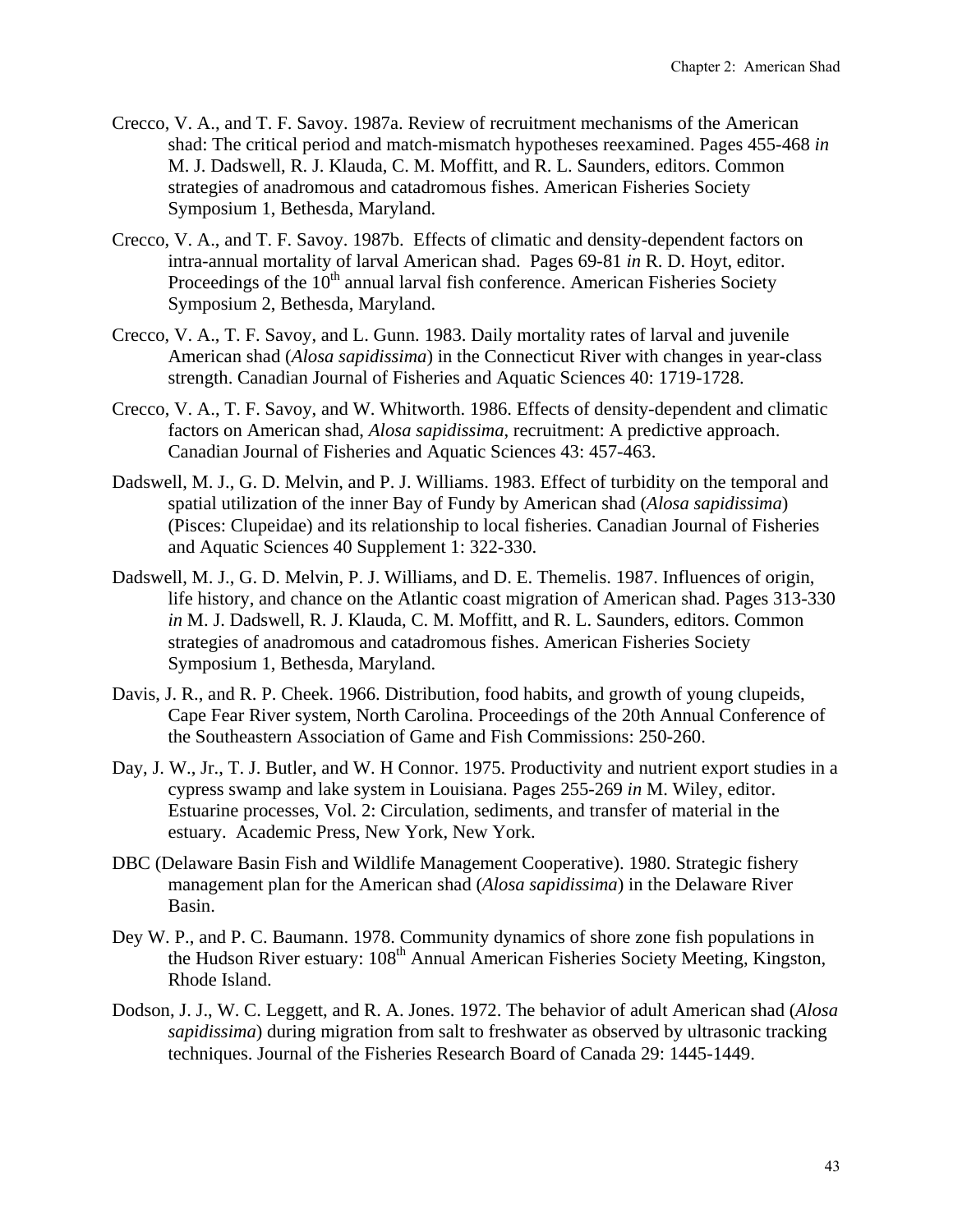- Domermuth, R. B., and R. J. Reed. 1980. Food of juvenile American shad, *Alosa sapidissima*, juvenile blueback herring, *Alosa aestivalis*, and pumpkinseed, *Lepomis gibbosus*, in the Connecticut River below Holyoke Dam, Massachusetts. Estuaries 3: 65-68.
- Dorfman, D., and J. Westman. 1970. Responses of some anadromous fishes to varied oxygen concentrations and increased temperatures. Office of Water Resources Research Project No. B-012-NJ, Rutgers University, New Brunswick, New Jersey.
- Ecological Analysts, Inc. 1978. Hudson River thermal effects studies for representative species: Second progress report. Prepared for Central Hudson Gas and Electric Corporation, Poughkeepsie, New York.
- Erkan, D. E. 2002. Strategic plan for the restoration of anadromous fishes to Rhode Island coastal streams. Rhode Island Department of Environmental Management, Division of Fish and Wildlife, Completion Report in fulfillment of Federal Aid in Sportfish Restoration Project No. F-55-R, Jamestown, Rhode Island.
- Facey, D. E., and M. J. Van Den Avyle. 1986. Species profiles: Life histories and environmental requirements of coastal fishes and invertebrates (South Atlantic) – American shad. U.S. Fish and Wildlife Service Biological Report No. 82 (11.45), and U.S. Army Corps of Engineers Report No. TR EL-82-4, Washington D.C.
- Fischer, C. A. 1980. Anadromous fisheries research program Cape Fear River System Phase II. North Carolina Department of Natural and Community Development, Division of Marine Fisheries Completion Report for Project No. AFCS-15, Morehead, City, North Carolina.
- Fredin, R. A. 1954. Causes of fluctuations in abundance of Connecticut River shad. U.S. Fish and Wildlife Service Fisheries Bulletin 54: 247-259.
- Gabriel, W. L., W. C. Leggett, J. E. Carscadden, and B. D. Glebe. 1976. Origin and characteristics of "fall-run" American shad (*Alosa sapidissima*) from the St. John River, New Brunswick. Journal of the Fisheries Research Board of Canada 33: 1764-1770.
- Garman, G. C. 1992. Fate and potential significance of postspawning anadromous fish carcasses in an Atlantic coastal river. Transactions of the American Fisheries Society 121: 390-394.
- Glebe, B. D., and W. C. Leggett. 1973. Weight loss and associated energy expenditure of American shad during the freshwater migration. Progress Report on Project No. AFC 8-2 Conn. National Marine Fisheries Service, Silver Spring, Maryland.
- Glebe, B. D., and W. C. Leggett. 1981a. Temporal, intra-population differences in energy allocation and use by American shad *Alosa sapidissima* during the spawning migration. Canadian Journal of Fisheries and Aquatic Sciences 38: 795-805.
- Glebe, B. D., and W. C. Leggett. 1981b. Latitudinal differences in energy allocation and use during the freshwater migrations of American shad (*Alosa sapidissima*) and their life history consequences. Canadian Journal of Fisheries and Aquatic Sciences 38: 806-820.
- Grabe, S. A. 1996. Feeding chronology and habits of *Alosa* spp. (Clupeidae) juveniles from the lower Hudson River estuary, New York. Environmental Biology of Fishes 47: 321-326.
- Hammer, R. C. 1942. The homing instinct of the Chesapeake shad, *Alosa sapidissima*, as revealed by a study of scales. Master's thesis. University of Maryland, College Park, Maryland.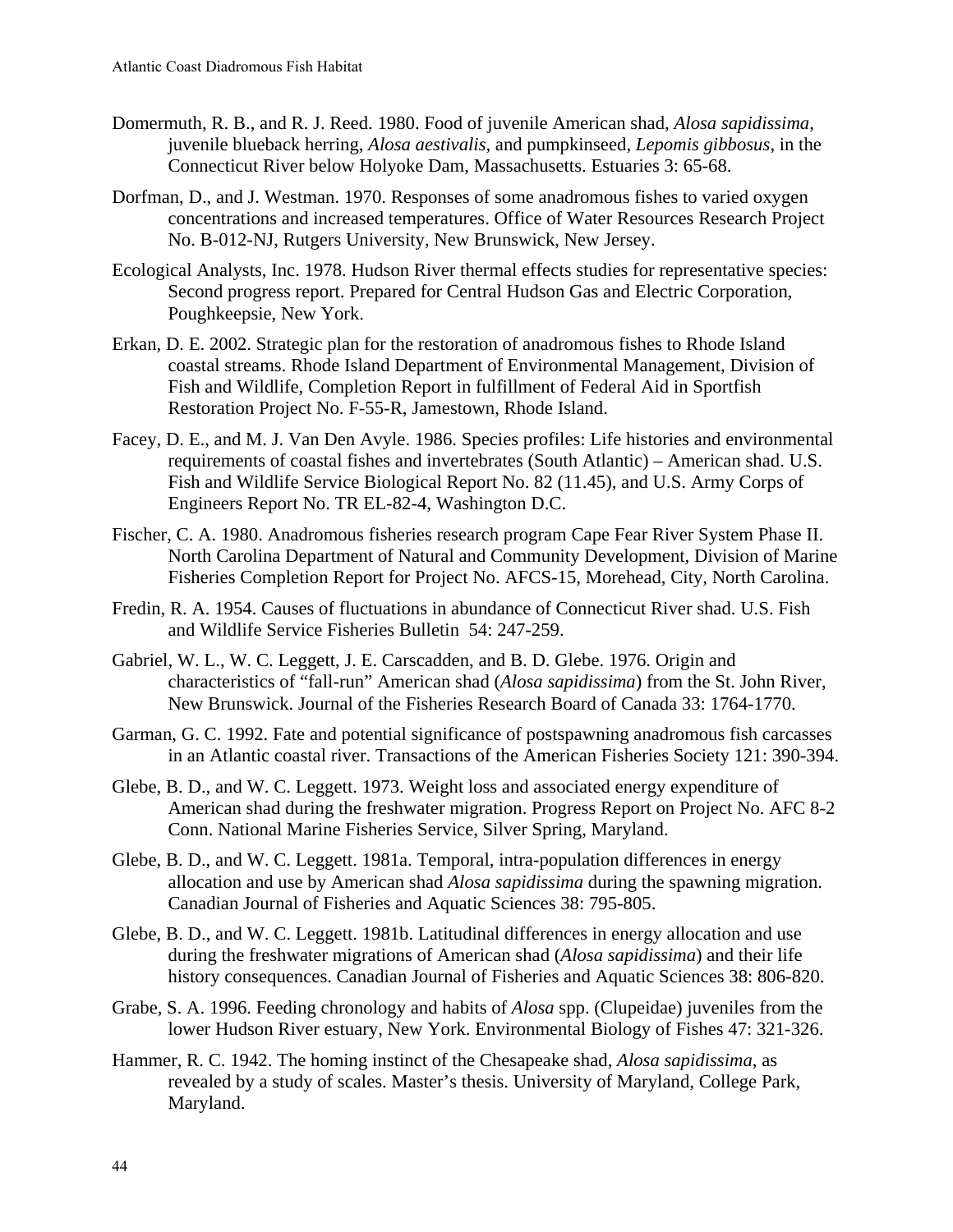- Hatton, S. R. 1940. Progress report on Central Valley fisheries investigation. California Fish and Game 26: 335-373.
- Hawkins, J. H. 1979. Anadromous fisheries research program Neuse River. North Carolina Department of Natural Resources and Community Development, Division of Marine Fisheries, Morehead City, North Carolina.
- Hendricks, M. L., R. L. Hoopes, D. A. Arnold, and M. L Kaufman. 2002. Homing of hatcheryreared American shad to the Lehigh River, a tributary to the Delaware River. North American Journal of Fisheries Management 22: 243-248.
- Hightower, J. E., and K. L. Sparks. 2003. Migration and spawning habitat of American shad in the Roanoke River, North Carolina. Pages 193-199 *in* K. E. Limburg, and J. R. Waldman, editors. Biodiversity, status, and conservation of the world's shads. American Fisheries Society Symposium 35, Bethesda, Maryland.
- Hildebrand, S. F., and W. C. Schroeder. 1928. Fishes of Chesapeake Bay. United States Bureau of Fisheries Bulletin 53.
- Hildebrand, S. F. 1963. Family Clupeidae. Pages 257-454 *in* H. B. Bigelow, editor. Fishes of the Western North Atlantic, part 3. Sears Foundation for Marine Research, Yale University, New Haven, Connecticut.
- Hill, D. R. 1959. Some uses of statistical analysis in classifying races of American shad (*Alosa sapidissima*). U.S. Fish and Wildlife Service Fisheries Bulletin 59: 268-286.
- Hirschfield, H. I., J. W. Rachlin, and E. Leff. 1966. A survey of invertebrates from selected sites of the lower Hudson River. Pages 230-257 *in* Hudson River ecology. New York State Department of Environmental Conservation, Albany, New York.
- Hobbie, J. E., B. J. Copeland, and W. G. Harrison. 1973. Sources and fates of nutrients of the Pamlico River Estuary, North Carolina. Pages 287-302 *in* L. E. Cronin, editor. Estuarine research, volume 1: Chemistry, biology, and the estuarine system. Academic Press, New York, New York.
- Holland, B. F., Jr., and G. F. Yelverton. 1973. Distribution and biological studies of anadromous fishes offshore NC. North Carolina Department of Natural and Economic Resources Special Science Report No. 24, North Carolina.
- Horton, D. B., and D. W. Bridges. 1973. A study to predict the effects of thermal additions in the Bay River and Neuse River area of North Carolina. U.S. Department of the Interior Office of Water Research and Technology Report No. OWRT-004-NC, Washington, D.C.
- Houston, A. H. 1957. Responses of juvenile chum, pink, and coho salmon to sharp sea-water gradients. Canadian Journal of Zoology 35: 371-383.
- Howarth, R. H., R. Marino, R. Garritt, and D. Sherman. 1992. Ecosystem respiration and organic carbon processing in a large, tidally influenced river: The Hudson River. Biogeochemistry 16: 83-102.
- Howe, K. M. 1981. Preliminary checklist of the fishes of the northeastern Pacific Ocean (revised). Unpublished manuscript. School of Fisheries, University of Washington, Seattle, Washington.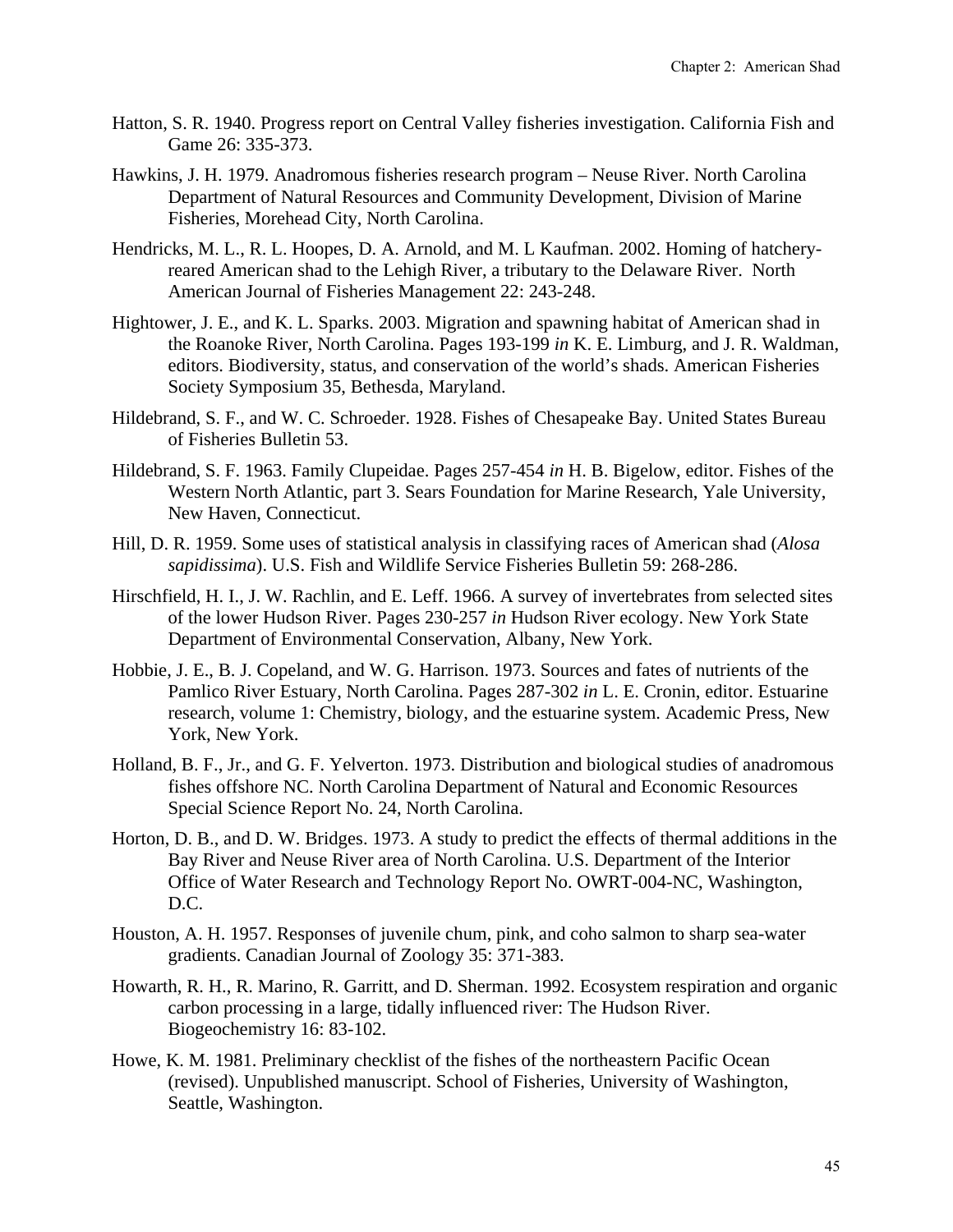- Hunter, J. R. 1981. Feeding ecology and predation of marine fish larvae. Pages 33-77 *in* R. Lasker, editor. Marine fish larvae: Morphology, ecology, and relation to fisheries. University of Washington Press, Seattle, Washington.
- Hynes, H. B. N. 1970. The ecology of running waters. University of Toronto Press, Toronto, Canada.
- Jessop, B. M. 1975. A review of the American shad (*Alosa sapidissima*) stocks of the St. John River, New Brunswick, with particular references to the adverse effects of hydroelectric development. Canadian Fisheries and Marine Services Resource Division, Branch Maritime Regulation, Technical Report No. 75-6: 1-23.
- Jones, P. W., F. D. Martin, and J. D. Hardy, Jr. 1978. Development of fishes of the mid-Atlantic Bight. An atlas of egg, larval and juvenile stages, volume I, Acipenseridae through Ictaluridae. U.S. Fish and Wildlife Service Report No. FWS/OBS-78/12, Washington D.C.
- Johnson, J. H., and D. S. Dropkin. 1995. Effects of prey density and short term food deprivation on the growth and survival of American shad larvae. Journal of Fish Biology 46: 872- 879.
- Johnson, J. H., and N. H. Ringler. 1998. Predator response to releases of American shad larvae in the Susquehanna River basin. Ecology of Freshwater Fish 7: 192-199.
- Klauda, R. J. 1989. Definitions of critical environmental conditions for selected Chesapeake Bay finfishes exposed to acidic episodes in spawning and nursery areas. John's Hopkins University, Applied Physics Laboratory, Shady Side, Maryland.
- Klauda, R. J. 1994. Lethal and critical effects thresholds for American shad eggs and larvae exposed to acid and aluminum in the laboratory, with speculation on the potential role of habitat acidification on stock status in Maryland. Pages 7-39 *in* J. E. Cooper, R. T. Eades, R. J. Klauda, and J. G. Loesch, editors. Anadromous *Alosa* Symposium. American Fisheries Society Tidewater Chapter, Bethesda, Maryland.
- Klauda, R. J., S. A. Fischer, L. W. Hall, Jr., and J. A. Sullivan. 1991. American shad and hickory shad. Pages 9.1-9.27 *in* S. L. Funderburk, J. A. Mihursky, S. J. Jordan, and D. Riley, editors. Habitat requirements for Chesapeake Bay living resources, second edition. Chesapeake Bay Program Living Resources Subcommittee, Annapolis, Maryland.
- Koch, E. W. 2001. Beyond light: Physical, geological and geochemical parameters as possible submersed aquatic vegetation habitat requirements. Estuaries 24: 1-17.
- Koo, T. S. Y., C. F. Smith, M. C. Johnston, G. E. Galog, Jr., and H. L. Mathers. 1976. Effects of heat shock on fish eggs and larvae. Chesapeake Biological Laboratory, CEES Ref. No. 76-112-CBL, Solomons, Maryland.
- Krauthamer, J., and W. Richkus. 1987. Characterizations of the biology of and fisheries for Maryland stocks of American and hickory shad. Prepared for Maryland Department of Natural Resources, Tidewater Administration, Annapolis, Maryland.
- Kuzmeskus, D. M. 1977. Egg production and spawning site distribution of the American shad, *Alosa sapidissima*, in the Holyoke Pool, Connecticut River, Massachusetts. Master's thesis. University of Massachusetts, Amherst, Massachusetts.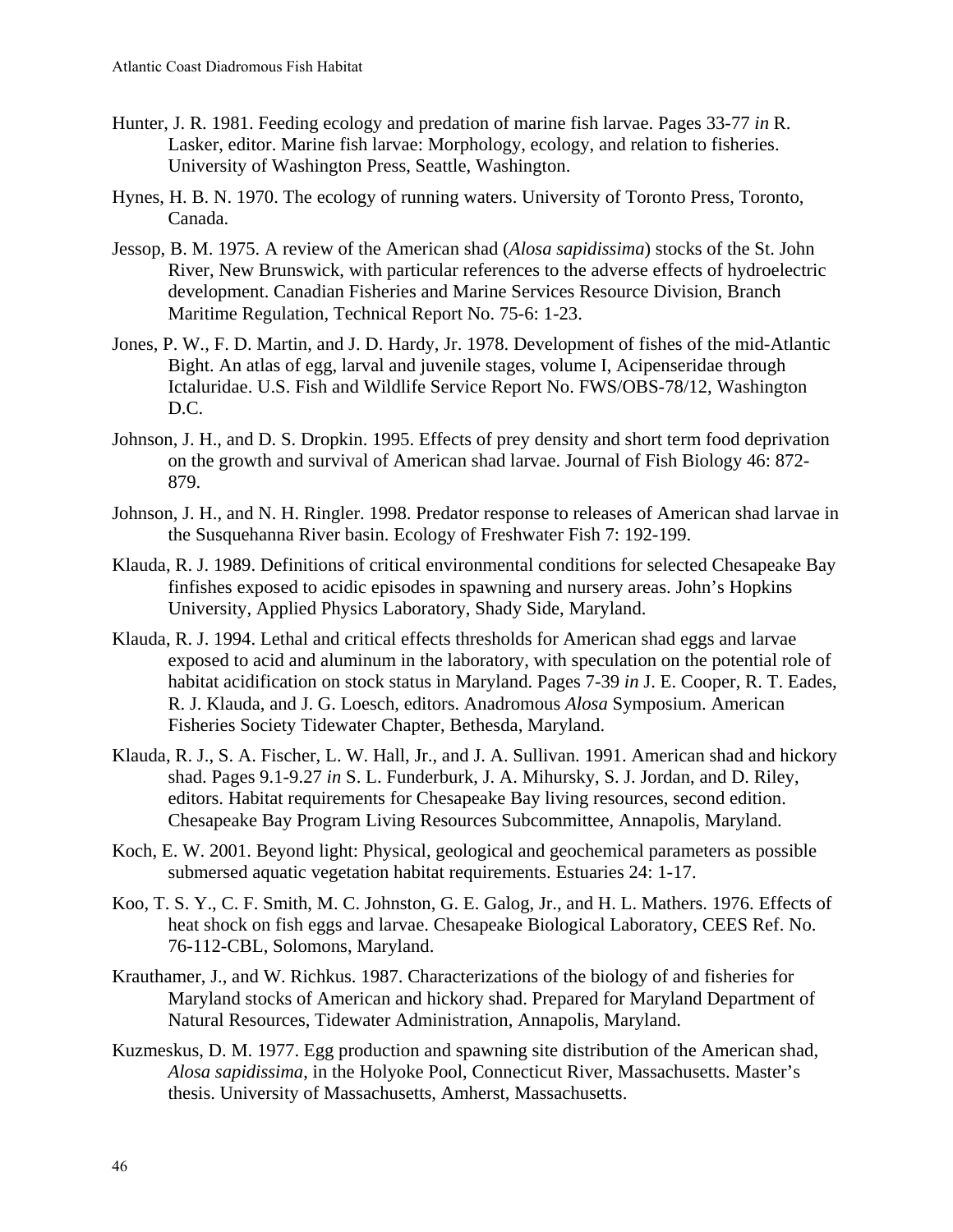- Layzer, J. B. 1974. Spawning sites and behavior of American shad, *Alosa sapidissima* (Wilson), in the Connecticut River between Holyoke and Turners Falls, Massachusetts, 1972. Master's thesis. University of Massachusetts, Amherst, Massachusetts.
- Leach, S. D., and E. D. Houde. 1999. Effects of environmental factors on survival, growth, and production of American shad larvae. Journal of Fish Biology 54: 767-786.
- Lee, D. S., C. R. Gilbert, C. H. Hocutt, R. E. Jenkins, D. E. McAllister, and J. R. Stauffer, Jr. 1980. Atlas of North American freshwater fishes. North Carolina State Museum of Natural History, Raleigh, North Carolina.
- Leggett, W. C. 1969. Studies on the reproductive biology of the American shad *Alosa sapidissima* (Wilson). A comparison of populations from four rivers of the Atlantic seaboard. Doctoral dissertation. McGill University, Montreal, Canada.
- Leggett, W. C. 1976. The American shad (*Alosa sapidissima*), with special reference to its migration and population dynamics in the Connecticut River. American Fisheries Society Monograph No. 1: 169-225.
- Leggett, W. C. 1977a. Ocean migration rates of American shad (*Alosa sapidissima*). Journal of the Fisheries Research Board of Canada 34: 1422-1426.
- Leggett, W. C. 1977b. The ecology of fish migrations. Annual Review of Ecology and Systematics 8: 285-308.
- Leggett, W. C., and J. E. Carscadden. 1978. Latitudinal variation in reproductive characteristics of American shad (*Alosa sapidissima*): Evidence for population specific life history strategies in fish. Journal of the Fisheries Research Board of Canada 35: 1469-1478.
- Leggett, W. C., and R. N. O' Boyle. 1976. Osmotic stress and mortality in adult American shad during transfer from saltwater to freshwater. Journal of Fish Biology 8: 459-469.
- Leggett, W. C., and R. R. Whitney. 1972. Water temperature and the migrations of American shad. Fisheries Bulletin 70: 659-670.
- Leidy, J. 1868. Remarks on shad brought to our markets during the late autumnal months which were caught in salt water, and their food. Proceedings of the Academy of Natural Sciences, Philadelphia, Pennsylvania.
- Leim, A. H. 1924. The life-history of the shad (*Alosa sapidissima* (Wilson)) with special reference to the factors limiting its abundance. Contributions To Canadian Biology, New Series 2: 161-284.
- Letcher B. H., and J. A. Rice. 1997. Prey patchiness and larval fish growth and survival: Inferences from an individual-based model. Ecological Modeling 95: 29-43.
- Levesque, R. C., and R. J. Reed. 1972. Food availability and consumption by young Connecticut River shad *Alosa sapidissima*. Journal of the Fisheries Research Board of Canada 29: 1495-1499.
- Limburg, K. E. 1994. Ecological constraints on growth and migration of juvenile American shad (*Alosa sapidissima* Wilson) in the Hudson River estuary, New York. Doctoral dissertation. Cornell University, Ithaca, New York.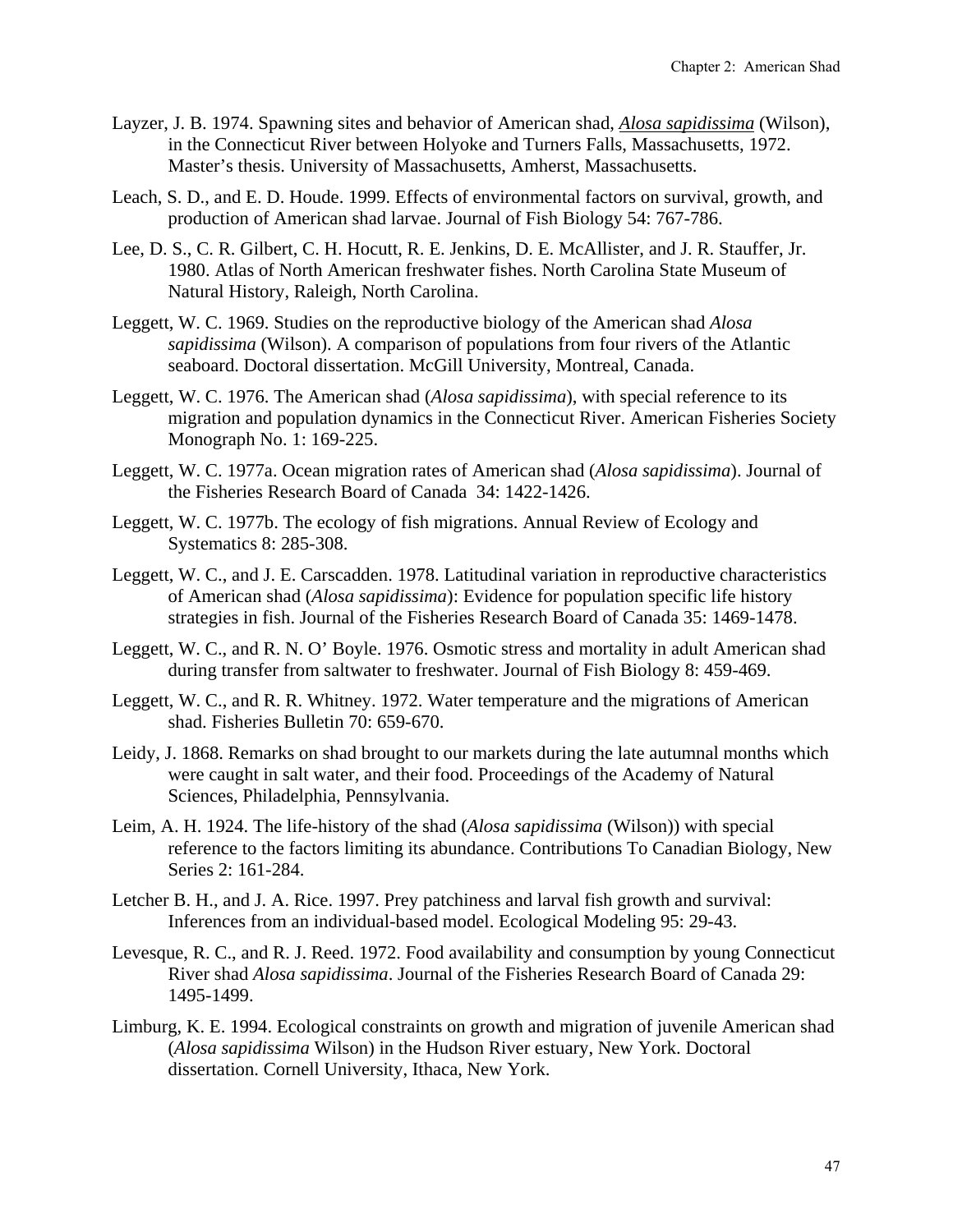- Limburg, K. E. 1995. Otolith strontium traces migratory histories of juvenile American shad, *Alosa sapidissima*. Marine Ecology Progress Series 119: 25-35.
- Limburg, K. E. 1996. Growth and migration of 0-year American shad (*Alosa sapidissima*) in the Hudson River estuary: Otolith microstructural analysis. Canadian Journal of Fisheries and Aquatic Sciences 53: 220-238.
- Limburg, K. E. 1998. Anomalous migrations of anadromous herrings revealed with natural chemical tracers. Canadian Journal of Fisheries and Aquatic Sciences 55: 431-437.
- Limburg, K. E., K. A. Hattala, and A. Kahnle. 2003. American shad in its native range. Pages 125-140 *in* K. E. Limburg, and J. R. Waldman, editors. Biodiversity, status, and conservation of the world's shads. American Fisheries Society Symposium 35, Bethesda, Maryland.
- Limburg, K. E., and R. M. Ross. 1995. Growth and mortality rates of larval American shad, *Alosa sapidissima*, at different salinities. Estuaries 18: 335-340.
- Livingston, R. J., S. E. McGlynn, and X. Niu. 1998. Factors controlling seagrass growth in a gulf coastal system: Water and sediment quality and light. Aquatic Botany 60: 135-159.
- Loesch, J. G., W. H. Kriete, Jr., and E. J. Foell. 1982. Effects of light intensity on the catchability of juvenile anadromous *Alosa* species. Transactions of the American Fisheries Society 111: 41-44.
- MacKenzie, C., L. Weiss-Glanz, and J. Moring. 1985. Species profiles: Life histories and environmental requirements of coastal fishes and invertebrates (mid-Atlantic)-American shad. U.S. Fish and Wildlife Service Biological Report No. 82(11.37), Washington, D.C.
- Mansueti, R. J., and H. Kolb. 1953. A historical review of the shad fisheries of North America. Chesapeake Biological Laboratory Publication No. 97, Solomons, Maryland.
- Marcy, B. C., Jr. 1971. Survival of young fish in the discharge canal of a nuclear power plant. Journal of the Fisheries Research Board of Canada 28: 1057-1060.
- Marcy, B. C., Jr. 1972. Spawning of the American shad, *Alosa sapidissima*, in the lower Connecticut River. Chesapeake Science 13: 116-119.
- Marcy, B. C., Jr. 1973. Vulnerability and survival of young Connecticut River fish entrained at a nuclear power plant. Journal of the Fisheries Research Board of Canada 30: 1195-1203.
- Marcy, B. C., Jr. 1976. Early life history studies of American shad in the lower Connecticut River and the effects of the Connecticut Yankee Plant. Pages 141-168 *in* D. Merriman, and L. M. Thorpe, editors. The Connecticut River ecological study: The impact of a nuclear power plant. American Fisheries Society Monograph No. 1, Bethesda, Maryland.
- Marcy, B. C., Jr., P. M. Jacobson, and R. L. Nankee. 1972. Observations on the reactions of young American shad to a heated effluent. Transactions of the American Fisheries Society 191: 740-743.
- Massmann, W. H. 1952. Characteristics of spawning areas of shad, *Alosa sapidissima* (Wilson), in some Virginia streams. Transactions of the American Fisheries Society 81: 78-93.
- Massmann, W. H. 1963. Summer food of juvenile American shad in Virginia waters. Chesapeake Science 4: 167-171.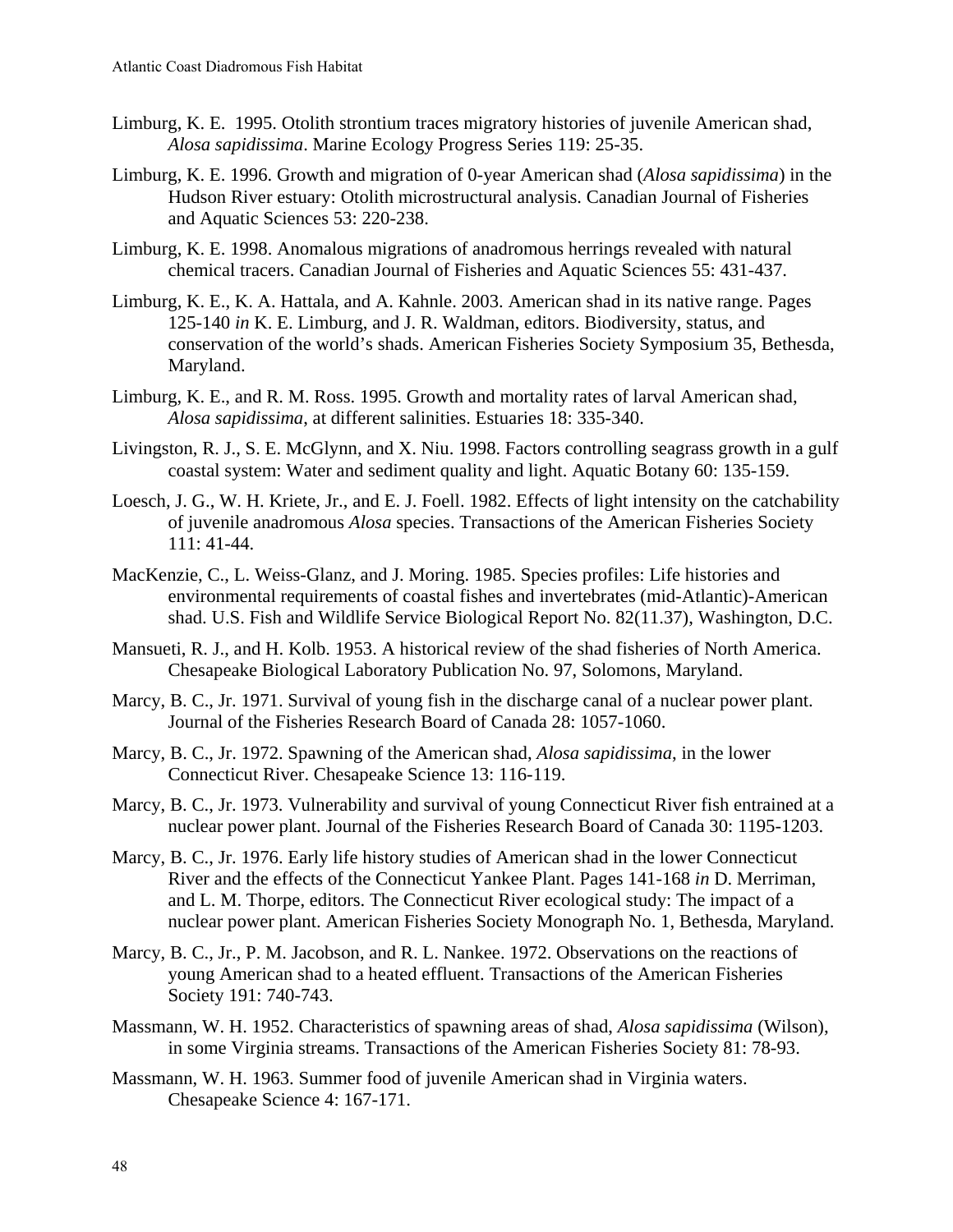- Massmann, W. H., and A. L. Pacheco. 1957. Shad catches and water temperature in Virginia. Journal of Wildlife Management 21: 351-352.
- Maurice, K. R., R. W. Blye, and P. L. Harmon. 1987. Increased spawning by American shad coincident with improved dissolved oxygen in the tidal Delaware River. Pages 79-88 *in* M. J. Dadswell, R. J. Klauda, C. M. Moffitt, and R. L. Saunders, editors. Proceedings of the international symposium on common strategies of anadromous and catadromous fishes. American Fisheries Society, Bethesda, Maryland.
- Maxfield, G. H. 1953. The food habits of hatchery-produced, pond-cultured shad (*Alosa sapidissima*) reared to a length of two inches. Chesapeake Biological Laboratory Publication No. 98, Solomons, Maryland.
- May, R. C. 1974. Larval mortality in marine fishes and the critical period concept. Pages 3-19*in* J. H. S. Blaxter, editor. The early life history of fish. Springer-Verlag, Berlin, Germany.
- McCord, J. W. 2003. Alosid habitats for South Carolina watersheds. South Carolina Department of Natural Resources, Office of Fisheries Management, Diadromous Fisheries Program, Charleston, South Carolina.
- McCormick, S. D., J. M. Shrimpton, and J. D. Zydlewski. 1996. Temperature effects on osmoregulatory physiology of juvenile anadromous fish. Pages 279-301 *in* C. M. Wood, and D. G. McDonald, editors. Global warming: Implications for freshwater and marine fish. Cambridge University Press, Cambridge, United Kingdom.
- McFadden, J. T., Texas Instruments, and Lawler, Matusky, & Skelly Engineers. 1978. Influence of the proposed Cornwall pumped storage project and steam electric generating plants on the Hudson River estuary, with emphasis on striped bass and other fish populations, revised. Pages 7.1-7.227 *in* Report to Consolidated Edison Company of New York, New York.
- McPhee, J. A. 2002. The Founding Fish. Farrar, Straus, and Giroux, New York, New York. Meade, J. W. 1976. Experimental intensive rearing of shad at Van Dyke, Pennsylvania. Pages 211-234 *in* R. St. Pierre, editor. Proceedings of the workshop on American shad. U.S. National Marine Fisheries Service, Newton Corner, Massachusetts.
- Medcof, J. C. 1957. Nuptial or prenuptial behavior of the shad, *Alosa sapidissima* (Wilson). Copeia: 252-253.
- Melvin, G. D. 1984. The usefulness of meristic and morphometric characters in discriminating populations of American shad (*Alosa sapidissima*) inhabiting Cumberland Basin, N.B. Doctoral dissertation. University of New Brunswick, Fredericton, New Brunswick.
- Melvin, G. D., M. J. Dadswell, and J. A. McKenzie. 1992. Usefulness of meristic and morphometric characters in discriminating populations of American shad (*Alosa sapidissima*) (Ostreichthyes: Clupeidae) inhabiting a marine environment. Canadian Journal of Fisheries and Aquatic Sciences 49: 266-280.
- Melvin, G. D., M. J. Dadswell, and J. D. Martin. 1985. Impact of lowhead hydroelectric tidal power development on fisheries: I. A preparation study of the spawning population of American shad *Alosa sapidissima* (Pisces: Clupeidae) in the Annapolis River, Nova Scotia, Canada. Canadian Fisheries and Aquatic Sciences Technical Report No. 1340, Nova Scotia, Canada.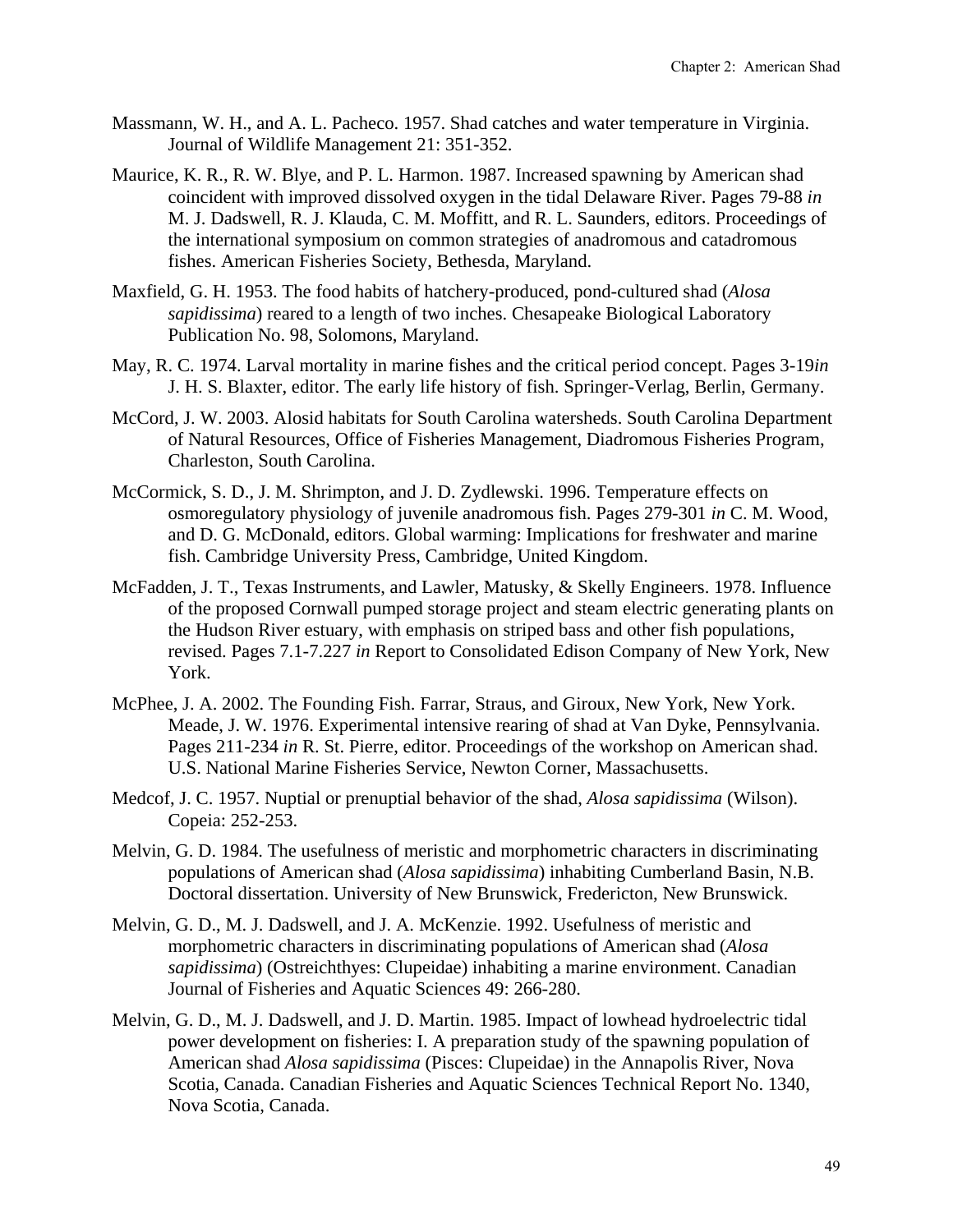- Melvin, G. D., M. J. Dadswell, and J. A. McKenzie. Usefulness of meristic and morphometric characters in discriminating populations of American shad (*Alosa sapidissima*) (Osteichthyes: Clupeidae) inhabiting a marine environment. Canadian Journal of Fisheries and Aquatic Sciences 49: 266-280.
- Metzger, S. G., R. G. Keppel, P. Geogahan, and A. W. Wells. 1992. Abundance of selected Hudson River fish species in previously unsampled regions: Effect on standing crop estimates. Pages 348-375 *in* C. L. Smith, editor. Estuarine research in the 1980s. State University of New York Press, Albany, New York.
- Miller, J. P., J. W. Friedersdorff, H. C. Mears, and C. W. Billingsley. 1973. Annual progress report Delaware River Basin Anadromous Fish Project, AFS-2-6: July 1972 – December 1972. U.S. Fish and Wildlife Service, Washington, D.C.
- Miller, J. P., J. W. Friedersdorff, H. C. Mears, J. P. Hoffman, F. R. Griffiths, R. C. Reichard, and C. W. Billingsley. 1975. Annual progress report Delaware River Basin Anadromous Fish Project, AFS-2-6: January 1973 -- January 1974. U.S. Fish and Wildlife Service, Washington, D.C.
- Miller, J. P., F. R. Griffiths, and P. A. Thurston-Rogers. 1982. The American shad (*Alosa sapidissima*) in the Delaware River Basin. Delaware Basin Fish and Wildlife Management Cooperative.
- Miller, J. P., W. M. Zarback, J. W. Friedersdorff, and R. W. Marshall. 1971. Annual progress report Delaware River Basin Anadromous Fish Project, AFS-2-4. U.S. Fish and Wildlife Service, Washington, D.C.
- Milner, J. W. 1876. On the transportation of shad for long distances: Experiments with a view to transporting shad in seawater. U.S. Fisheries Commission Report 3: 323-326.
- Milstein, C. B. 1981. Abundance and distribution of juvenile *Alosa* species off southern New Jersey. Transactions of the American Fisheries Society 110: 306-309.
- Mitchell, P. H. 1925. A report of investigations concerning shad in the rivers of Connecticut, part 1. Connecticut State Board of Fish and Game: 7-45.
- Morrow, J. E. 1980. The freshwater fishes of Alaska. Alaska Northwest Publishing Company, Anchorage, Alaska.
- Moser, M. L, and S. W. Ross. 1994. Effects of changing current regime and river discharge on the estuarine phase of anadromous fish migration. Pages 343-347 *in* K. R. Dryer, and R. J. Orth, editors. Changes in fluxes in estuaries: Implications from science to management. Olsen and Olsen, Fredensborg, Denmark.
- Moss, D. D. 1946. Preliminary studies of the shad (*Alosa sapidissima*) catch in lower Connecticut River, 1944. Pages 230-239 *in* E. M. Quee, editor. Transactions of the 11<sup>th</sup> North American Wildlife Conference.
- Moss, S. A. 1970. The responses of young American shad to rapid temperature changes. Transactions of the American Fisheries Society 99: 381-384.
- Murai, T., J. W. Muller, and J. W. Andrews. 1979. Dietary studies with American shad fry. Progressive Fish-Culturist 41: 61-63.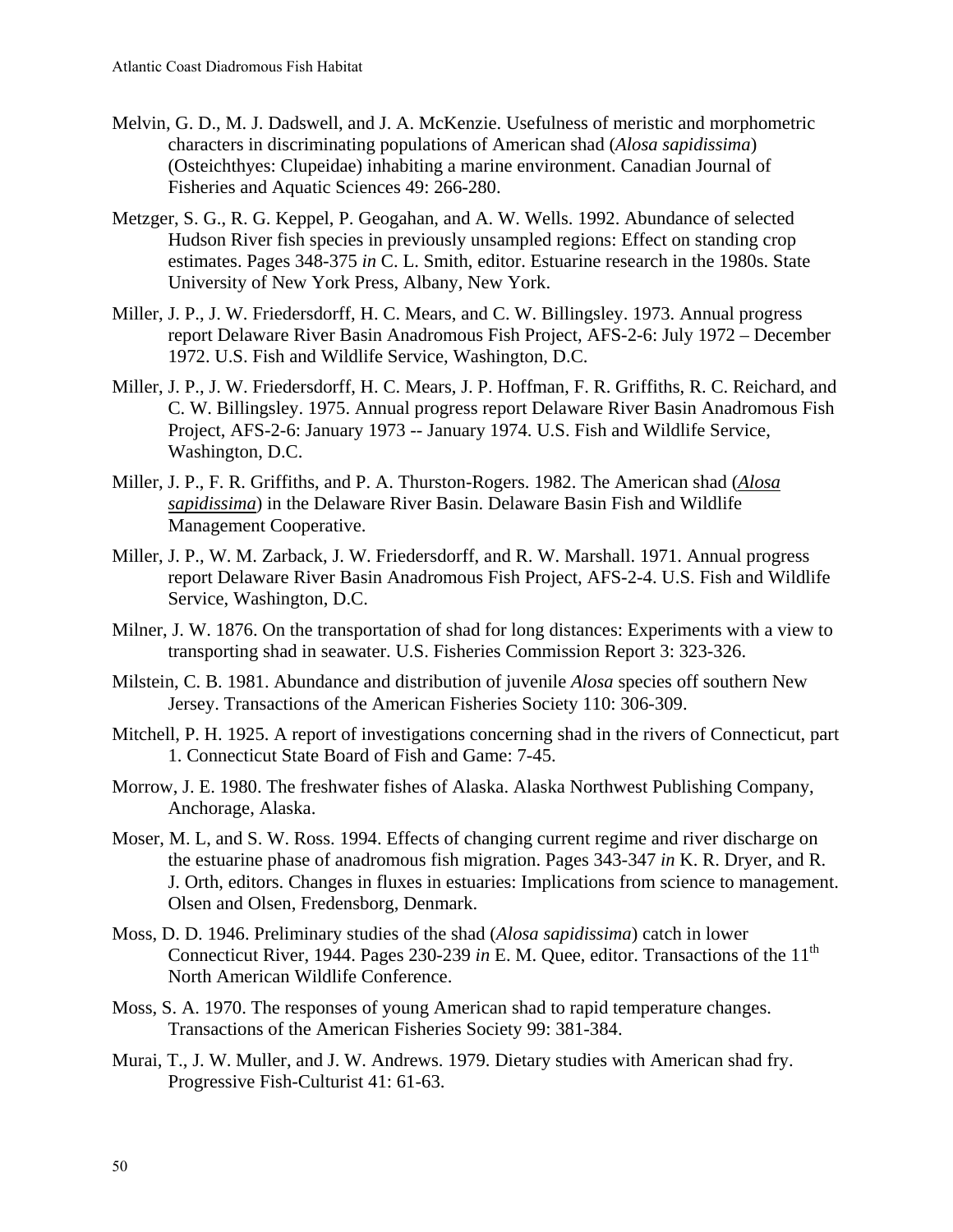- Neves, R. J., and L. Depres. 1979. The oceanic migration of American shad, *Alosa sapidissima*, along the Atlantic coast. Fishery Bulletin 77: 199-212.
- Nichols, P. R. 1959. Extreme loss in body weight of an American shad (*Alosa sapidissima*). Copeia : 343-344.
- Nichols, P. R. 1966. Comparative study of juvenile American shad populations by fin ray and scute counts. U.S. Fish and Wildlife Service Special Science Report in Fisheries No. 525, Washington, D.C.
- O'Donnell, M. 2000. Age, size, hatch-date, and growth rate distribution of young-of-year American shad in the Connecticut River. Master's thesis. University of Massachusetts, Amherst, Massachusetts.
- O'Leary, J. A., and B. Kynard. 1986. Behavior, length, and sex ratio of seaward-migrating juvenile American shad and blueback herring in the Connecticut River. Transactions of the American Fisheries Society 115: 529-536.
- O'Leary, J. A., and B. Kynard. 1993. Evaluation of a bypass system for spent American shad at Holyoke Dam, Massachusetts. North American Journal of Fisheries Management 13: 782-789.
- Odom, M. 1997. Observations on habitat usage by juvenile American shad in the James River, Virginia, in 1997. Administrative report for U.S. Fish and Wildlife Service, Washington, D.C.
- Odum, W. E., and E. J. Heald. 1973. The detritus-based food web of an estuarine mangrove community. Pages 265-286 *in* L. E. Cronin, editor. Estuarine research, volume 1: Chemistry, biology, and the estuarine system. Academic Press, New York, New York.
- Olney, J. E., S. C. Denny, and J. M. Hoenig. 2001. Criteria for determining maturity stage in female American shad, *Alosa sapidissima*, and a proposed reproductive cycle. Bulletin Francais de la Pêche et de la Pisciculture 362/363: 881-901.
- Olney, J. E., and R. S. McBride. 2003. Intraspecific variation in batch fecundity of American shad: Revisiting the paradigm of reciprocal latitudinal trends in reproductive traits. Pages 185-192 *in* K. E. Limburg, and J. R. Waldman, editors. Biodiversity, status, and conservation of the world's shads. American Fisheries Society Symposium 35, Bethesda, Maryland.
- Orth, D. J., and R. J. White. 1993. Stream habitat management. Pages 205-230 *in* C. C. Kohler, and W. A. Hubert, editors. Inland fisheries management in North America. American Fisheries Society, Bethesda, Maryland.
- Parker, J. A. 1990. Migration patterns of American shad in the nearshore ocean waters of southeastern North Carolina. Completion Report No. 90-1-PASRH. North Carolina Department of Natural Resources and Community Development, Division of Marine Fisheries, Morehead City, North Carolina.
- Plachta, D. T. T., and A. N. Popper. 2003. Evasive responses of American shad (*Alosa sapidissima*) to ultrasonic stimuli. Acoustics Research Letters Online 4: 25-30.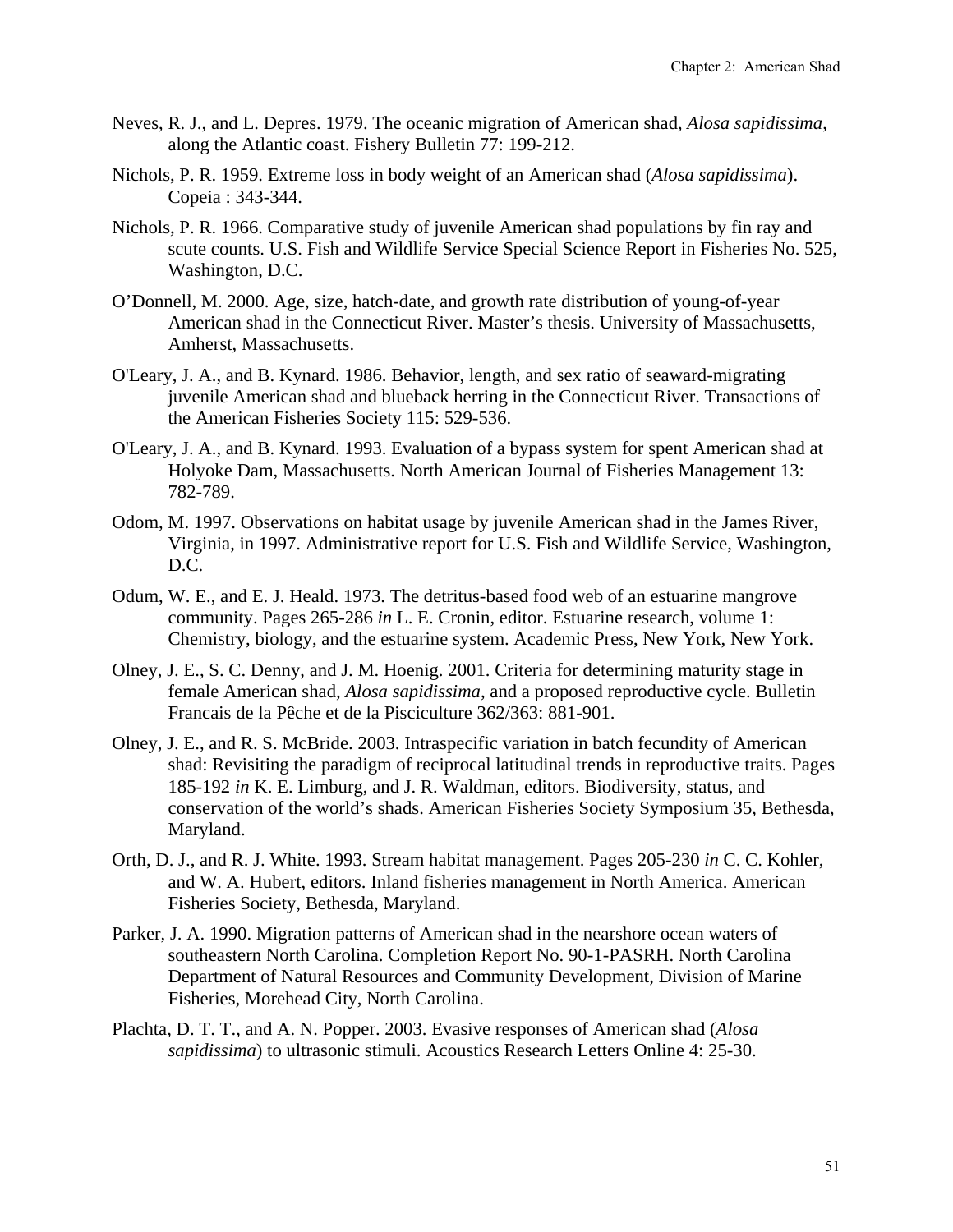- Provost, J. 1987. L'alose savoureuse (*Alosa sapidissima*, Wilson) du Fleuve Saint-Laurent: Etude comparative des phenotypes morphologiques et de certains aspects de la biologie de quelques populations. Master's thesis. University of Quebec, Quebec, Canada.
- Public Service Electric and Gas Company (PSE&G). 1982. American shad (*Alosa sapidissima*): A synthesis of information on natural history, with reference to occurrence in the Delaware River and estuary and involvement with the Salem Nuclear Generating Station. Salem Nuclear Generating Station 316(b) Report, Appendix III, Newark, New Jersey.
- Reimhold, R. J., J. L. Gallager, R. A. Linthurst, and W. J. Pfeiffer. 1973. Detritus production in coastal Georgia salt marshes. Pages 217-228 *in* L. E. Cronin, editor. Estuarine research, volume 1: Chemistry, biology, and the estuarine system. Academic Press, New York, New York.
- Rice, H. J. 1878. Notes upon the development of the shad, *Alosa sapidissima*. Pages 95-106 *in* Report of the Commissioners of Fisheries of Maryland, Annapolis, Maryland.
- Richkus, W. A., and G. DiNardo. 1984. Current status and biological characteristics of the anadromous alosid stocks of the eastern United States: American shad, hickory shad, alewife, and blueback herring. Interstate Fisheries Management Program, Atlantic States Marine Fisheries Commission, Washington, D.C.
- Ross, R. M., R. M Bennett, and T. W. H. Backman. 1993. Habitat use and spawning adult, egg, and larval American shad in the Delaware River. Rivers 4: 227-238.
- Ross, R. M., R. M. Bennett, and J. H. Johnson. 1997. Habitat use and feeding ecology of riverine juvenile American shad. North American Journal of Fisheries Management 17: 964-974.
- Rounsefell, G. A., and W. H Everhart. 1953. Fishery science: Its methods and applications. John Wiley & Sons, Inc., New York, New York.
- Ryder, J. A. 1887. On the development of osseus fishes, including marine and freshwater forms. U.S. Commission on Fisheries Report 13: 488-604.
- Saila, S. B. 1973. Some aspects of fish production and cropping in estuarine systems. Pages 473- 493 *in* L. E. Cronin, editor. Estuarine research, volume 1: Chemistry, biology, and the estuarine system. Academic Press, New York, New York.
- Savoy, T. F. 1993. Nearshore residence of juvenile clupeids in Long Island Sound. Paper presented at 49<sup>th</sup> Northeast Fish & Wildlife Conference, Atlantic City, New Jersey.
- Savoy, T. F., and V. A. Crecco. 1988. The timing and significance of density-dependent and density-independent mortality of American shad, *Alosa sapidissima*. Fishery Bulletin 86: 467-482.
- Savoy, T. F., and V. A. Crecco. 2004. Factors affecting the recent decline of blueback herring and American shad in the Connecticut River. American Fisheries Society Monograph 9, Bethesda, Maryland.
- Schmidt, R. E., R. J. Klauda, and J. M. Bartels. 1988. Distributions and movements of the early life stages of three species of *Alosa* in the Hudson River, community and a comparative analysis. Canadian Journal of Fisheries and Aquatic Sciences 49: 1060-1069.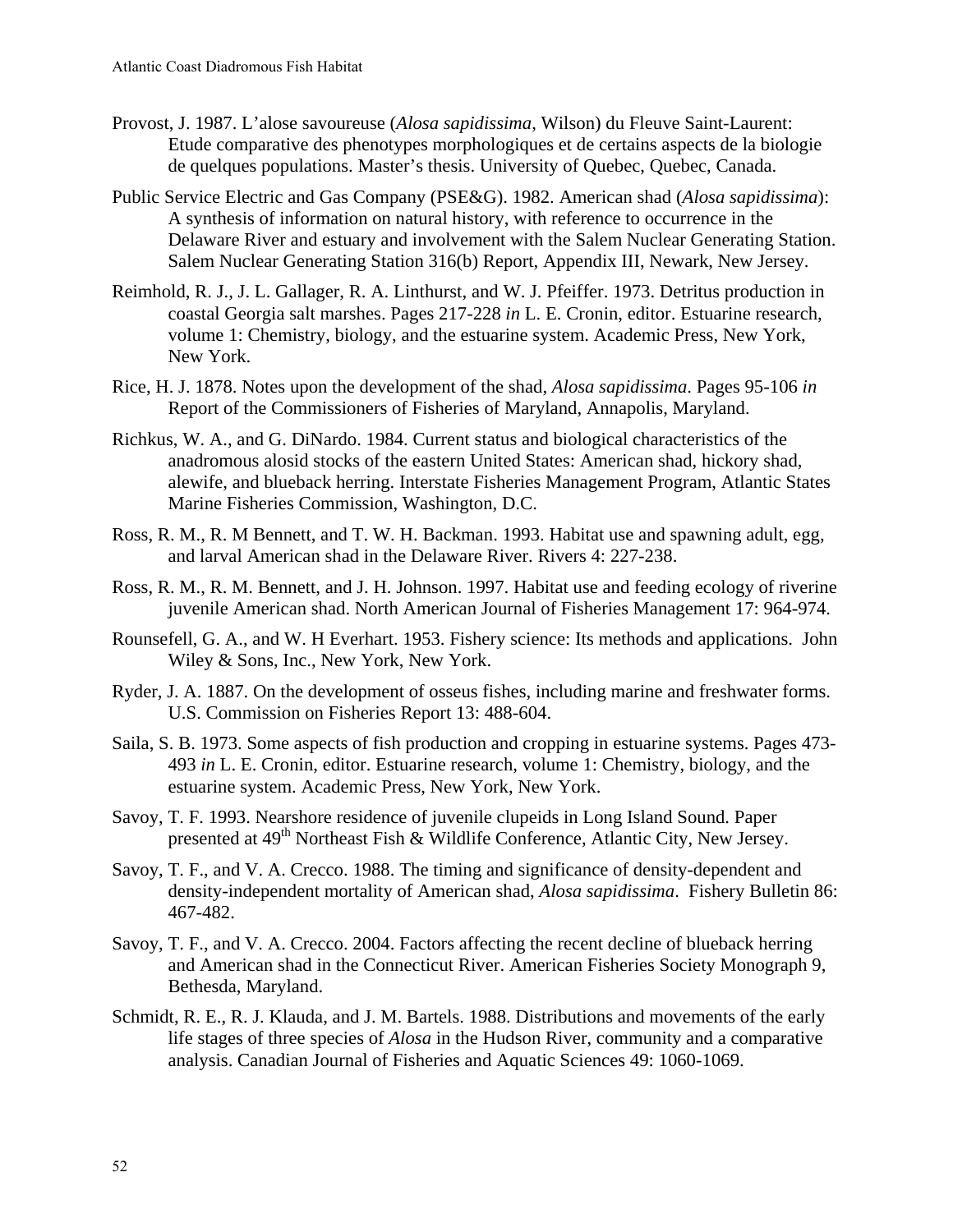- Schubel, J. R., and T. S. Y. Koo. 1976. Effects of various time-excess temperature histories on hatching success of blueback herring, American shad, and striped bass eggs. Thermal Ecology II, AEC Symposium Series Conference No. 750425: 165-170.
- Scott, W. B., and E. J. Crossman. 1973. Freshwater fishes of Canada. Fisheries Research Board of Canada Bulletin 184, Ottawa, Canada.
- Scott, W. B., and M. G. Scott. 1988. Atlantic fishes of Canada. Canadian Bulletin of Fisheries and Aquatic Sciences 219: 1-731.
- Sharp, G. D. 1980. Report of the workshop on effects of environmental variation on survival of larval pelagic fishes. Pages 15-66 *in* Workshop on the effects of environmental variation on the survival of larval pelagic fishes. Food and Agriculture Organization of the United Nations, Rome, Italy.
- Sholar, T. M. 1976. Status of American shad in North Carolina. Pages 17-31 *in* Proceedings of a workshop on American shad. U.S. Fish and Wildlife Service and U.S. National Marine Fisheries Service, Washington, D.C.
- Shoubridge, E. A. 1977. Reproductive strategies in local population of the American shad (*Alosa sapidissima*). Master's thesis. McGill University, Montreal, Quebec, Canada.
- Sirois, D. L. and S. W. Fredrick. 1978. Phytoplankton and primary productivity in the lower Hudson River estuary. Estuarine and Coastal Marine Science 7: 413-423.
- Smith, H. M. 1907. The fishes of North Carolina, volume II. North Carolina Geological and Economic Survey. E. M. Uzzell and Company, State Printers and Binders, Raleigh, North Carolina.
- State of Maine. 1982. Anadromous fisheries river management plan. Pages 1-29 *in* Statewide River Fisheries Management Plan. Prepared by the Maine Department of Marine Resources for the Governor's Cabinet Committee on Hydropower Policy, Section 1.
- State of Maryland. 1985. Notice of proposed action: Emergency regulation. Maryland Department of Natural Resources, Annapolis, Maryland.
- Stevenson, C. H. 1899. The shad fisheries of the Atlantic coast of the United States. Pages 101- 269 *in* Report of the Commission for 1898, part 24. U.S. Commission of Fish and Fisheries.
- Stevenson, J. C., D. R. Heinle, D. A. Flemer, R. J Small, R. A. Rowland, and J. F. Ustach. 1975. Nutrient exchanges between brackish water marshes and the estuary. Pages 219-240 *in* M. Wiley, editor. Estuarine processes, volume 2: Circulation, sediments, and transfer of material in the estuary. Academic Press, New York, New York.
- Stier, D. J., and J. H. Crance. 1985. Habitat suitability index models and instream flow suitability curves: American shad. U.S. Fish and Wildlife Service Biological Report No. 82(10.88), Washington D.C.
- Stokesbury, K. D. E., and M. J. Dadswell. 1989. Seaward migration of juveniles of three herring species, *Alosa*, from an estuary in the Annapolis River, Nova Scotia. The Canadian Field-Naturalist 103: 388-393.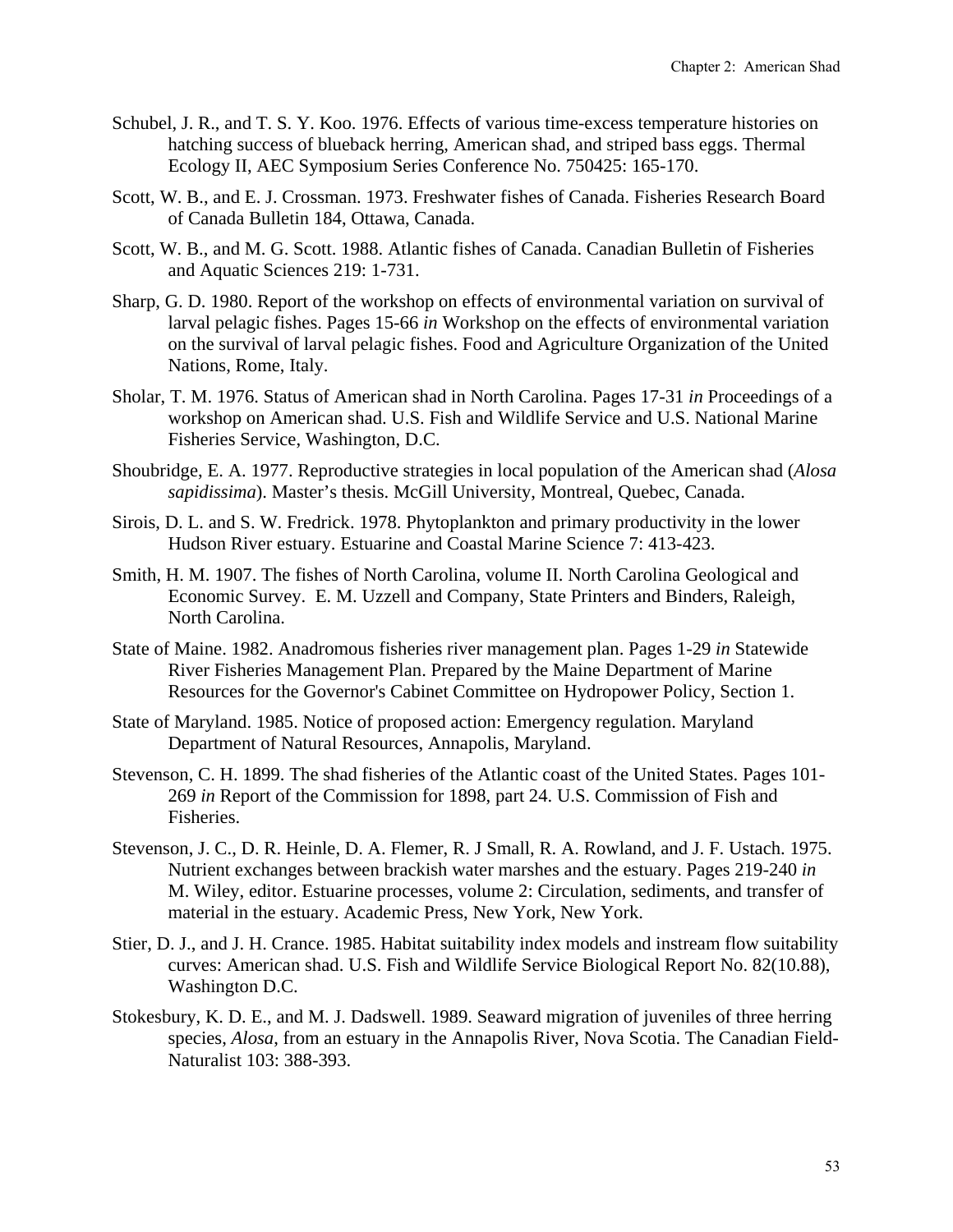- Summers, J. K., and K. A Rose. 1987. The role of interactions among environmental conditions in controlling historical fisheries variability. Estuaries 10: 255-266.
- Sykes, J. E., and B. A. Lehman. 1957. Past and present Delaware River shad fishery and considerations for its future. U.S. Fish and Wildlife Service Research Report No. 46.
- Tagatz, M. E. 1961. Reduced oxygen tolerance and toxicity of petroleum products to juvenile American shad. Chesapeake Science 2: 65-71.
- Talbot, G. B. 1954. Factors associated with fluctuations in abundance of Hudson River shad. U.S. Fish and Wildlife Service Fishery Bulletin 56: 373-413.
- Talbot, G. B., and J. E. Sykes. 1958. Atlantic coast migrations of American shad. U.S. Fish and Wildlife Service Fishery Bulletin 58: 473-490.
- Teal, J. M. 1962. Energy flow in the salt marsh ecosystem of Georgia. Ecology 43: 614-624.
- Theilacker, G., and K. G. Dorsey. 1980. A review of larval fish behavior, physiology and their diversity. Pages 105-142 *in* G. D. Sharp, editor. Report of the workshop on the effects of environmental variation on the survival of larval pelagic fishes. Intergovernmental Oceanographic Commission, IOC Workshop Report 28, Paris, France.
- Themelis, D. E. 1986. Feeding ecology of American shad (*Alosa sapidissima*) in the lower Bay of Fundy and Minas Basin. Master's thesis. Acadia University, Wolfville, Nova Scotia.
- Vladykov, V. D. 1936. Capsules d'oeufs de raies de l'Atlantique canadien appartenant au genre Raja. Le Naturaliste Canadien 63: 211-231.
- Walburg, C. H. 1956. Observations on the food and growth of juvenile American shad, *Alosa sapidissima*. Transactions of the American Fisheries Society 86: 302-306.
- Walburg, C. H. 1955. Relative abundance of American shad, 1944-52. U.S. Fish and Wildlife Service Research Report 38, Washington, D.C.
- Walburg, C. H. 1960. Abundance and life history of the shad, St. Johns River, Florida. U.S. Fish and Wildlife Service Fishery Bulletin 60: 487-501.
- Walburg, C. H. 1963. Parent-progeny relation and estimation of optimum yield for American shad in the Connecticut River. Transactions of the American Fisheries Society 92: 436- 439.
- Walburg, C. H., and P. R. Nichols. 1967. Biology and management of the American shad and status of the fisheries, Atlantic coast of the United States, 1960. U.S. Fish and Wildlife Service Special Science Report for Fisheries 550.
- Waldman, J. R., and K. E. Limburg. 2003. The world's shads: Summary of their status, conservation, and research needs. Pages 363-369 *in* K. E. Limburg, and J. R. Waldman, editors. Biodiversity, status, and conservation of the world's shads. American Fisheries Society Symposium 35, Bethesda, Maryland.
- Walters, J. F., III, and J. E. Olney. 2003. Feeding behavior of American shad during spawning migration in the York River, Virginia. Pages 201-209 *in* K. E. Limburg, and J. R. Waldman, editors. Biodiversity, status, and conservation of the world's shads. American Fisheries Society Symposium 35, Bethesda, Maryland.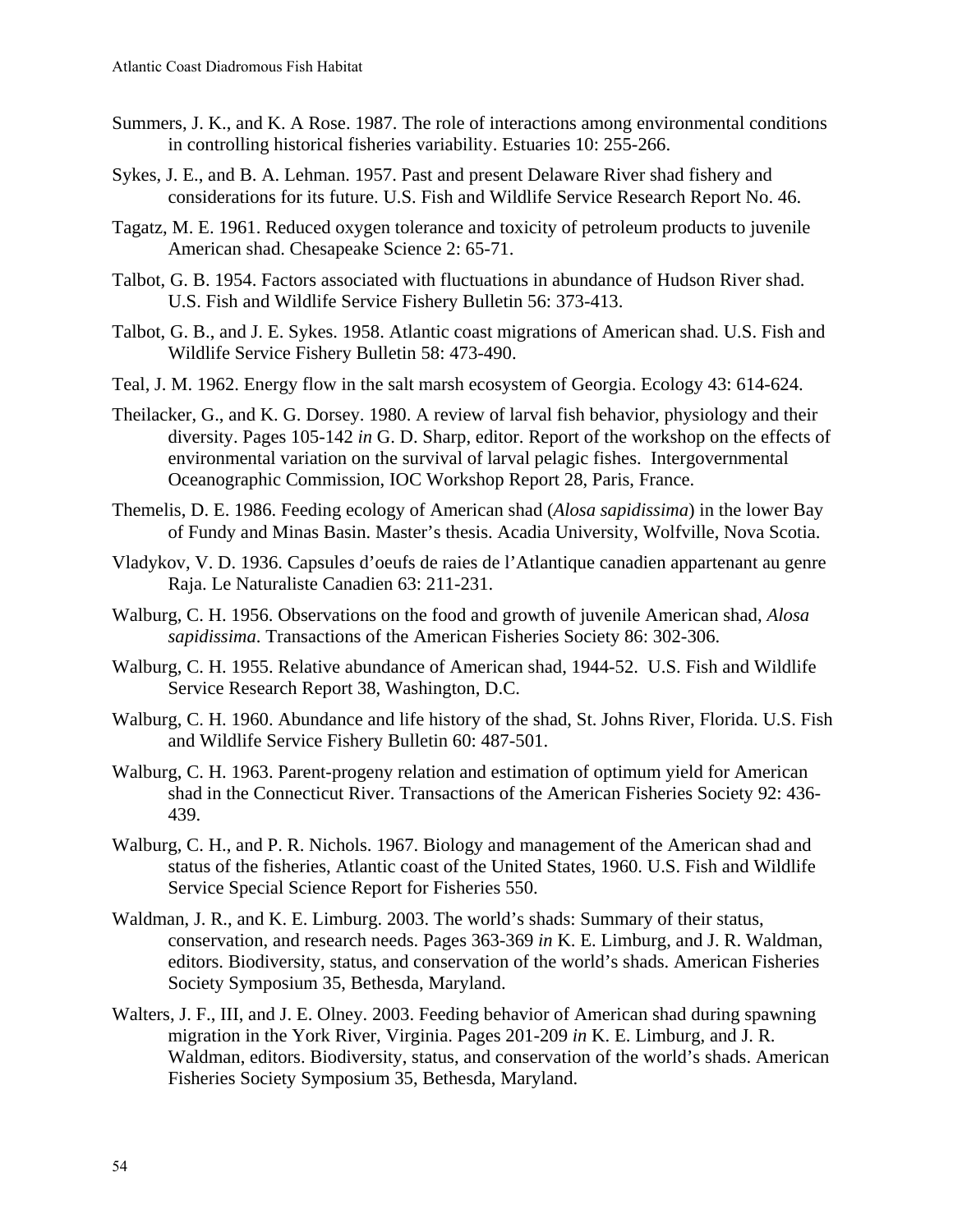- Watson, J. F. 1970. Distribution and population dynamics of American shad, *Alosa sapidissima* (Wilson), in the Connecticut River above the Holyoke Dam, Massachusetts. Doctoral dissertation. University of Massachusetts, Amherst, Massachusetts.
- Weaver, L. A.,, M. T. Fisher, B. T. Bosher, M. L. Claud, and L. J. Koth. 2003. Boshers Dam vertical slot fishway: A useful tool to evaluate American shad recovery efforts in the upper James River. Pages 339-347 *in* K. E. Limburg, and J. R. Waldman, editors. Biodiversity, status, and conservation of the world's shads. American Fisheries Society Symposium 35, Bethesda, Maryland.
- Weiss-Glanz, L. S., J. G. Stanley, and J. R. Moring. 1986. Species profiles: Life histories and environmental requirements of coastal fishes and invertebrates (North Atlantic) – American shad. U.S. Fish and Wildlife Service Biological Report No. 82 (11.59), and U.S. Army Corps of Engineers Report No. TR EL-82-4, Washington, D.C.
- Whitehead, P. J. P. 1985. Food and Agriculture Organization species catalogue, volume 7, clupeoid fishes of the world (suborder Clupeoidei), part I: An annotated and illustrated catalogue of the herrings, sardines, pilchards, sprats, shads, anchovies and wolf-herrings (Chirocentridae, Clupeidae and Pristigasteridae). FAO Fish Synopsis No. 125: 1-303.
- Whitney, R. R. 1961. A report on the desirability and feasibility of passing fish at Conowingo Dam. Pages 18-43 *in* R. R. Whitney. The Susquehanna fishery study, 1957-1960. Maryland Department of Research and Education, Solomons, Maryland.
- Whitworth, W. R., and D. H. Bennett. 1970. A limnological study of the lower Farmington River with special reference to the ability of the river to support American shad. Institute of Water Research Report No. 9, University of Connecticut, Storrs, Connecticut.
- Wiggins, T. A., T. R. Bender, V. A. Mudrak, and J. A. Coll. 1984. The development, feeding, growth and survival of cultured American shad larvae through the transition from endogenous to exogenous nutrition. Special Publication of the Pennsylvania Fish Commission, Benner Spring Fish Research Station.
- Willey, A. 1923. Notes on the distribution of free-living Copepoda in Canadian waters. Contributions to Canadian Biology 1: 303-334.
- Williams, R. G., and G. Daborn. 1984. Spawning of American shad in the Annapolis River, Nova Scotia, Canada. Proceedings of the Nova Scotian Institute of Science 34: 9-14.
- Williams, R. O., and G. E. Bruger. 1972. Investigations on American shad in the St. Johns River. Florida Department of Natural Resources Marine Research Laboratory Technical Series 66: 1-49.
- Witherell, D. B., and B. Kynard. 1990. Vertical distribution of adult American shad in the Connecticut River. Transactions of the American Fisheries Society 119: 151-155.
- Zydlewski, J., and S. D. McCormick. 1997a. The loss of hyperosmoregulatory ability in migration juvenile American shad, *Alosa sapidissima*. Canadian Journal of Fisheries and Aquatic Sciences 54: 2377-2387.
- Zydlewski, J., and S. D. McCormick. 1997b. The ontogeny of salinity tolerance in the American shad, *Alosa sapidissima*. Canadian Journal of Fisheries and Aquatic Sciences 54: 182- 189.